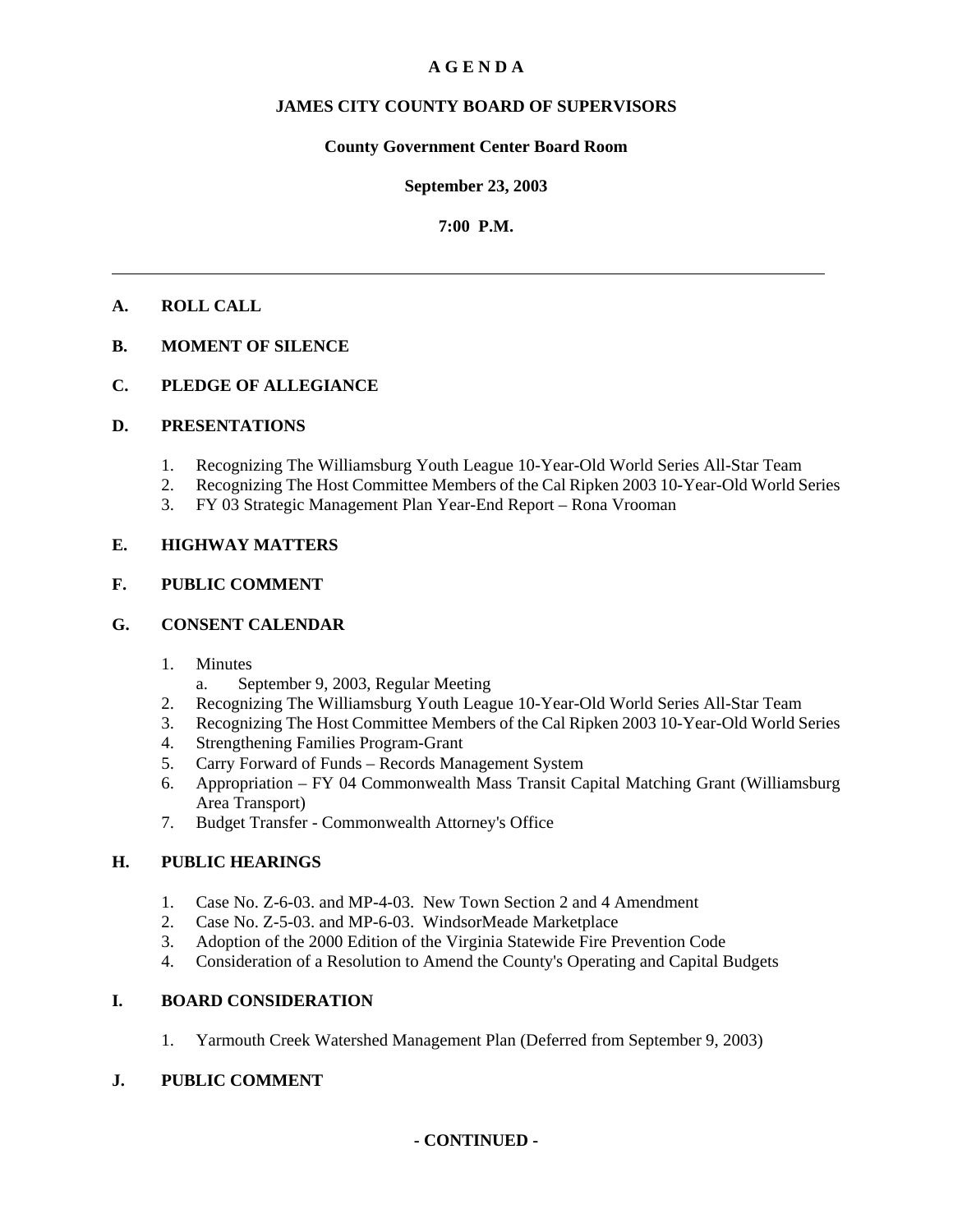# **K. REPORTS OF THE COUNTY ADMINISTRATOR**

# **L. BOARD REQUESTS AND DIRECTIVES**

# **M. CLOSED SESSION**

1. Consideration of the Appointment of Individuals to County Boards and/or Commissions, Pursuant to Section 2.2-3711(A)(1) of the Code of Virginia a. Wetlands Board

# **N. ADJOURNMENT**

092303bs2.age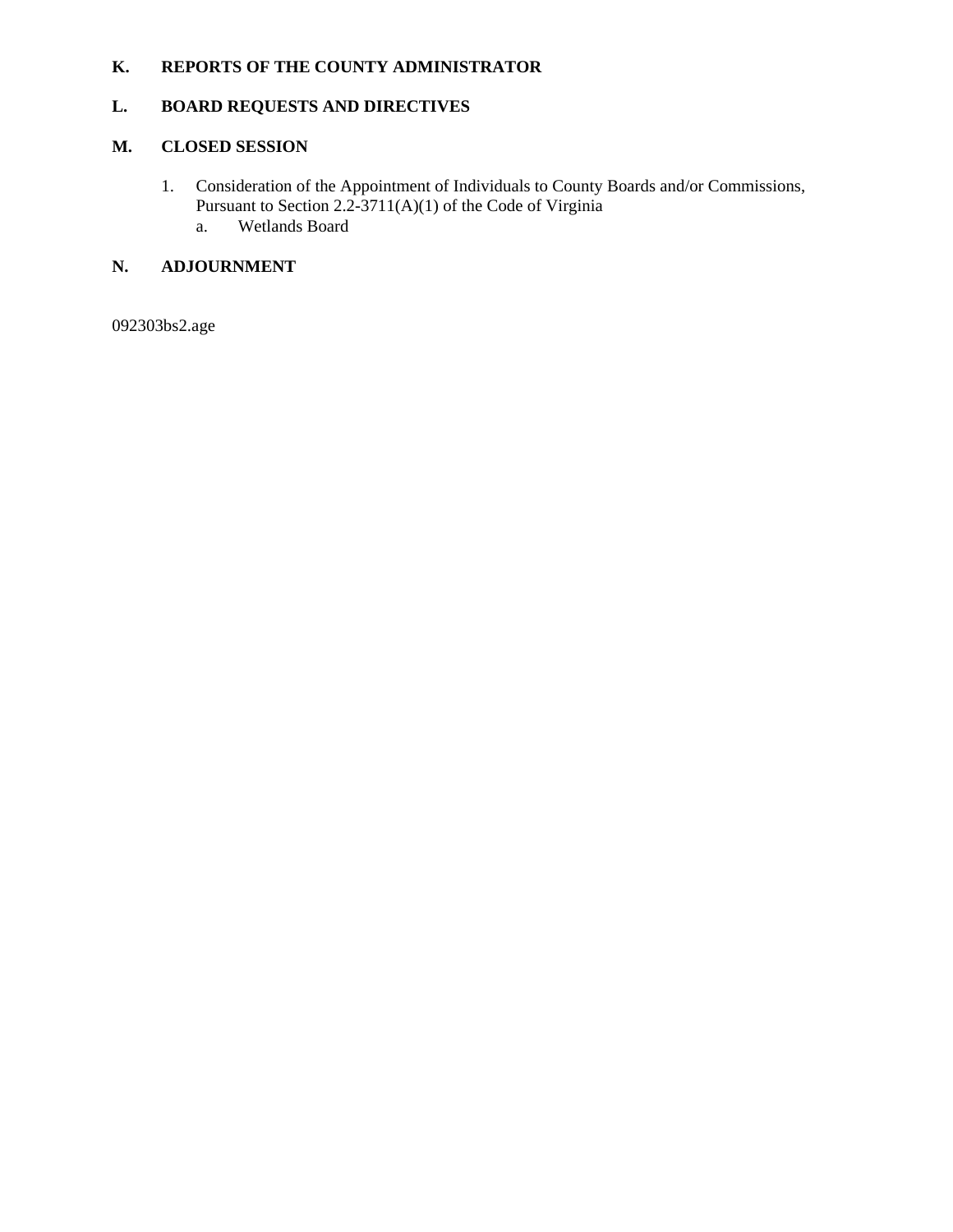DATE: September 23, 2003

TO: The Board of Supervisors

FROM: Rona J. Vrooman, Training and Quality Performance Coordinator

SUBJECT: FY 03 Strategic Management Plan Year-End Report

l

On May 14, 2002, the Board approved the FY 03 Strategic Management Plan. A copy of the FY 03 Strategic Management Plan Year-End Report is provided in the Board's Reading File.

The purpose of the staff presentation is to update the Board concerning the status of the plan's objectives and to provide the Board an overview of accomplishments.

No action is requested on this presentation.

Rona J. Vrooman

\_\_\_\_\_\_\_\_\_\_\_\_\_\_\_\_\_\_\_\_\_\_\_\_\_\_\_\_\_\_\_\_\_

RJV/gb endrpt03.mem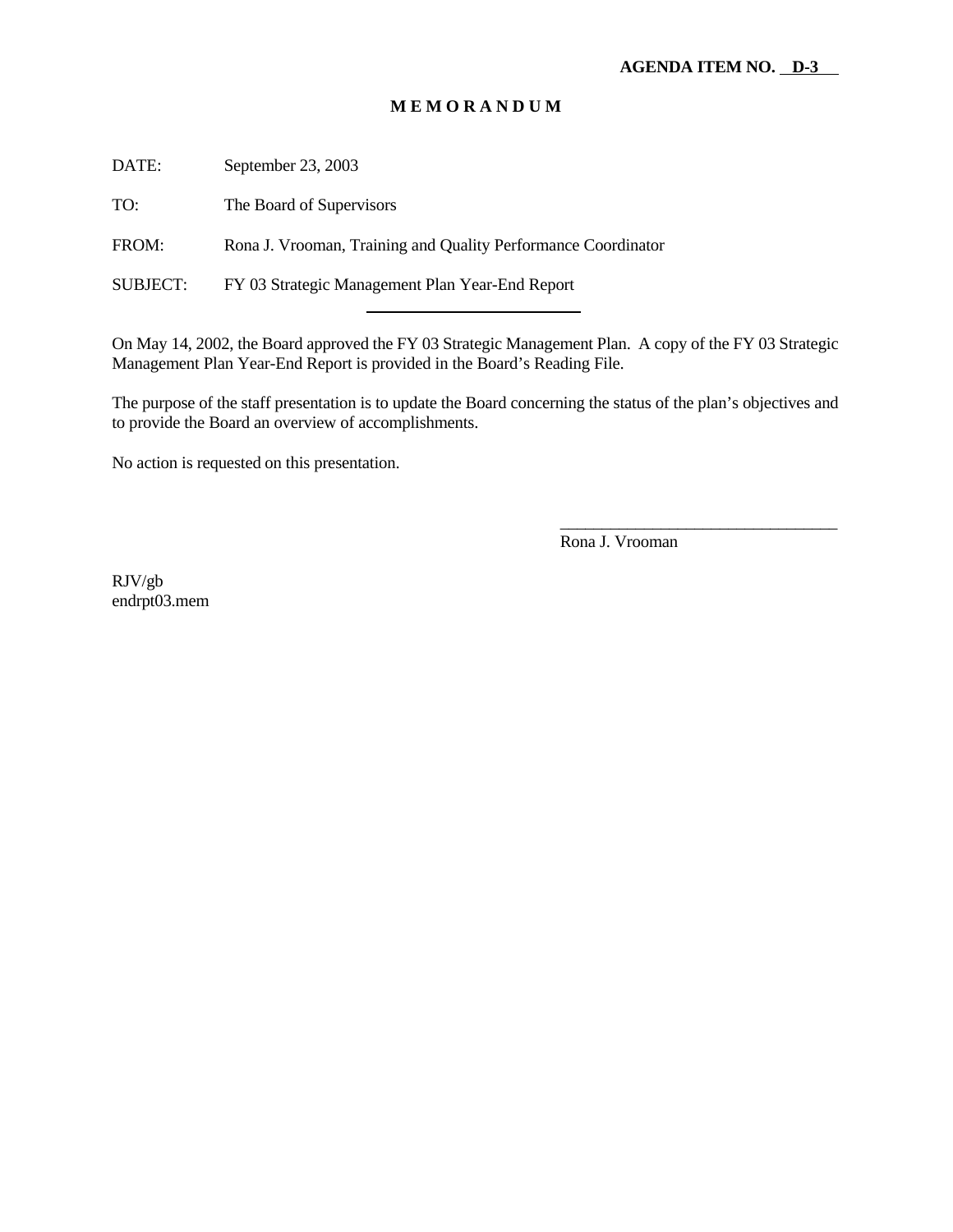**AT A REGULAR MEETING OF THE BOARD OF SUPERVISORS OF THE COUNTY OF JAMES CITY, VIRGINIA, HELD ON THE 9TH DAY OF SEPTEMBER, 2003, AT 7:00 P.M. IN THE COUNTY GOVERNMENT CENTER BOARD ROOM, 101 MOUNTS BAY ROAD, JAMES CITY COUNTY, VIRGINIA.**

# **A. ROLL CALL**

Jay T. Harrison, Sr., Chairman, Berkeley District Bruce C. Goodson, Vice Chairman, Roberts District John J. McGlennon, Jamestown District Michael J. Brown, Powhatan District James G. Kennedy, Stonehouse District

Sanford B. Wanner, County Administrator Frank M. Morton, III, County Attorney

# **B. PLEDGE OF ALLEGIANCE**

Hannah Bolash, a Junior at Jamestown High School, led the Board and citizens in the Pledge of Allegiance.

# **C. MOMENT OF SILENCE**

Mr. Harrison requested the Board and citizens observe a moment of silence.

Mr. Harrison recessed the Board for a James City County Transit meeting at 7:02 p.m.

Mr. Harrison reconvened the Board at 7:04 p.m.

# **D. PRESENTATION**

# 1. 2003 County Fair Report – Loretta Garrett

Ms. Loretta Garrett, County Fair Chair, provided the Board with an overview of the 2003 County Fair attendance and the impact of the inclement weather on the Fair.

The Board and Ms. Garrett discussed the future outlook for the County Fair and the Board's interest to assist the continuance of the Fair financially.

The Board and Ms. Garrett agreed to have the County Fair Committee continue to update staff on the Fair's status and that staff would then in turn keep the Board updated.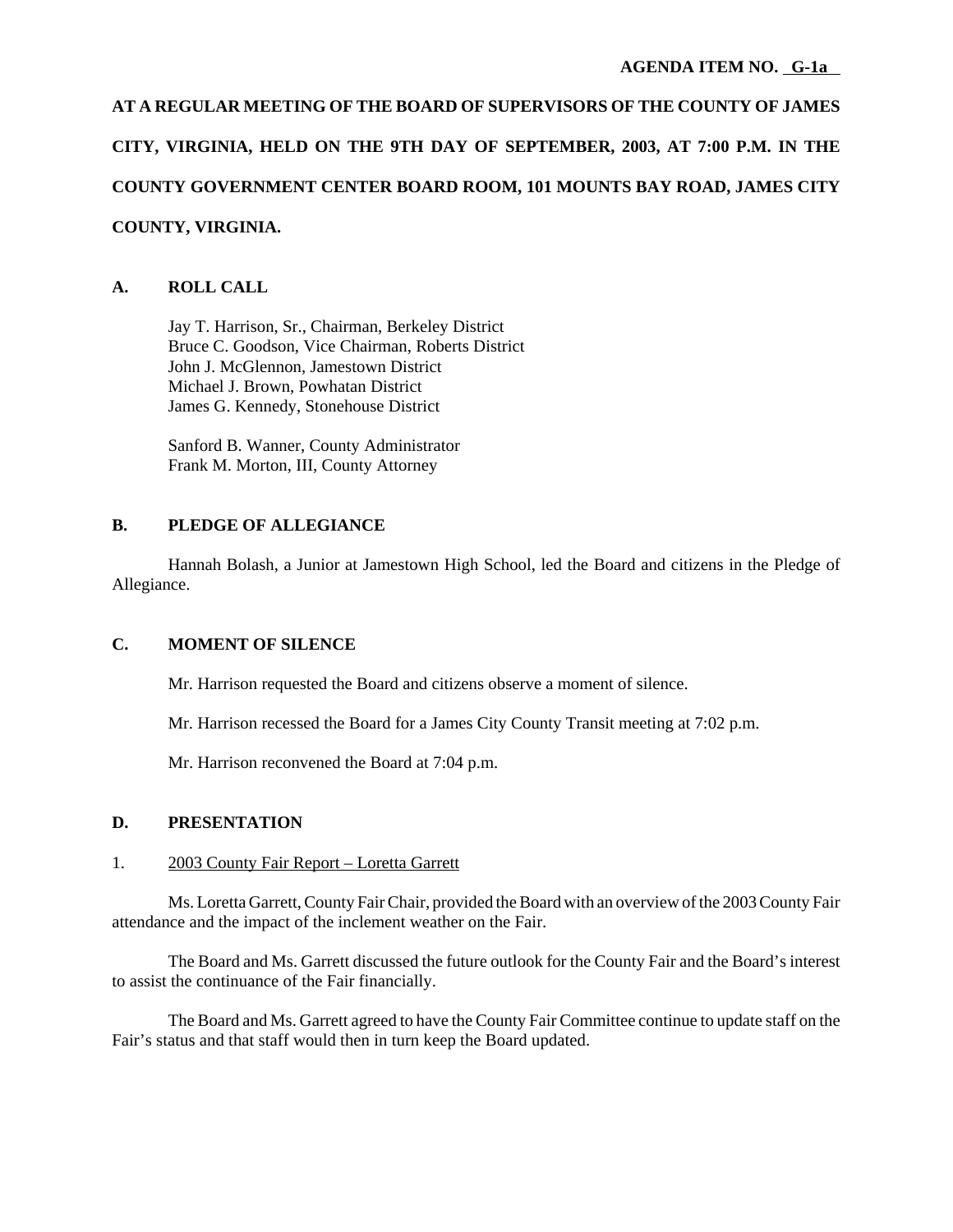### **E. PUBLIC COMMENT**

1. Mr. Jack Barnett, 3900 Poplar Creek Lane, stated concern that staff and team members developing the Yarmouth Creek Watershed Management Plan have not kept landowners apprised of the current watershed restrictions or of the proposed additional buffers on the Resource Protection Area.

Mr. Barnett also requested that since a certain proposed development fell through, that the easement that was conveyed to the County by him as part of the development agreement be returned.

2. Ms. Carolyn Lowe, 50 Summer East, commended those who developed the Yarmouth Creek Watershed Management Plan, requested the Board's approval of the Plan, proposed use of the Purchase of Development Rights program to protect sensitive parts of the watershed, and proposed the establishment of the Friends of Yarmouth Creek Association.

3. Mr. Ed Oyer, 139 Indian Circle, encouraged the development of other watershed management areas such as Skiffe's Creek, commented on an article in the Daily Press regarding denial of developments by York County, and encouraged the focus of the development of the third high school curriculum on solid and basic academics.

4. Mr. Eric Fenley, 153 Brookhaven Drive, representing Mt. Pleasant Church, requested an update on the abandonment agreement for a portion of Old Ironbound Road right-of-way and the request for an alternate layout for the bike path.

Mr. O. Marvin Sowers, Planning Director, stated that the Board deferred action on the abandonment in April and that staff will be ready to bring the item back before the Board in October for consideration.

# **F. CONSENT CALENDAR**

Mr. McGlennon made a motion to adopt the items on the Consent Calendar.

On a roll call vote, the vote was: AYE: McGlennon, Brown, Goodson, Kennedy, Harrison (5). NAY:

(0).

- 1. Minutes
	- a. August 12, 2003, Work Session
	- b. August 12, 2003, Regular Meeting
- 2. Appointment of Alternate to the Virginia Peninsulas Public Service Authority Board

# **R E S O L U T I O N**

#### APPOINTMENT OF ALTERNATE TO VIRGINIA PENINSULAS

# PUBLIC SERVICE AUTHORITY BOARD

- WHEREAS, the County Administrator is appointed as the County's representative on the Virginia Peninsulas Public Service Authority (VPPSA) Board of Directors; and
- WHEREAS, there are occasions that the representative is unable to attend VPPSA meeting.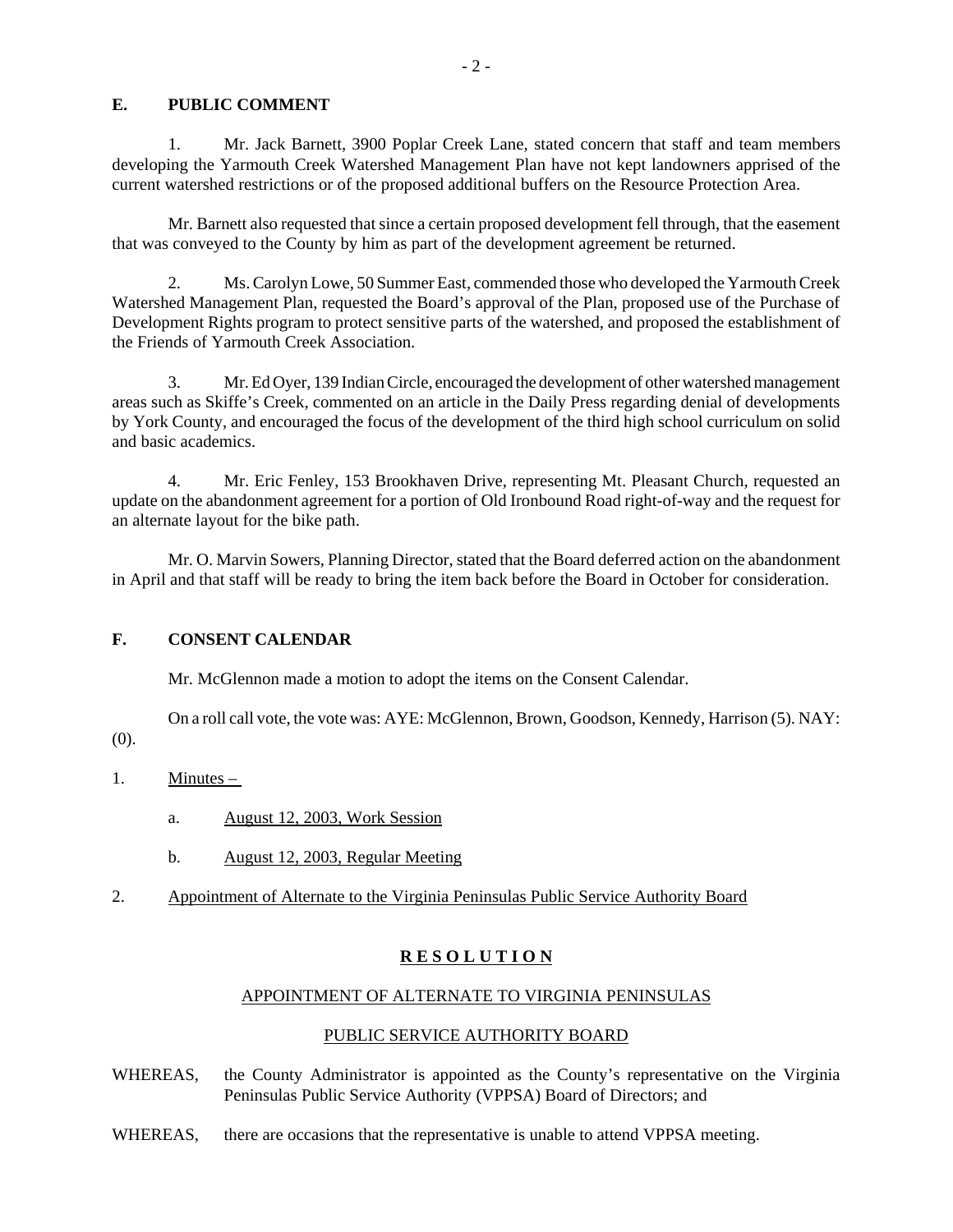### 3.a. Dedication of Streets in Wexford Hills

# **R E S O L U T I O N**

#### DEDICATION OF STREETS IN WEXFORD HILLS

- WHEREAS, the streets described on the attached Additions Form SR-5(A), fully incorporated herein by reference, are shown on plats recorded in the Clerk's Office of the Circuit Court of James City County; and
- WHEREAS, the Resident Engineer for the Virginia Department of Transportation advised the Board that the streets meet the requirements established by the Subdivision Street Requirements of the Virginia Department of Transportation; and
- WHEREAS, the County and the Virginia Department of Transportation entered into an agreement on November 1, 1993, for comprehensive stormwater detention which applies to this request for addition.
- WHEREAS, the County guarantees the necessary surety amount of \$16,500 to provide for all loss, cost, damage, or expense incurred to correct faulty workmanship or materials, associated with the construction of the streets and/or related drainage facilities. The effective period of this surety obligation will last one calendar year from the day the streets are added to the Secondary System of State Highways.
- NOW, THEREFORE, BE IT RESOLVED that the Board of Supervisors of James City County, Virginia, hereby requests the Virginia Department of Transportation add the streets described on the attached Additions Form SR-5(A) to the secondary system of State highways, pursuant to §33.1-229, of the Code of Virginia, and the Department's Subdivision Street Requirements.
- BE IT FURTHER RESOLVED, the Board guarantees a clear and unrestricted right-of-way, as described, and any necessary easements for cuts, fills and drainage.
- BE IT FURTHER RESOLVED, this Board hereby rescinds the resolution adopted August 12, 2003, requesting dedication of these same streets into the Secondary System of State Highways.
- BE IT FURTHER RESOLVED that a certified copy of this resolution be forwarded to the Resident Engineer for the Virginia Department of Transportation.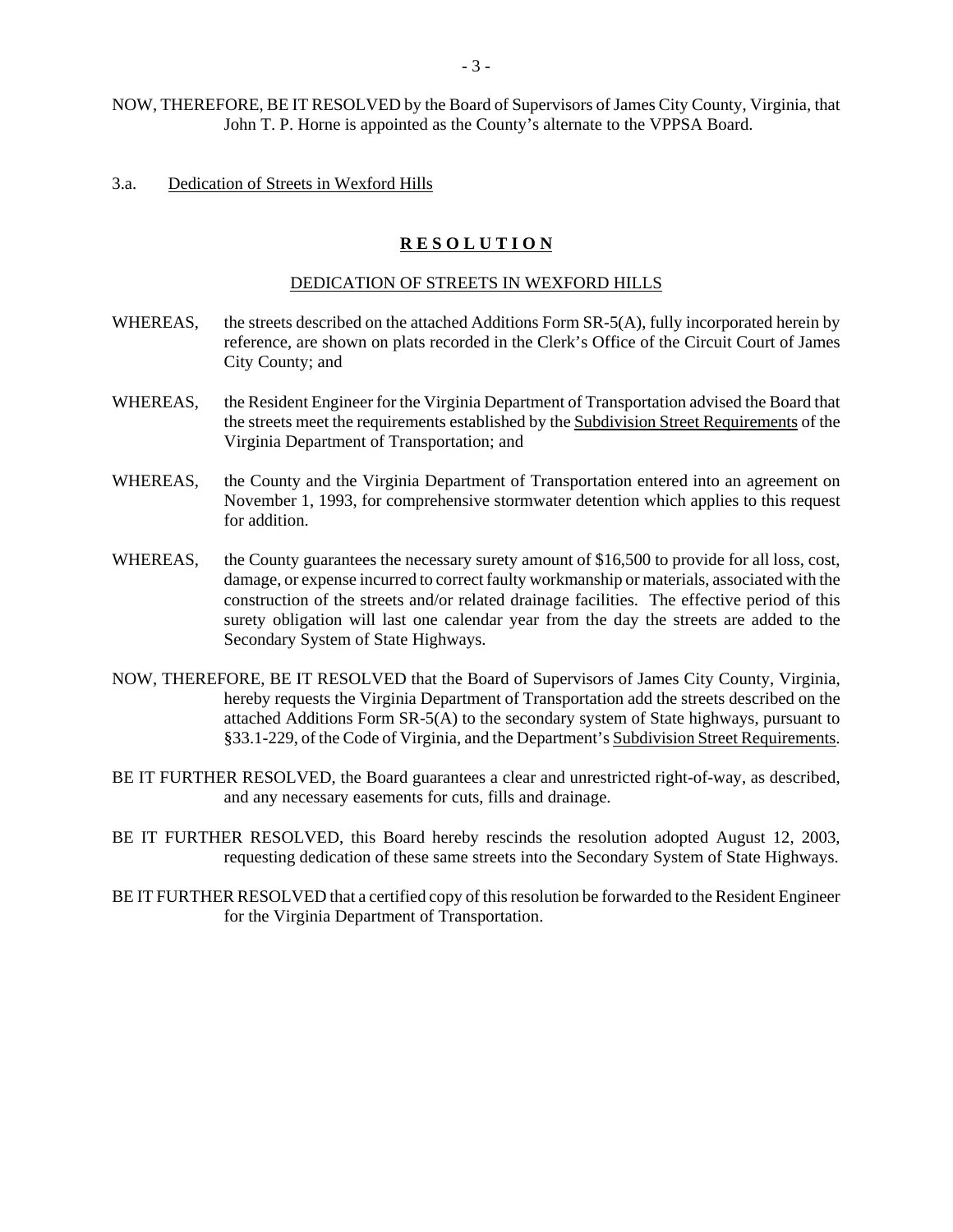### 3.b. Dedication of Red Oak Landing Road and Raleigh Street

# **R E S O L U T I O N**

#### DEDICATION OF RED OAK LANDING ROAD AND RALEIGH STREET

- WHEREAS, the streets described on the attached Additions Form SR-5(A), fully incorporated herein by reference, are shown on a plat recorded in the Clerk's Office of the Circuit Court of James City County; and
- WHEREAS, the Resident Engineer for the Virginia Department of Transportation advised the Board that the streets meet the requirements established by the Subdivision Street Requirements of the Virginia Department of Transportation; and
- WHEREAS, the County and the Virginia Department of Transportation entered into an agreement on November 1, 1993, for comprehensive stormwater detention which applies to this request for addition; and
- WHEREAS, the County guarantees the necessary surety amount of \$3,750 to provide for all loss, cost, damage, or expense incurred to correct faulty workmanship or materials, associated with the construction of the streets and/or related drainage facilities. The effective period of this surety obligation will last one calendar year from the day the streets are added to the Secondary System of State Highways.
- NOW, THEREFORE, BE IT RESOLVED that the Board of Supervisors of James City County, Virginia, hereby requests the Virginia Department of Transportation add the streets described on the attached Additions Form SR-5(A) to the secondary system of State highways, pursuant to §33.1-229, of the Code of Virginia, and the Department's Subdivision Street Requirements.
- BE IT FURTHER RESOLVED, the Board guarantees a clear and unrestricted right-of-way, as described, and any necessary easements for cuts, fills and drainage.
- BE IT FURTHER RESOLVED that a certified copy of this resolution be forwarded to the Resident Engineer for the Virginia Department of Transportation.
- 3.c. Dedication of Street in Temple Hall Estates

# **R E S O L U T I O N**

#### DEDICATION OF A STREET IN TEMPLE HALL ESTATES

- WHEREAS, the street described on the attached Additions Form SR-5(A), fully incorporated herein by reference, is shown on a plat recorded in the Clerk's Office of the Circuit Court of James City County; and
- WHEREAS, the Resident Engineer for the Virginia Department of Transportation advised the Board that the street meets the requirements established by the Subdivision Street Requirements of the Virginia Department of Transportation; and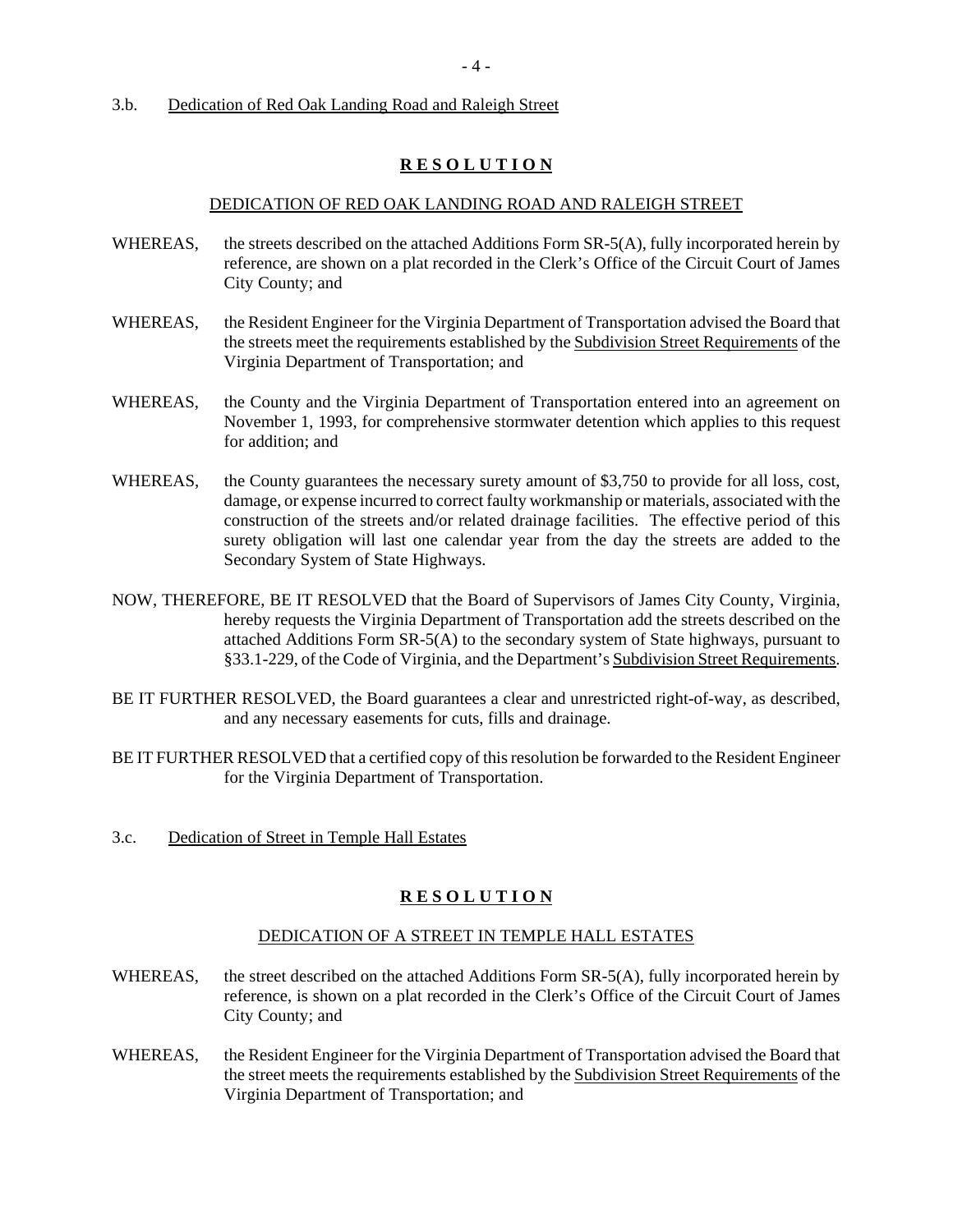- WHEREAS, the County and the Virginia Department of Transportation entered into an agreement on November 1, 1993, for comprehensive stormwater detention which applies to this request for addition; and
- WHEREAS, the County guarantees the necessary surety amount of \$3,750 to provide for all loss, cost, damage, or expense incurred to correct faulty workmanship or materials, associated with the construction of the street and/or related drainage facilities. The effective period of this surety obligation will last one calendar year from the day the street is added to the Secondary System of State Highways.
- NOW, THEREFORE, BE IT RESOLVED that the Board of Supervisors of James City County, Virginia, hereby requests the Virginia Department of Transportation add the street described on the attached Additions Form SR-5(A) to the secondary system of State highways, pursuant to §33.1-229, of the Code of Virginia, and the Department's Subdivision Street Requirements.
- BE IT FURTHER RESOLVED, the Board guarantees a clear and unrestricted right-of-way, as described, and any necessary easements for cuts, fills and drainage.
- BE IT FURTHER RESOLVED that a certified copy of this resolution be forwarded to the Resident Engineer for the Virginia Department of Transportation.
- 4. Office of Emergency Medical Services Grant Award

# **R E S O L U T I O N**

### OFFICE OF EMERGENCY MEDICAL SERVICES GRANT AWARD

- WHEREAS, the Commonwealth of Virginia Department of Health, Office of Emergency Medical Services has approved a Rescue Squad Assistance Grant providing \$3,000 to the Fire Department for medical fluid temperature control equipment for fire apparatus; and
- WHEREAS, local matching funds of \$3,000 are available in the Donation Trust Fund.
- NOW, THEREFORE, BE IT RESOLVED that the Board of Supervisors of James City County, Virginia, hereby authorizes the following appropriation amendment to the Special Projects/Grants Fund:

#### Revenue:

| <b>Transfer from Donation Trust Fund</b><br><b>Office of Emergency Medical Services</b> | \$3,000<br>3,000 |
|-----------------------------------------------------------------------------------------|------------------|
| Total                                                                                   |                  |
| Expenditure:                                                                            |                  |
| EMS Medical Equipment - FY 04                                                           |                  |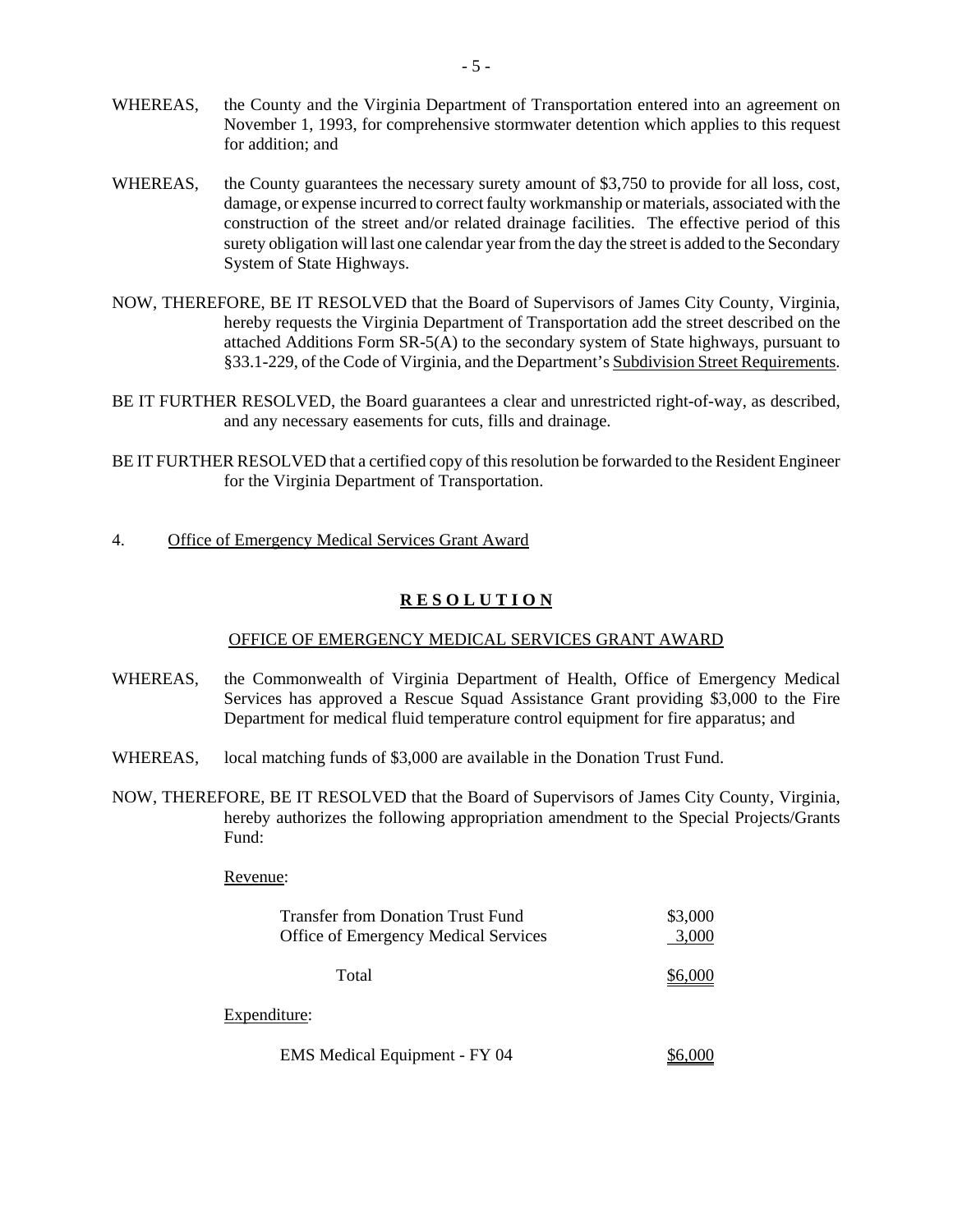### 5. Award of Contract – Ambulance Replacement

### **R E S O L U T I O N**

#### AWARD OF CONTRACT - AMBULANCE REPLACEMENT

- WHEREAS, funds are available in the Capital Improvement Program budget for the purchase of a replacement ambulance; and
- WHEREAS, bids for the purchase of the ambulance were received on April 15, 2002, with Performance Specialty Vehicles, LLC, submitting a responsive bid of \$119,461; and
- WHEREAS, the bid included a contract extension provision for future purchases through calendar year 2006.
- NOW, THEREFORE, BE IT RESOLVED that the Board of Supervisors of James City County, Virginia, authorizes the County Administrator to execute a contract between James City County and Performance Specialty Vehicles, LLC, in the amount of \$124,355.14.
- 6. Appropriation of Funds Department of Criminal Justice Services, One Time Special Request Fund Grant

# **R E S O L U T I O N**

#### APPROPRIATION OF FUNDS - DEPARTMENT OF CRIMINAL JUSTICE SERVICES,

#### ONE TIME SPECIAL REQUEST FUND GRANT

- WHEREAS, James City County has received a One Time Special Request Fund Grant from the Department of Criminal Justice Services in the amount of \$1,870; and
- WHEREAS, the grant will allow for the purchase of hitched bike racks for the Community Services Unit Bike Patrol Officers; and
- WHEREAS, local matching funds of \$467 are available in the Police Department budget.
- NOW, THEREFORE, BE IT RESOLVED that the Board of Supervisors of James City County, Virginia, hereby authorizes the acceptance of the grant and the following budget amendments and changes in appropriations to the Special Projects/Grants Fund:

#### Revenues:

| Department of Criminal Justice Services | \$1,403 |
|-----------------------------------------|---------|
| <b>Police Department Budget</b>         | 467     |
|                                         | \$1,870 |
| Expenditure:                            |         |
| Department of Criminal Justice Services |         |
| One Time Special Request Fund Grant     |         |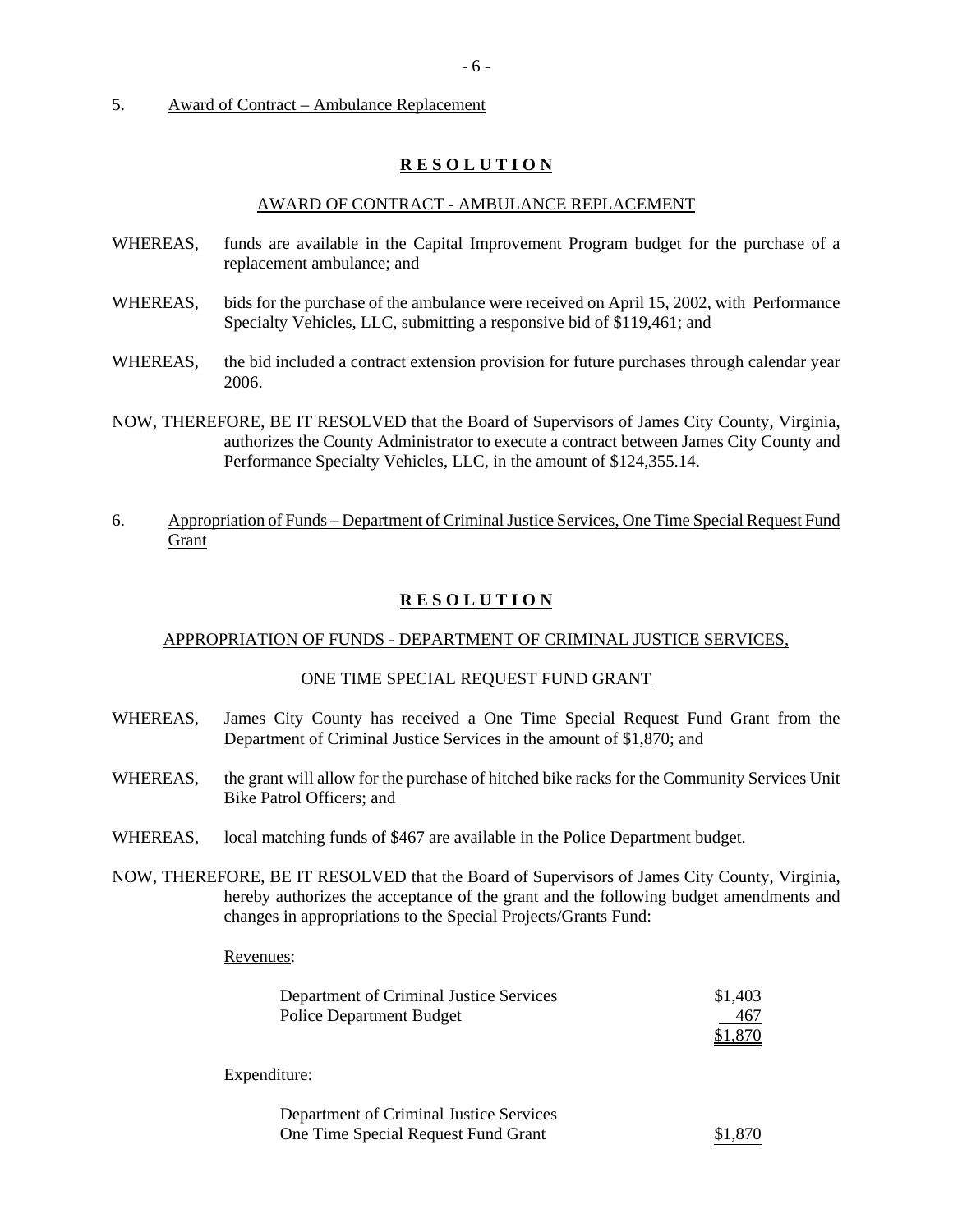7. Appropriation of Funds – U. S. Bureau of Justice Assistance Block Grant

### **R E S O L U T I O N**

### APPROPRIATION OF FUNDS - U.S. BUREAU OF JUSTICE ASSISTANCE BLOCK GRANT

- WHEREAS, James City County has received a Local Law Enforcement Block Grant from the Bureau of Justice Assistance in the amount of \$14,529; and
- WHEREAS, the grant will allow for purchase of law enforcement training, technology, and equipment; and
- WHEREAS, local matching funds of \$1,614 are available in the Police Department budget.
- NOW, THEREFORE, BE IT RESOLVED that the Board of Supervisors of James City County, Virginia, hereby authorizes the acceptance of the grant and the following budget amendments and changes in appropriations to the Special Projects/Grants Fund:

Revenues:

| Bureau of Justice Assistance<br><b>Police Department Budget</b>                 | \$14,529<br>1,614<br>\$16,143 |
|---------------------------------------------------------------------------------|-------------------------------|
| Expenditure:                                                                    |                               |
| <b>Bureau of Justice Assistance</b><br><b>Local Law Enforcement Block Grant</b> | \$16,143                      |

### 8. Chesapeake Bay Gateways Network Grant

#### **R E S O L U T I O N**

#### CHESAPEAKE BAY GATEWAYS NETWORK GRANT

- WHEREAS, the Chesapeake Bay Gateways Network, in cooperation with the National Park Service's Chesapeake Bay Program Office, has made 50/50 matching funds available for the development of gateway sites; and
- WHEREAS, funds are needed to make site improvements to include refurbishing an existing boat ramp, regrading and adding vegetative plantings, constructing a floating pier, and creating a kiosk and interpretive signs at James City County's Chickahominy Riverfront Park.
- NOW, THEREFORE, BE IT RESOLVED that the Board of Supervisors of James City County, Virginia, accepts the \$51,200 grant awarded by the Chesapeake Bay Gateways Network as funded by the National Park Service to help with the improvements at the Chickahominy Riverfront Park.
- BE IT FURTHER RESOLVED that the Board of Supervisors of James City County, Virginia, hereby authorizes the following Capital Budget appropriation: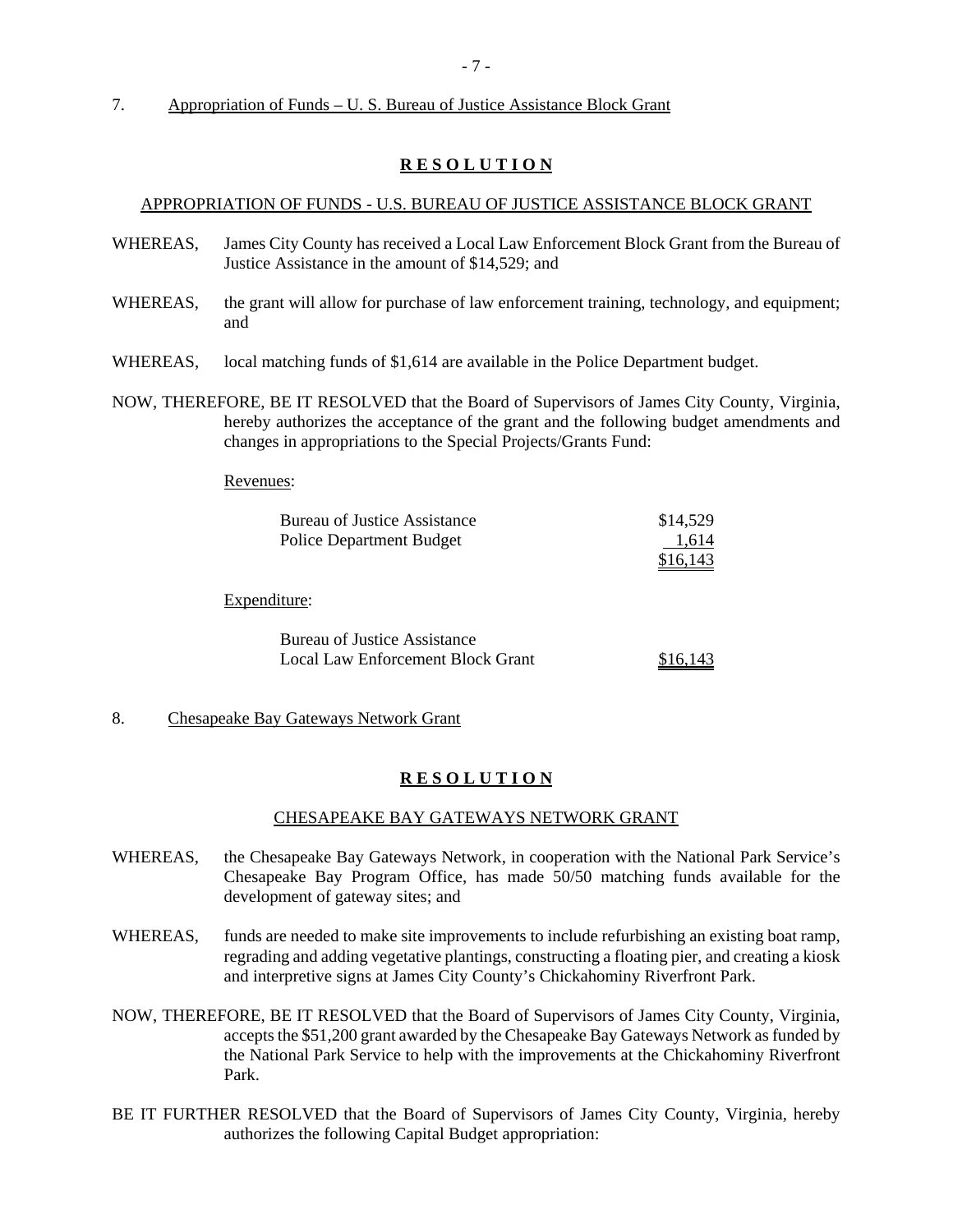Revenues:

| Chesapeake Bay Gateways Grant - CRFP | \$51,200 |
|--------------------------------------|----------|
| Expenditures:                        |          |
| <b>Chickahominy Riverfront Park</b>  | \$51,200 |

9. Chesapeake Bay Preservation Ordinance Violation – Civil Charge – G. Baxter Stanton, Barry L. Hale, Richard F. Scott, and David R. Baldwin

# **R E S O L U T I O N**

### CHESAPEAKE BAY PRESERVATION ORDINANCE VIOLATION - CIVIL CHARGE -

### G. BAXTER STANTON, BARRY L. HALE, RICHARD F. SCOTT, AND DAVID R. BALDWIN

- WHEREAS, G. Baxter Stanton, Barry L. Hale, Richard F. Scott, and David R. Baldwin are the owners ("Owners") of a certain parcel of land, commonly known as 278 Ivy Hill Road, designated as Parcel No. (1-13) on James City County Real Estate Tax Map No. (11-3), hereinafter referred to as the ("Property"); and
- WHEREAS, on or about April 24, 2003, trees and understory vegetation were removed from the Resource Protection Area (RPA) on the Property; and
- WHEREAS, the Owners agreed to a Restoration Plan to replant 600 seedlings per acre on the Property, within areas of the RPA buffer impacted by the silvicultural activities, in order to remedy the violation under the County's Chesapeake Bay Preservation Ordinance and the Owners have provided surety to the County to guarantee the completion of the restoration for the RPA on the Property; and
- WHEREAS, the Owners have agreed to pay \$5,000 to the County as a civil charge under the County's Chesapeake Bay Preservation Ordinance; and
- WHEREAS, the James City County Board of Supervisors is willing to accept the restoration of the impacted areas and the civil charge in full settlement of the Chesapeake Bay Preservation Ordinance violation, in accordance with Sections 23-10 and 23-18 of the Code of the County of James City.
- NOW, THEREFORE, BE IT RESOLVED that the Board of Supervisors of James City County, Virginia, hereby authorizes and directs the County Administrator to accept the \$5,000 civil charge from the Owners as full settlement of the Chesapeake Bay Preservation Ordinance Violation.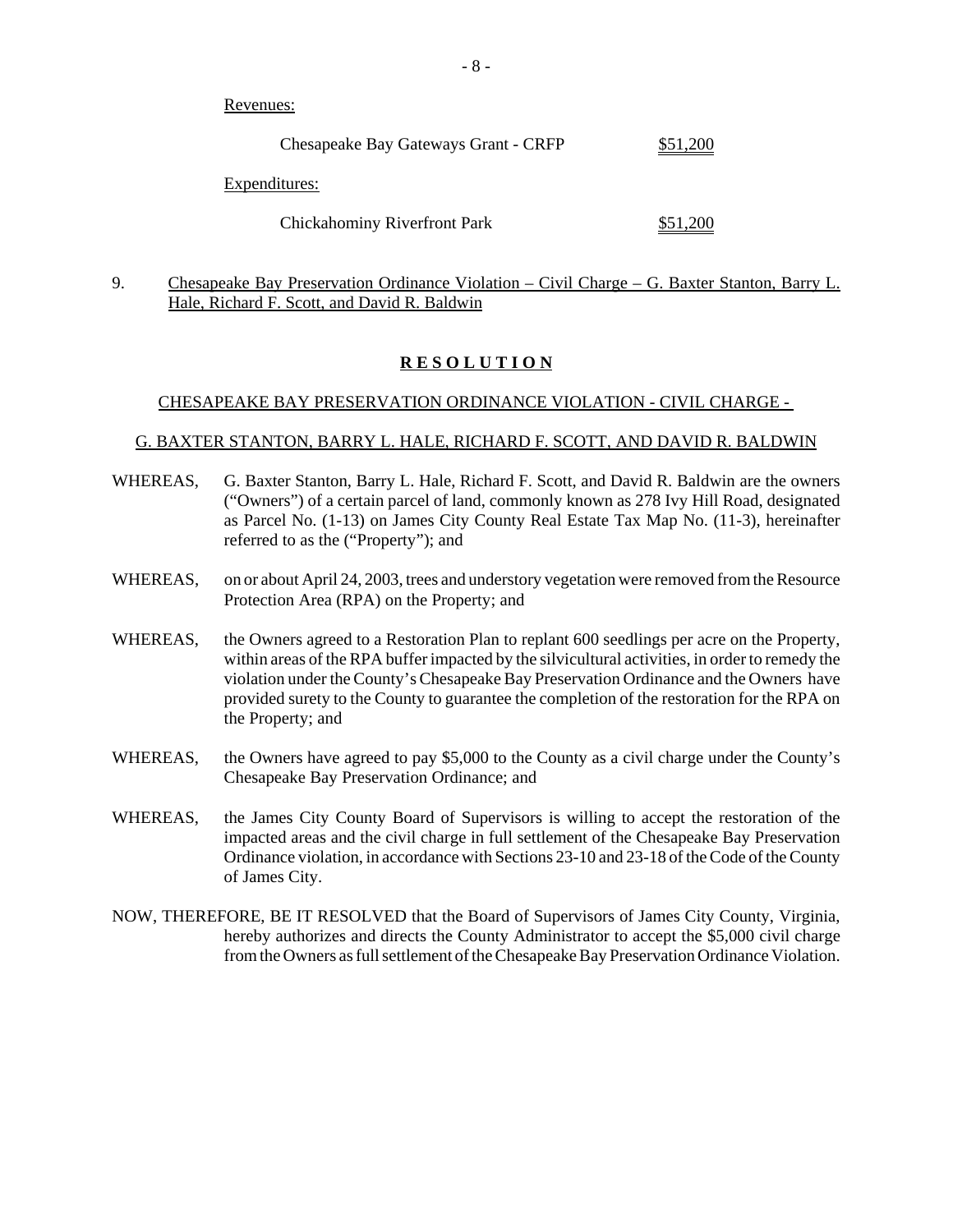#### - 9 -

#### 10. Chesapeake Bay Preservation Ordinance Violation – Civil Charge – Denton and Elsie Woodward

### **R E S O L U T I O N**

#### CHESAPEAKE BAY PRESERVATION ORDINANCE VIOLATION -

#### CIVIL CHARGE - DENTON AND ELSIE WOODWARD

- WHEREAS, Denton and Elsie Woodward are the owners of a certain parcel of land, commonly known as 5224 Ivey Lane, designated as Parcel No. (2-5) on James City County Real Estate Tax Map No. (8-30); hereinafter referred to as the ("Property"); and
- WHEREAS, on or about May 30, 2003, understory vegetation consisting of 63 trees and shrubs were removed from the Resource Protection Area on the Property; and
- WHEREAS, Denton and Elsie Woodward agreed to a Restoration Plan to replant 140 trees and shrubs, on the Property in order to remedy the violation under the County's Chesapeake Bay Preservation Ordinance; and
- WHEREAS, Denton and Elsie Woodward have agreed to pay \$3,000 to the County as a civil charge under the County's Chesapeake Bay Preservation Ordinance; and
- WHEREAS, the James City County Board of Supervisors is willing to accept the restoration of the impacted areas and the civil charge in full settlement of the Chesapeake Bay Preservation Ordinance violation, in accordance with Sections 23-10 and 23-18 of the Code of the County of James City.
- NOW, THEREFORE, BE IT RESOLVED that the Board of Supervisors of James City County, Virginia, hereby authorizes and directs the County Administrator to accept the \$3,000 civil charge from Denton and Elsie Woodward as full settlement of the Chesapeake Bay Preservation Ordinance Violation.
- 11. Underground Utility Agreement Dominion Virginia Power

#### **R E S O L U T I O N**

#### UNDERGROUND UTILITY AGREEMENT - DOMINION VIRGINIA POWER

- WHEREAS, the James City County Board of Supervisors determined that placing certain overhead utilities underground would enhance the scenic beauty of James City County; and
- WHEREAS, staff has worked with Dominion Virginia Power to accomplish this work at several locations in the County; and
- WHEREAS, Dominion Virginia Power has completed design and is ready to move ahead with construction of the project on Route 5 in the vicinity of Williamsburg Crossing Shopping Center.
- NOW, THEREFORE, BE IT RESOLVED that the Board of Supervisors of James City County, Virginia, hereby authorizes the County Administrator to enter into an agreement with Dominion Virginia Power in the amount of \$194,543.25.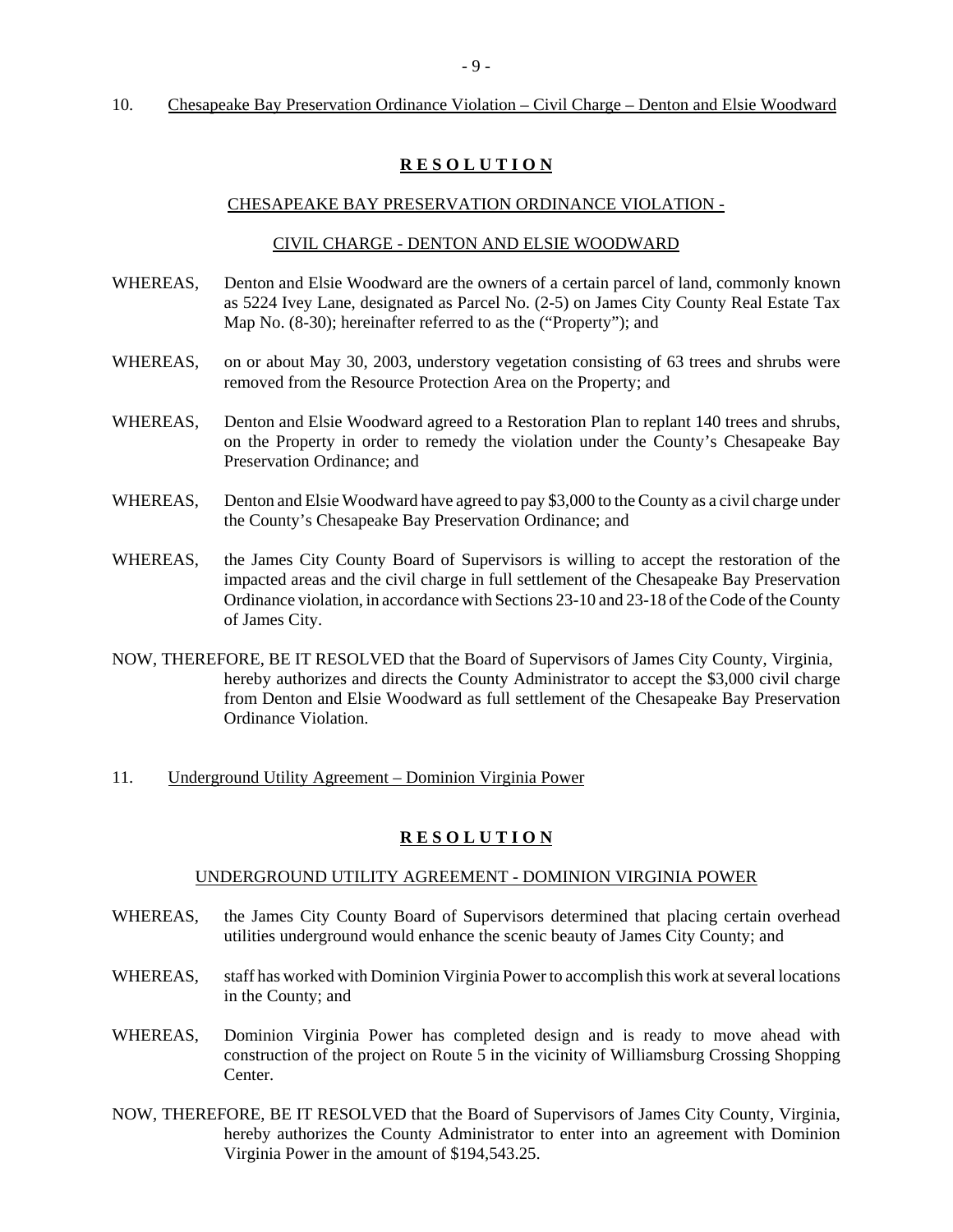#### 12. Code Violation Lien – 136 Magruder Avenue

### **R E S O L U T I O N**

### CODE VIOLATION LIEN - 136 MAGRUDER AVENUE

- WHEREAS, the Zoning Administrator has certified to the Board of Supervisors of James City County, Virginia, that the property owners as described below have failed to pay a bill in the amount listed, for cutting of grass and weeds or removal of trash and debris, although the County has duly requested payment; and
- WHEREAS, the unpaid and delinquent charges are chargeable to the owners and collectible by the County as taxes and levies and constitute a lien against the Property.
- NOW, THEREFORE, BE IT RESOLVED by the Board of Supervisors, James City County, Virginia, that in accordance with Sections 10-7 and 10-5 of the Code of the County of James City, Virginia, the Board of Supervisors directs that the following delinquent charges for services rendered, plus interest at the legal rate from the date of recordation until paid, shall constitute a lien against the Properties to wit:

Cleaning of Trash/Debris and/or Cutting of Grass, Weeds, etc.:

| ACCOUNT:          | Ronnie Dean Carter<br>136 Magruder Avenue<br>Williamsburg, VA 23185 |
|-------------------|---------------------------------------------------------------------|
| DESCRIPTION:      | 136 Magruder Avenue                                                 |
| TAX MAP NO:       | $(59-1)(02-0-0013-)$                                                |
| FILING FEE:       | \$5.00                                                              |
| TOTAL AMOUNT DUE: | \$3,840.00                                                          |

### **G. PUBLIC HEARINGS**

#### 1. Case No. SUP-15-03. Custom Culinary Connections: Barnes Road

Mr. Matthew Arcieri, Planner, stated that Jeffrey and Christy Aczel applied for a special use permit (SUP) to construct and operate a catering kitchen adjacent to their existing residence on two acres zoned A-1, General Agricultural, at 8757 Barnes Road, further identified as Parcel No. (1-22C) on the James City County Real Estate Tax Map No. (10-1).

Staff found the proposal to be consistent with the surrounding zoning and development and, with the proposed conditions, consistent with the Rural Lands Development Standards of the 1997 Comprehensive Plan and with the 2003 Comprehensive Plan.

The Planning Commission, at its meeting on August 4, 3003, recommended approval of the SUP application by a vote of 5-0.

Staff recommended approval of the special use permit with conditions.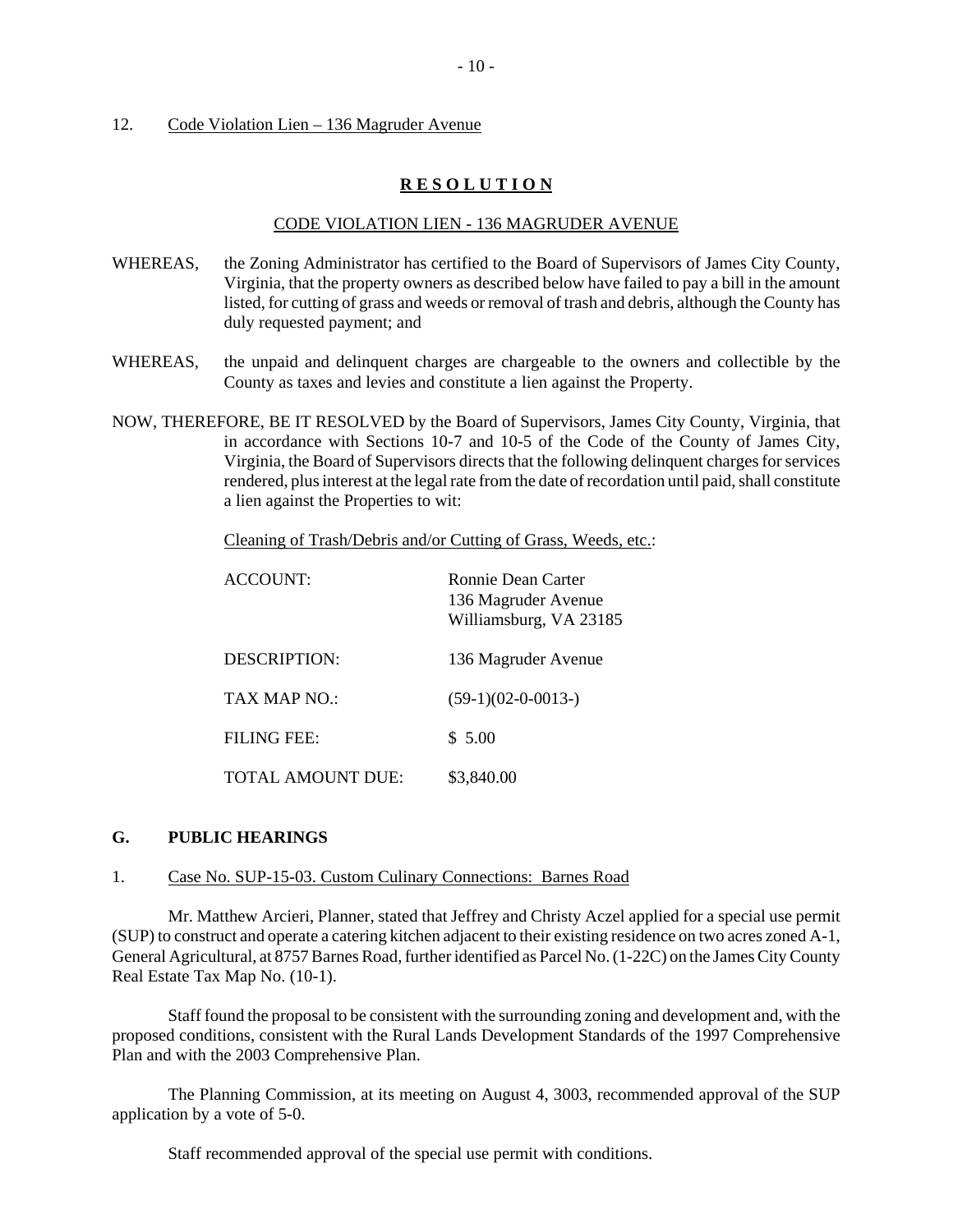Mr. Harrison opened the Public Hearing.

1. Ms. Nancy McNelly, 203 Riverview Plantation Drive, stated support for the proposal and its potential benefits to the community, and requested the Board's approval of the application.

As no one else wished to speak to this matter, Mr. Harrison closed the Public Hearing.

Mr. Kennedy made a motion to adopt the resolution.

Mr. Kennedy stated concern about the potential for traffic impacts with the entrance to the site being close to a blind curve.

On a roll call vote, the vote was: AYE: McGlennon, Brown, Goodson, Kennedy, Harrison (5). NAY: (0).

#### **R E S O L U T I O N**

### CASE NO. SUP-15-03. CUSTOM CULINARY CONNECTIONS: BARNES ROAD

- WHEREAS, the Board of Supervisors of James City County has adopted by ordinance specific land uses that shall be subjected to a special use permit process; and
- WHEREAS, food processing and storage is a specially permitted use in the A-1, General Agricultural, zoning district; and
- WHEREAS, the Planning Commission of James City County, following its public hearing on August 4, 2003, recommended approval of Case No. SUP-15-03 by a 5-0 vote to permit the construction and operation of a catering kitchen adjacent to the existing residence at 8757 Barnes Road and further identified as Parcel No. (1-22C) on James City County Real Estate Tax Map No. (10-1).
- NOW, THEREFORE, BE IT RESOLVED that the Board of Supervisors of James City County, Virginia, does hereby approve the issuance of Special Use Permit No. SUP-15-03 as described herein with the following conditions:
	- 1. This Special Use Permit shall be valid for the operation of a detached catering kitchen of up to 2,000 square feet and accessory uses thereto. No articles shall be displayed or otherwise offered for sale upon the premises. The existing residence shall continue to be used primarily as a single-family dwelling with any exterior modifications approved by the Planning Director.
	- 2. The property shall be developed generally in accordance with the master plan submitted with the application, with minor changes, including the location, design, and landscaping of the driveway and parking in order to effectively screen it from Barnes Road, approved by the Planning Director.
	- 3. Only one entrance shall be allowed onto Barnes Road.
	- 4. A minimum 75-foot undisturbed buffer, free of structures and paving, shall be provided along Barnes Road with the exception of clearing necessary for improvements to the existing driveway. Tree clearing on the entire property shall be limited to the minimum necessary to accommodate the catering kitchen and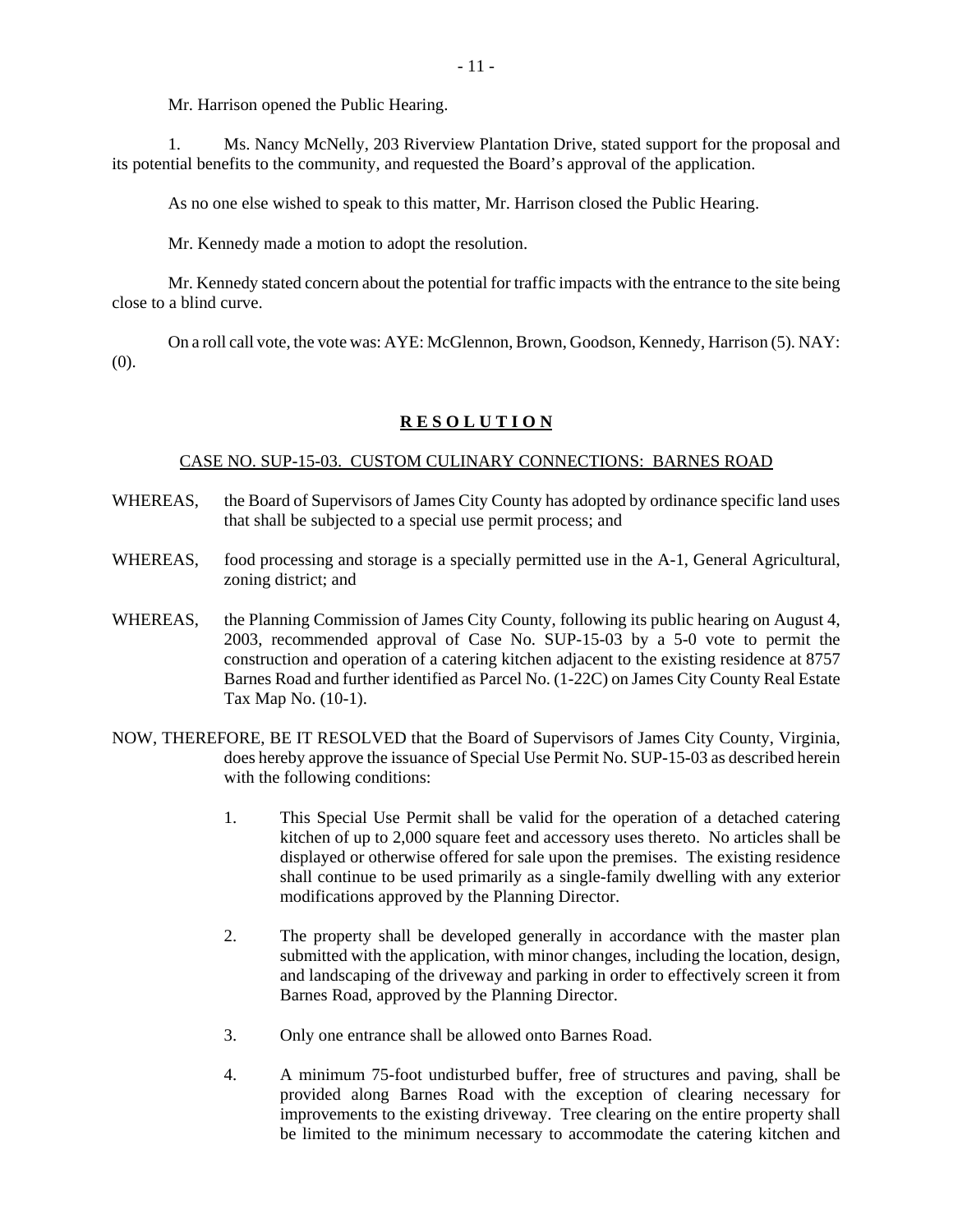related driveway, entrance improvements, and facilities as determined by the Planning Director.

- 5. Prior to final site plan approval, architectural elevations, building materials, and colors, shall be submitted to the Director of Planning for review and approval for all structures on the site. The intent of this condition is to ensure that all future buildings on the site are uniform and compatible with existing structures in terms of design, materials, and colors, have a residential appearance, and are designed for minimal visual impact.
- 6. Any new exterior site lighting shall be limited to fixtures which are horizontally mounted on light poles not to exceed 15 feet in height and/or other structures and shall be recessed fixtures with no bulb, lens, or globe extending below the casing. The casing shall be opaque and shall completely surround the entire light fixture and light source in such a manner that all light will be directed downward and the light source is not visible from the side. No glare, defined as 0.1 footcandle or higher, shall extend outside the property lines.
- 7. One freestanding sign shall be permitted on the site. The sign shall be ground mounted and shall not exceed a cumulative size of 16 square feet or a height of six feet and approved by the Planning Director. The sign shall not be illuminated.
- 8. Construction on this project shall commence within twenty-four months from the date of approval of this special use permit or this permit shall be void. Construction shall be defined as obtaining permits for building construction and installation of footings and/or foundations.
- 9. This special use permit is not severable. Invalidation of any word, phrase, clause, sentence, or paragraph shall invalidate the remainder.

### 2. Tax Increase – Real Property

Ms. Suzanne R. Mellen, Director of Budget and Accounting, stated that the Real Estate Land Book has been completed and notices have been mailed to all James City County property owners where changes in assessment has occurred; and that the total valuation exceeds the assumptions built into the Fiscal Year 2004 Budget adopted by the Board in April by approximately \$158,760.

Ms. Mellen provided the deadline dates for real property appeals as September 30, 2003, to appeal to the Office of Real Estate Assessments and October 30, 2003, to appeal to the Board of Equalization.

Ms. Mellen stated that the increase in amount of value deferred due to the Land Use is a combination of substantial increases in market value of acreage parcels and the reduction of the use rates issued by the State, and requested the Board reaffirm the tax rate of \$.87 per \$100 of the assessed value of the property.

The Board and staff discussed the Debt Services cost, Land Book Values, impacts of reducing the tax rate by 1 cent, impacts of anticipated revue levels, the benefits of a Contingency Fund and how it has been used in the past.

Mr. Harrison opened the Public Hearing.

1. Mr. Lee Reed, 2245 Lake Powell Road, requested the Board remember the citizens on fixed incomes and requested the Board freeze the tax value on homes.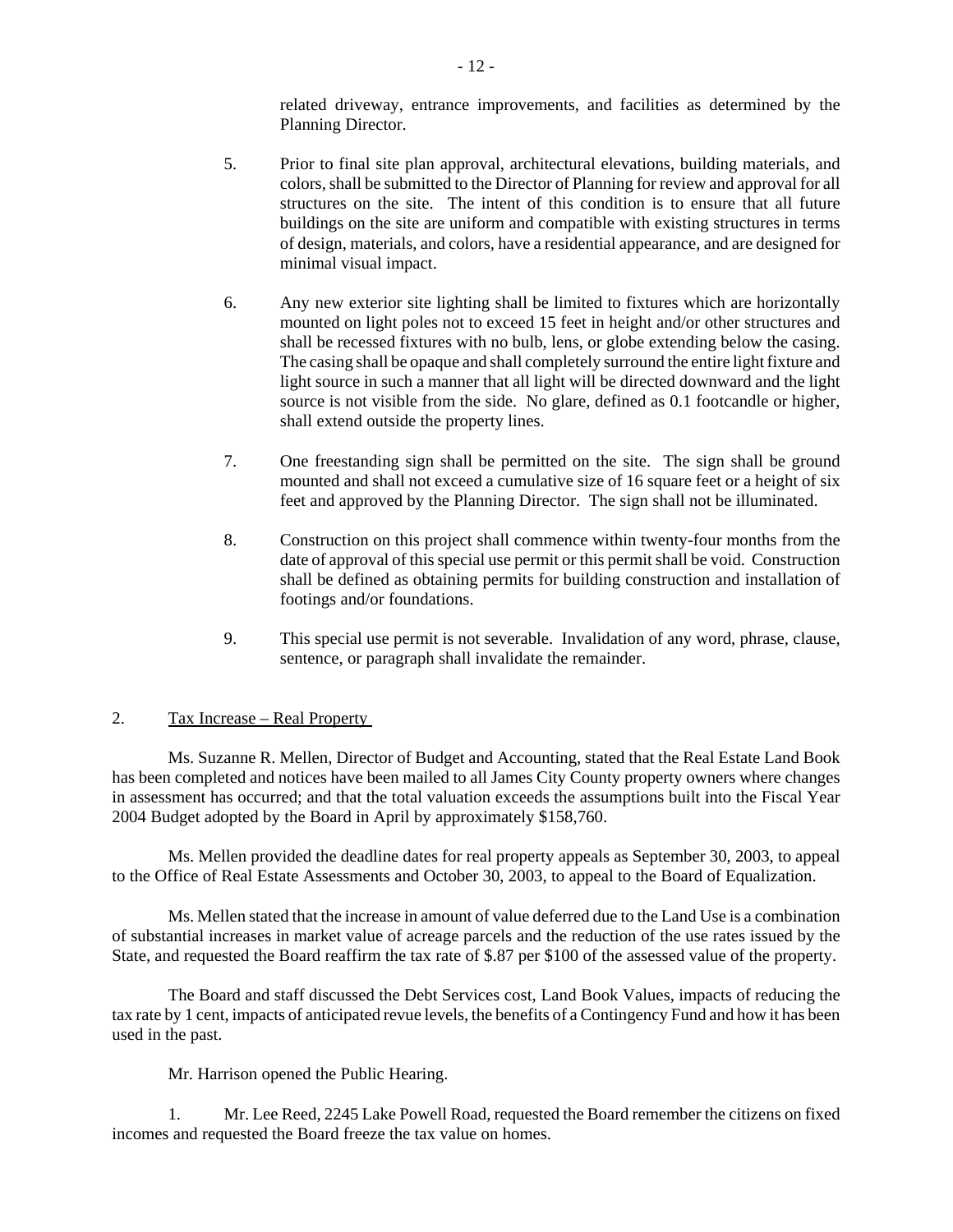2. Mr. Donald S. Baker, 107 Formby, requested the Board keep in mind the future planning when it considers assessments and budgets.

3. Mr. Ed Kissell, 5 Berkeley Circle, requested the Board look at the inequity of the tax assessment within neighborhoods and keep assessments within reason.

4. Mr. Bob Warren, 104 Gullane, stated that the effective tax rate has been rising and that his rate has increased 40 percent in the past five years to a rate of \$1.22 and stated opposition to the increasing property tax assessments.

5. Mr. Ed Oyer, 139 Indian Circle, stated opposition to his real property assessment taxes increasing by 25 percent over the past two years while there are still trailers on the fence line and sewers on the other side of the circle.

As no one else wished to speak to this matter, Mr. Harrison closed the Public Hearing.

Mr. Brown made a motion to adopt a revised resolution to reduce the real property tax rate for FY 2004 to 86 cents per \$100 of assessed value.

The Board and staff held a discussion regarding the motion including factors such as the General Fund Balance, annual debt services, fiscal impacts of a proposed third high school, tax exemptions available to citizens, impacts of developments on property values and assessments; and other possibilities that would affect real property taxes such as cash proffers on new developments, affordable housing, possibility of other revenue sources, and funding the School Budget.

On a roll call vote, the vote was: AYE: Brown, Goodson, Kennedy, Harrison (4). NAY: McGlennon (1).

#### **R E S O L U T I O N**

#### TAX DECREASE – REAL PROPERTY

- WHEREAS, the Board of Supervisors has adopted a budget for the Fiscal Year 2004 and appropriated funds based on a real estate tax rate of 87 cents per \$100 of assessed value; and
- WHEREAS, the Real Estate Land Book, issued with an estimate of values as of July 1, 2003, shows total billable, taxable property assessments increased by \$469,574,000 (8.5 percent) and 57 percent of that increase resulted from changes in the reassessment of property values; and
- WHEREAS, the increases due to reassessment constitute a tax increase despite the fact that the current tax rate has not changed; and
- WHEREAS, the Board of Supervisors notes that sufficient unencumbered funds are available to offset a one cent per \$100 of assessed value reduction in the real property tax rate appropriated for the current FY 2004 budget; and
- WHEREAS, the Board of Supervisors further notes that market-driven James City County real property annual reassessments have been rising at rates significantly higher than the combined rates of growth and cost of living.
- NOW, THEREFORE, BE IT RESOLVED that the Board of Supervisors of James City County, Virginia, hereby changes the real property tax rate for FY 2004 to 86 cents per \$100 of assessed value from the 87 cents per \$100 of assessed value established in the FY 2004 adopted budget.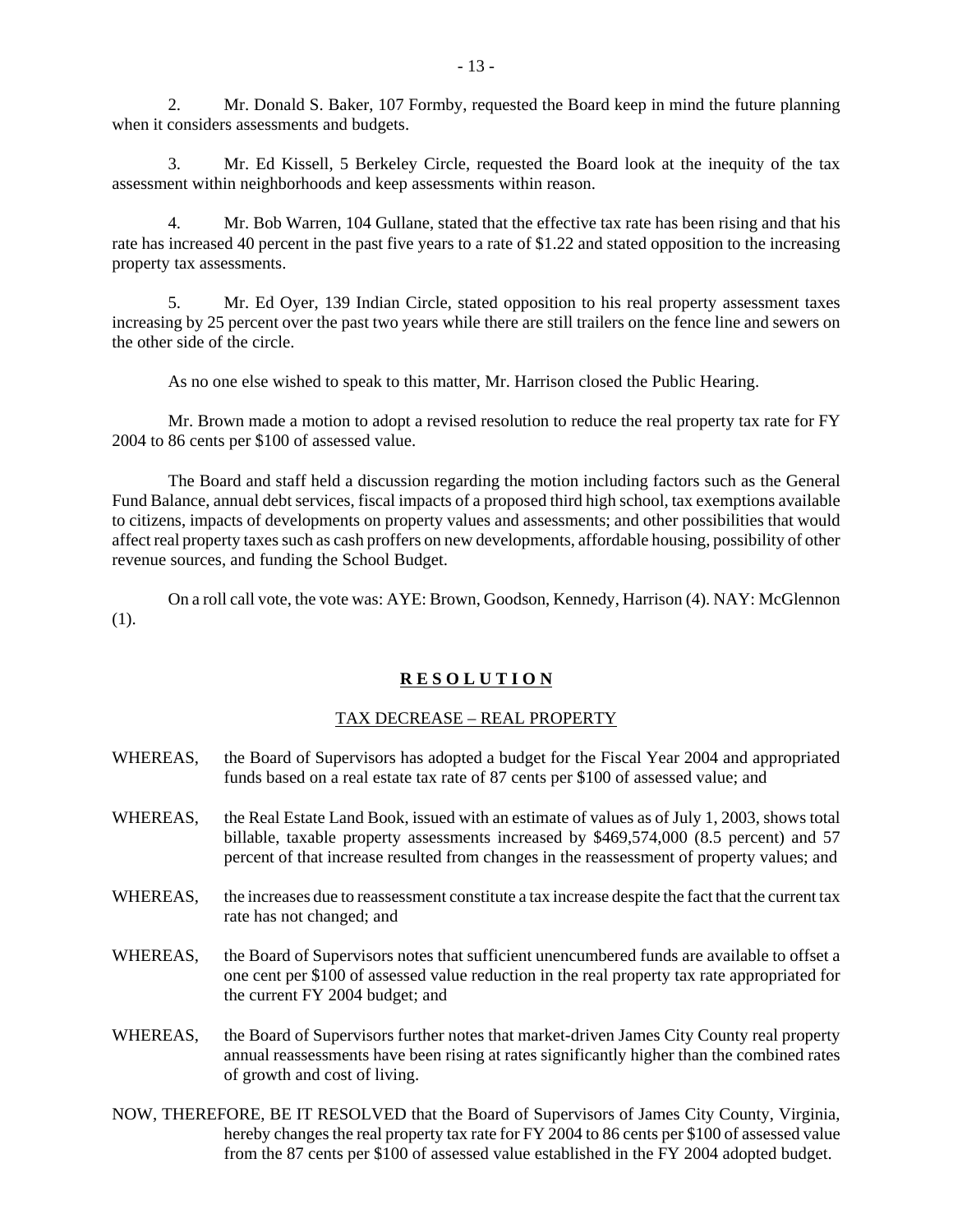Mr. Harrison recessed the Board for a brief break at 8:37 p.m.

Mr. Harrison reconvened the Board at 8:48 p.m.

Mr. Wanner stated that staff will advertise a public hearing on a FY 04 Budget amendment to be held during the October 14 Board meeting.

### **H. BOARD CONSIDERATION**

#### 1. Yarmouth Creek Watershed Management Plan

Mr. John T. P. Horne, Acting General Services Manager, presented the Yarmouth Creek Watershed Management Plan (Plan) and an executive summary of the Plan as developed by staff with the assistance of the Center for Watershed Protection and the James River Association, and input from landowners and other stakeholders.

The Board and staff discussed the composition of members serving on the Stormwater Management Citizen Advisory Committee, buffer requirements in the Plan, notification and invitations to all affected property owners of meetings regarding the Plan, and opportunities to utilize the Purchase of Development Rights Program for preserving parts of the Watershed.

Mr. Kennedy requested the Board defer action on this item until October 14, during which time he would have an opportunity to meet with concerned stakeholders regarding the Plan.

Mr. Wanner stated that Newport News Waterworks would partner with the County regarding Little Creek Reservoir issues and impacts to the Watershed.

The Board discussed deferring action to September 23 rather than October 14 and holding a Work Session with the Stormwater Management Citizen Advisory Committee regarding the development of Priority No. 3 of the Plan.

The Board concurred to defer action on the Plan until September 23.

#### **I. PUBLIC COMMENT** - None

### **J. REPORTS OF THE COUNTY ADMINISTRATOR**

Mr. McGlennon introduced the group of the SHARPE Program participants in attendance.

Mr. Wanner stated that September 11 is the United Way Day of Caring.

Mr. Wanner recommended the Board to go into Closed Session pursuant to Section  $2.2\n-3711(A)(1)$ of the Code of Virginia to consider personnel matters, the appointments of individuals to County Boards and/or Commissions.

# **K. BOARD REQUESTS AND DIRECTIVES**

Mr. McGlennon, without objection from the Board, recommended the Board not go into Closed Session and made a motion to reappoint Betty Costa to the Williamsburg Arts Commission for a three-year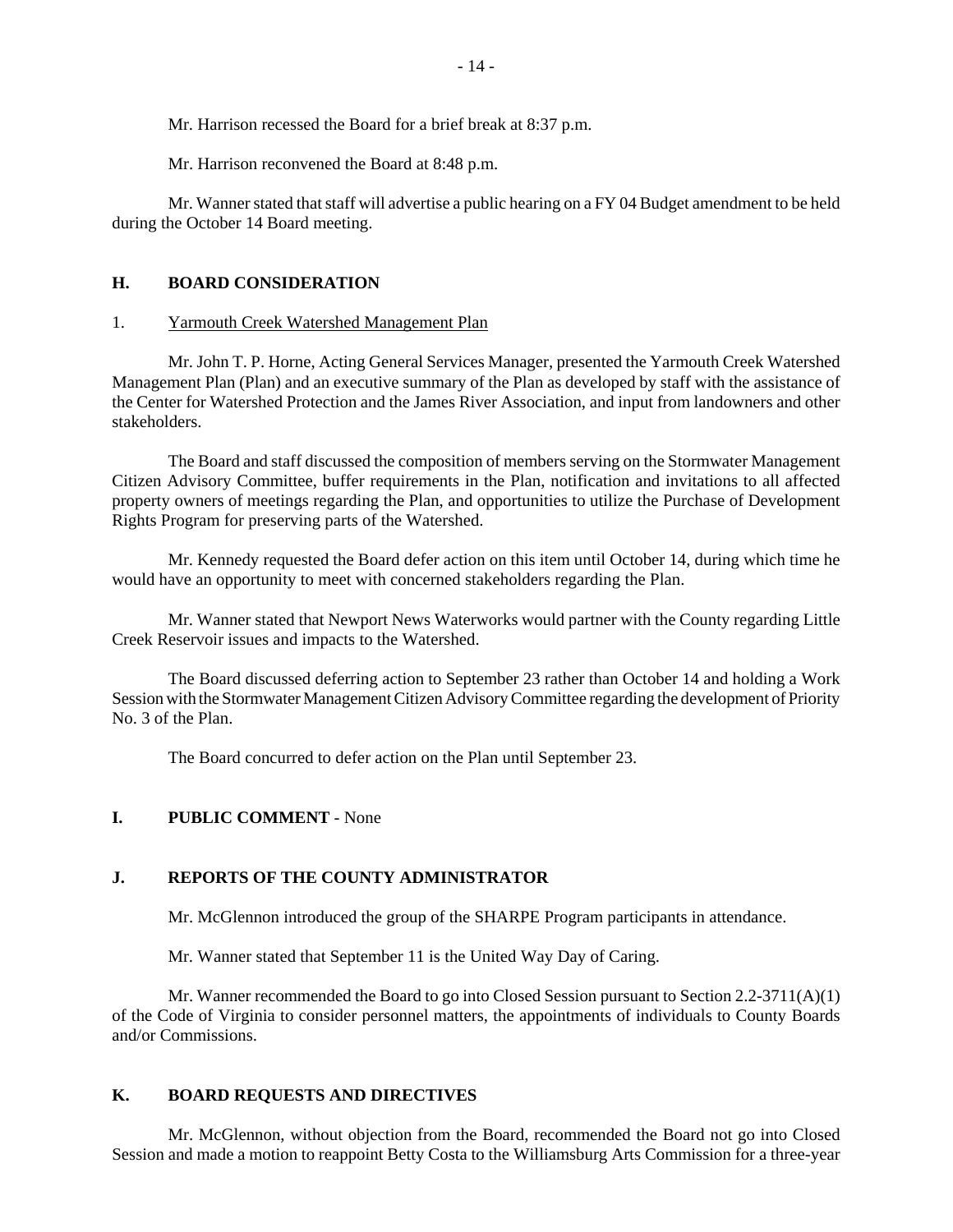term, term to expire on August 31, 2006; and to reappoint Betty Cutts to a three-year term on the Williamsburg Area Performing Arts Center, term to expire on July 1, 2006.

On a roll call vote, the vote was: AYE: McGlennon, Brown, Goodson, Kennedy, Harrison (5). NAY: (0).

Mr. Kennedy advised staff to keep a close eye on the Skate Park and if the lack of supervision at the site becomes a concern, that staff promptly act as not to lower the County's safety standards.

Mr. Kennedy requested a letter be sent to all the election candidates to notify them of guidelines for posting political signs along right-of-ways.

Mr. Wanner stated that staff will follow up with the Virginia Department of Transportation regarding the political signs along right-of-ways and stated that the unsupervised Skate Park is a pilot program and would be regulated if needed.

Mr. Harrison stated that he has arranged for a Board tour of the Highland Springs Tech Center on September 17 if the Board is interested in viewing an alternative for the proposed third high school facility.

Mr. Wanner recommended that if a quorum would be present during the tour, that the Board recess to 8 a.m. on September 17 at the conclusion of this meeting.

Mr. Kennedy stated that on September 20 and 27 there will be the Grove and Chickahominy Days and invited citizens to attend.

Mr. Harrison requested invitations be extended to members of the School Board to attend the tour of the Highland Springs Tech Center.

Mr. Wanner stated that he would notify the School Superintendent to invite the School Board.

# **L. RECESS**

Mr. Kennedy made a motion to recess to 8:00 a.m. on September 17, 2003.

On a roll call vote, the vote was: AYE: McGlennon, Brown, Goodson, Kennedy, Harrison (5). NAY:

(0).

Mr. Harrison recessed the Board at 9:07 p.m.

Sanford B. Wanner Clerk to the Board

l

090903bs.min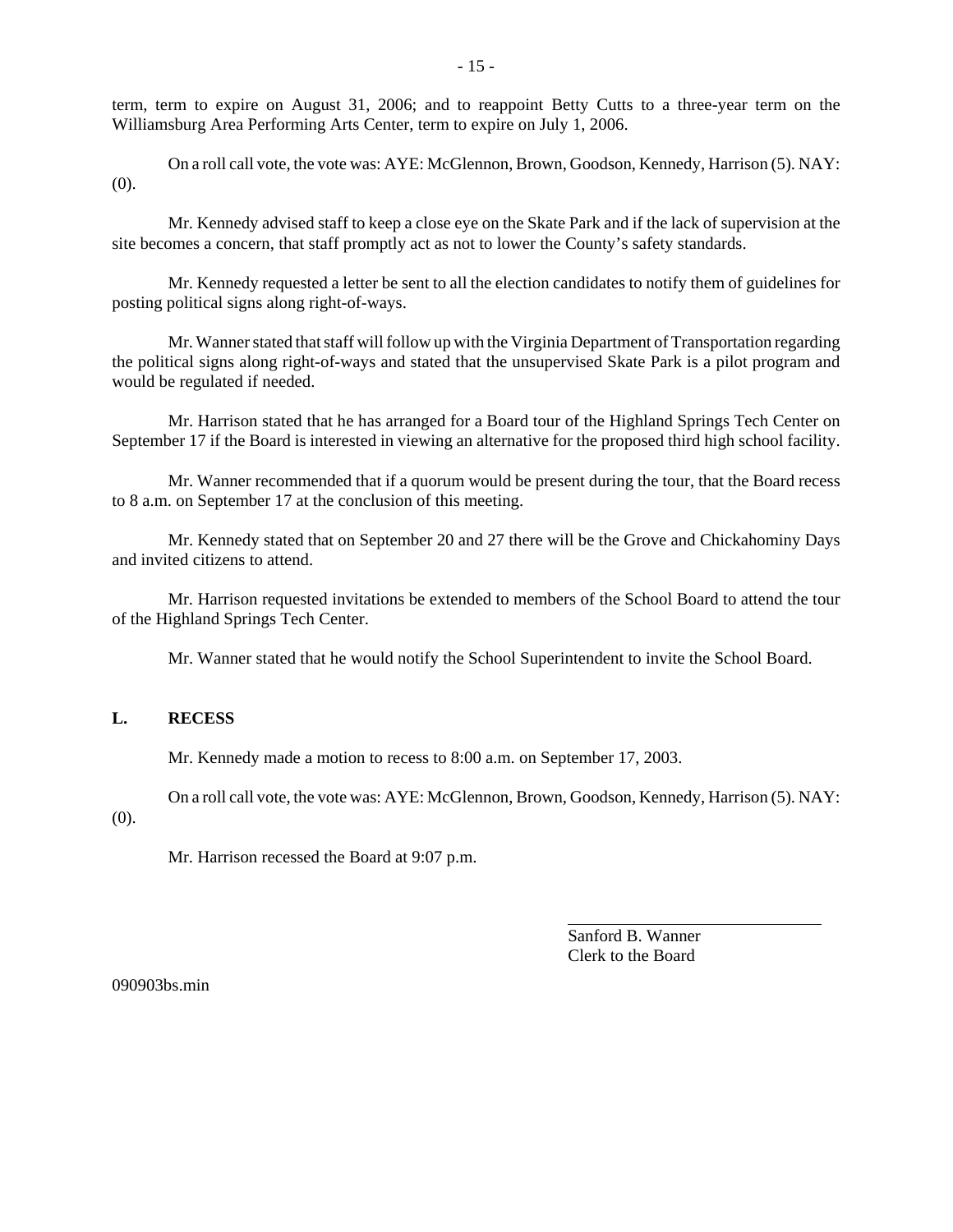DATE: September 23, 2003 TO: The Board of Supervisors FROM: Doug Powell, Acting Assistant County Administrator SUBJECT: Recognizing the Williamsburg Youth League 10-Year-Old World Series All-Star Team

l

The Williamsburg Youth League, co-sponsored by the James City County Division of Parks and Recreation, formed an All-Star Team during the summer that hosted the 2003 Cal Ripken 10-Year Old World Series in James City County. The All-Star Team finished as the undefeated Champions of the Cal Ripken District III Tournament and was the undefeated champions of the James City County Moose Invitation Tournament. In addition, they won the first World Series game ever won by the Williamsburg Youth League and finished fifth among ten teams from the entire country in the World Series. The team compiled a final record of 14-3 during their summer season.

The dedication and accomplishment of the team and coaches are a positive reflection on the Williamsburg Youth League and the community.

Staff recommends approval of the attached resolution recognizing the team and coaches for their outstanding efforts.

Doug Powell

\_\_\_\_\_\_\_\_\_\_\_\_\_\_\_\_\_\_\_\_\_\_\_\_\_\_\_\_\_\_\_\_

 $DP/gs$ allstar.mem

Attachment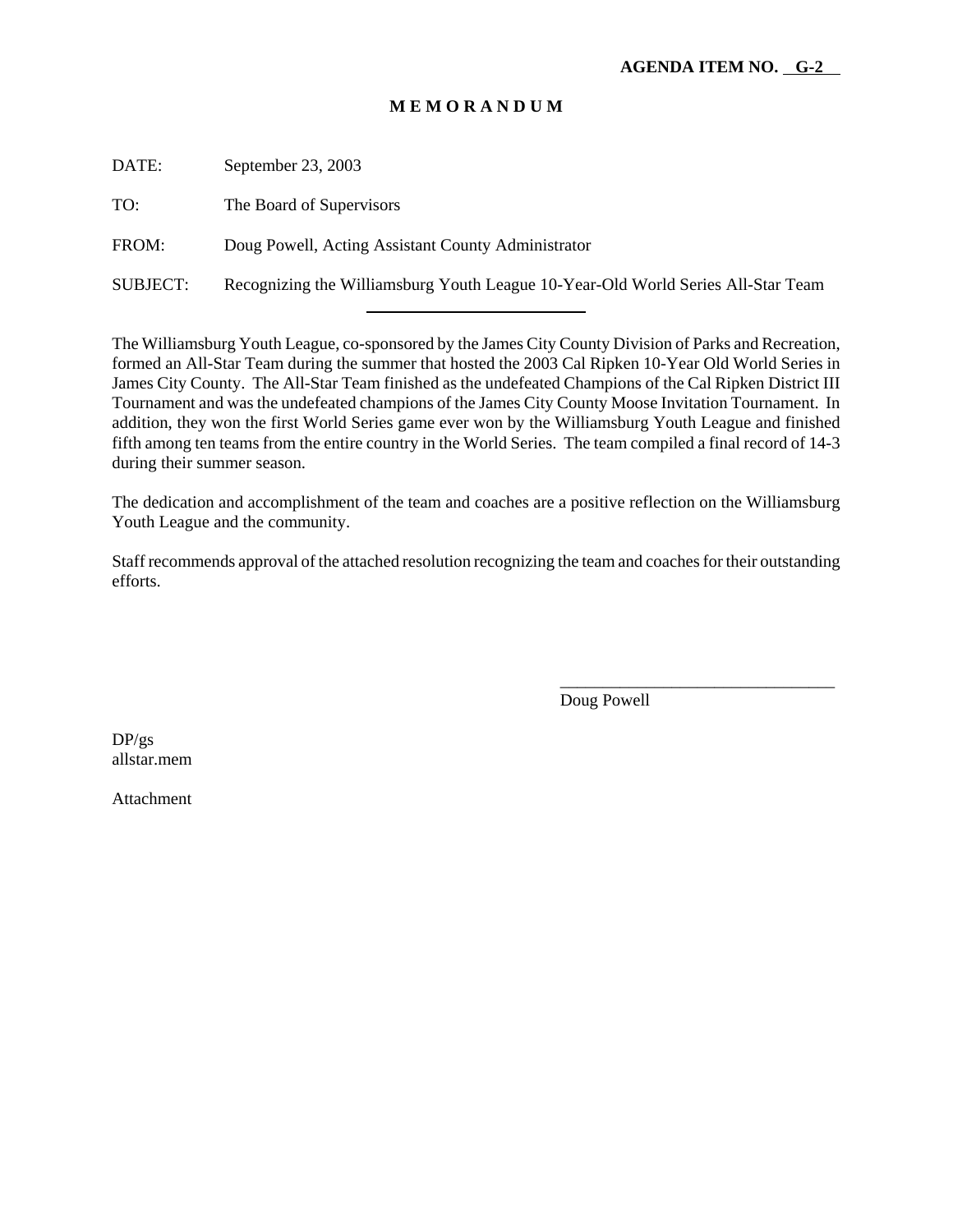# **R E S O L U T I O N**

# RECOGNIZING THE WILLIAMSBURG YOUTH LEAGUE

### 10-YEAR-OLD WORLD SERIES ALL-STAR TEAM

- WHEREAS, during the summer of 2003, the Williamsburg Youth League, co-sponsored by the James City County Division of Parks and Recreation, had open tryouts and formed a traveling all-star team to represent James City County in the Cal Ripken 10-year-old World Series; and
- WHEREAS, in June and July of 2003, the all-star team finished as the undefeated Champions of the Cal Ripken District III Tournament and also were the undefeated Champions of the JCC Moose Invitation Tournament held at the District Sports Complex and finished their summer baseball season with an astounding 14-3 record; and
- WHEREAS, those extra efforts and hard work paid off with their successful participation in the 2003 Cal Ripken 10-year-old World Series, the farthest a team can advance by finishing 5th of all the 10-year-old Ripken all-star teams in the World; and
- WHEREAS, the many members of this World Series team provided both James City County and the Williamsburg Youth League their first ever thrilling World Series game 1 win in 50 years with their dramatic come from behind fashion showing great heart and determination.
- NOW, THEREFORE, BE IT RESOLVED that the Board of Supervisors of James City County, Virginia, does hereby congratulate the Williamsburg Youth League, the host team members and coaches of the 2003 Cal Ripken 10-year-old World Series for their amazing efforts in one of the most successful World Series history, and we recognize and respect the hard work, dedication, and accomplishment your entire team has brought to the Williamsburg Youth League and to our community.

Jay T. Harrison, Sr. Chairman, Board of Supervisors

\_\_\_\_\_\_\_\_\_\_\_\_\_\_\_\_\_\_\_\_\_\_\_\_\_\_\_\_\_\_\_\_\_\_\_

ATTEST:

Doug Powell Acting Deputy Clerk to the Board

\_\_\_\_\_\_\_\_\_\_\_\_\_\_\_\_\_\_\_\_\_\_\_\_\_\_\_\_\_\_\_\_

Adopted by the Board of Supervisors of James City County, Virginia, this 23rd day of September, 2003.

allstar.res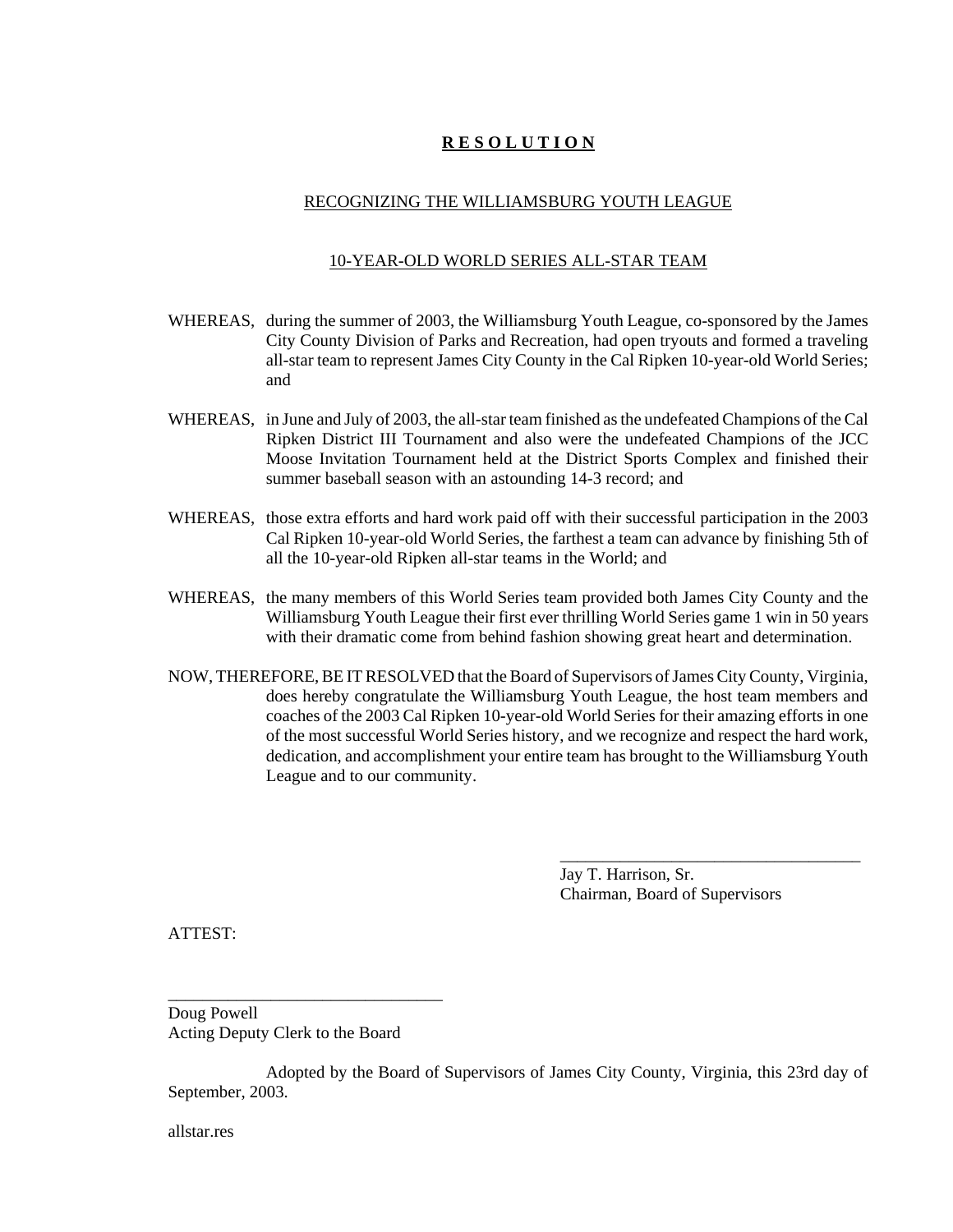| DATE:           | September 23, 2003                                                                                          |
|-----------------|-------------------------------------------------------------------------------------------------------------|
| TO:             | The Board of Supervisors                                                                                    |
| FROM:           | Doug Powell, Acting Assistant County Administrator                                                          |
| <b>SUBJECT:</b> | Resolution Recognizing the Host Committee Members of the Cal Ripken 2003 10-Year-Old<br><b>World Series</b> |
|                 |                                                                                                             |

The Williamsburg Youth League served as host for the 2003 Cal Ripken 10-Year-Old World Series. The members of the Host Committee volunteered hundreds of hours to assure the success of this tournament.

Due to the efforts of the Host Committee, James City County and its parks and recreational facilities were showcased to thousands of visitors. The success of the tournament may result in the County becoming host on a rotating or even permanent basis for the Cal Ripken 10-Year-Old World Series.

Staff recommends approval of the resolution recognizing the Host Committee for its outstanding efforts.

Doug Powell

\_\_\_\_\_\_\_\_\_\_\_\_\_\_\_\_\_\_\_\_\_\_\_\_\_\_\_\_\_\_\_\_

DP/gs ripkencmte.mem

Attachment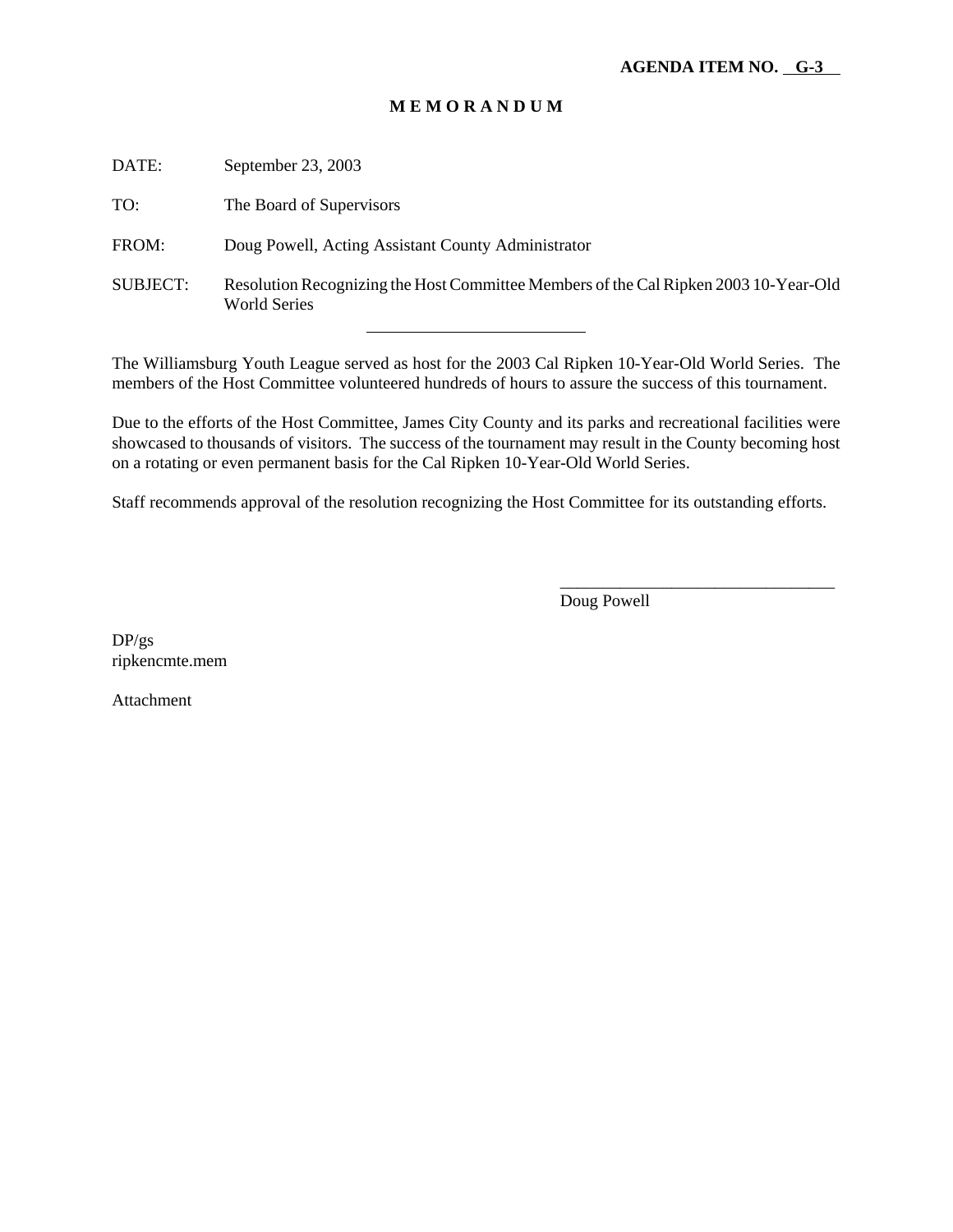# **R E S O L U T I O N**

# RECOGNIZING THE HOST COMMITTEE MEMBERS OF THE

### CAL RIPKEN 2003 10-YEAR-OLD WORLD SERIES

- WHEREAS, on April 19, 2002, Dan Clayton, the president of the Williamsburg Youth League, cosponsored by the James City County Parks and Recreation, signed a contract to bring the Cal Ripken 10-year-old World Series to Williamsburg, Virginia; and
- WHEREAS, the event increased visitation to the area, and thereby increased retail sales and hotel occupancy; and
- WHEREAS, this occasion brought many name brand national sporting goods company sponsorships to know the Greater Williamsburg Community and the benefits offered by locating a competition as large as this in James City County, Virginia; and
- WHEREAS, the many members of this committee volunteered hundreds of hours to assure the success and possible future relocation of this event to James City County's District Park Sports Complex on a rotating and even permanent basis.
- NOW, THEREFORE, BE IT RESOLVED that the Board of Supervisors of James City County, Virginia, does hereby congratulate the Williamsburg Youth League and the Host Committee Members of the 2003 Cal Ripken 10-year-old World Series for their amazing efforts in running one of the most successful World Series in the history of this event, which brought honor to James City County and financial support to the many supportive merchants that benefitted from this event.
- BE IT FURTHER RESOLVED that you made a substantial difference in the lives of the fourteen local players that represented the Williamsburg Youth League and James City County as our host team and the nine other teams that came and played in an event that will be a part of their lives forever.

Jay T. Harrison, Sr. Chairman, Board of Supervisors

\_\_\_\_\_\_\_\_\_\_\_\_\_\_\_\_\_\_\_\_\_\_\_\_\_\_\_\_\_\_\_\_\_\_\_

ATTEST:

Doug Powell Acting Deputy Clerk to the Board

\_\_\_\_\_\_\_\_\_\_\_\_\_\_\_\_\_\_\_\_\_\_\_\_\_\_\_\_\_\_\_\_

Adopted by the Board of Supervisors of James City County, Virginia, this 23rd day of September, 2003.

ripkencmte.res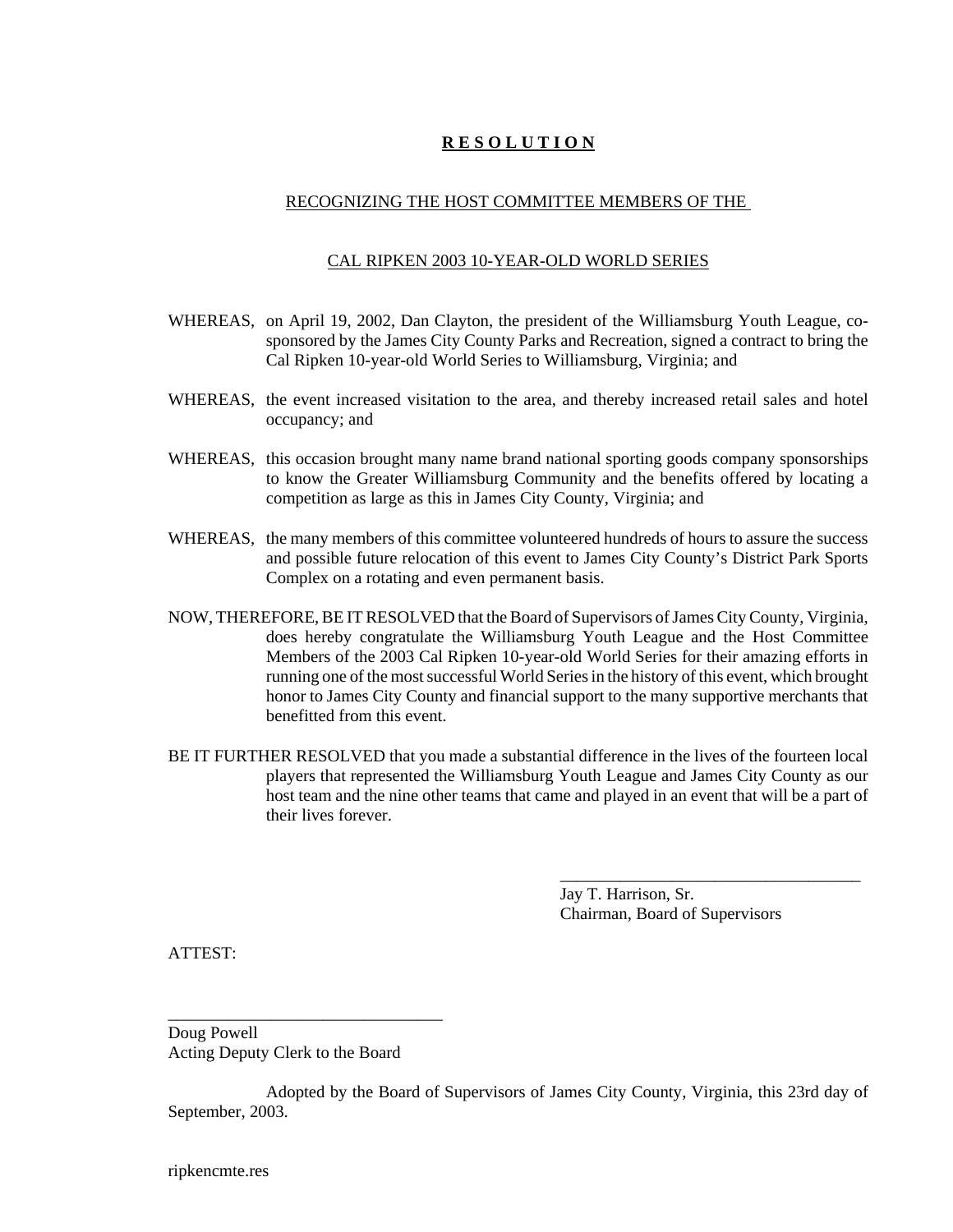DATE: September 23, 2003

TO: The Board of Supervisors

FROM: Nancy Ellis, Superintendent of Recreation/Director of Youth Services

l

SUBJECT: Strengthening Families Program - Grant

James City County has received a \$4,025 grant from the Historic Triangle Substance Abuse Coalition to implement the Strengthening Families Program. This free program is for parents or caregivers and their youth, ages 10 to 14 years old, to help parents with their parenting skills and assist youth in developing skills in handling peer pressure. The grant will pay for the entire cost of the program.

Staff recommends approval of the attached resolution appropriating the funds for the program.

Nancy Ellis

CONCUR:

Anthony Conyers, Jr.

\_\_\_\_\_\_\_\_\_\_\_\_\_\_\_\_\_\_\_\_\_\_\_\_\_\_\_\_\_\_\_\_

\_\_\_\_\_\_\_\_\_\_\_\_\_\_\_\_\_\_\_\_\_\_\_\_\_\_\_\_\_\_\_\_

NE/gs familygrant.mem

Attachment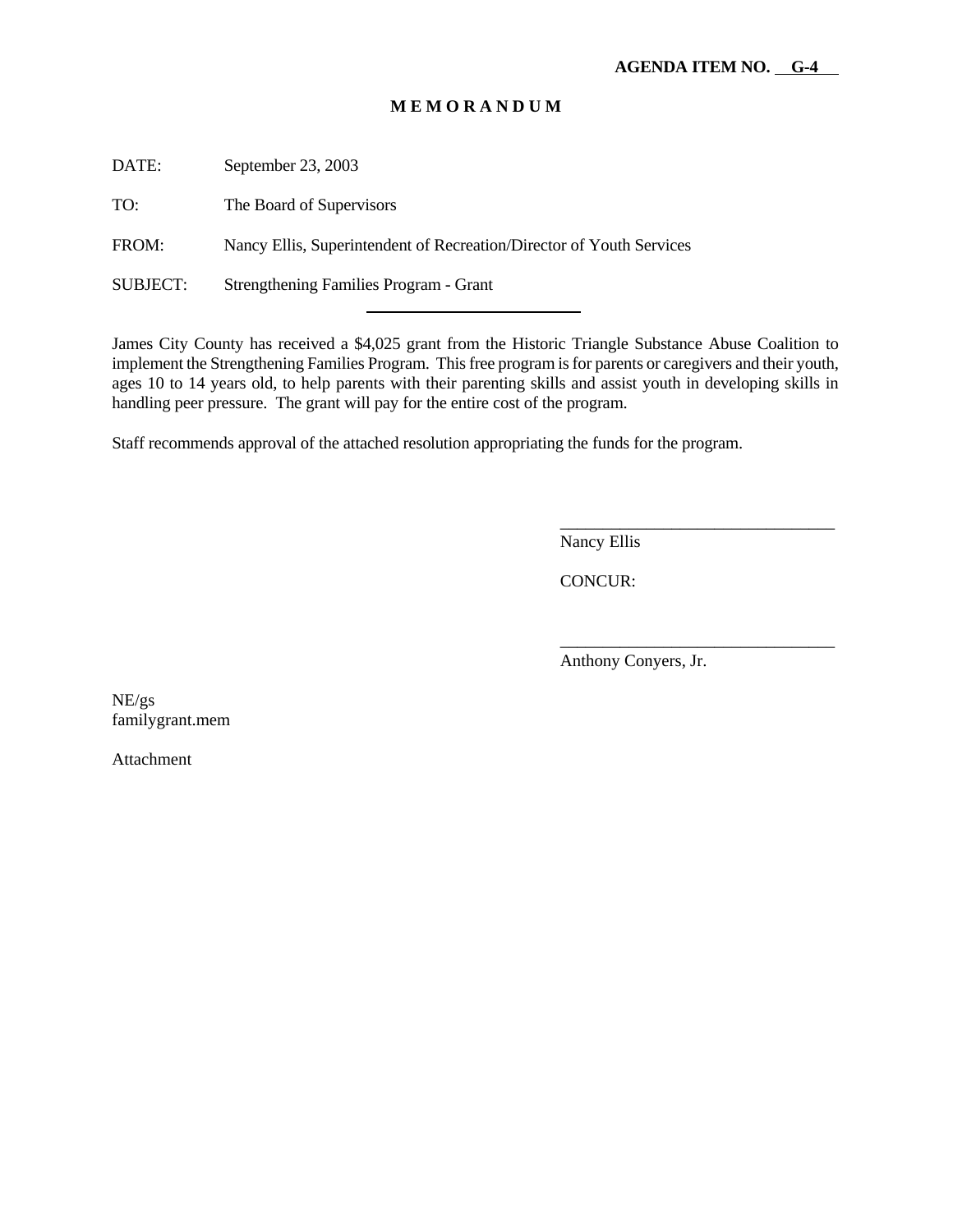# **R E S O L U T I O N**

# STRENGTHENING FAMILIES PROGRAM - GRANT

WHEREAS, James City County has received a grant to implement the Strengthening Families Program.

NOW, THEREFORE, BE IT RESOLVED that the Board of Supervisors of James City County, Virginia, hereby authorizes the following appropriation to the Special Projects/Grants Fund:

Revenue:

| Historic Triangle Substance Abuse Coalition | 4,025   |
|---------------------------------------------|---------|
| Expenditure:                                |         |
| <b>Office of Community Services</b>         | \$4.025 |

Jay T. Harrison, Sr. Chairman, Board of Supervisors

\_\_\_\_\_\_\_\_\_\_\_\_\_\_\_\_\_\_\_\_\_\_\_\_\_\_\_\_\_\_\_\_\_\_\_

ATTEST:

Doug Powell Acting Deputy Clerk to the Board

\_\_\_\_\_\_\_\_\_\_\_\_\_\_\_\_\_\_\_\_\_\_\_\_\_\_\_\_\_\_\_\_

Adopted by the Board of Supervisors of James City County, Virginia, this 23rd day of September, 2003.

familygrant.res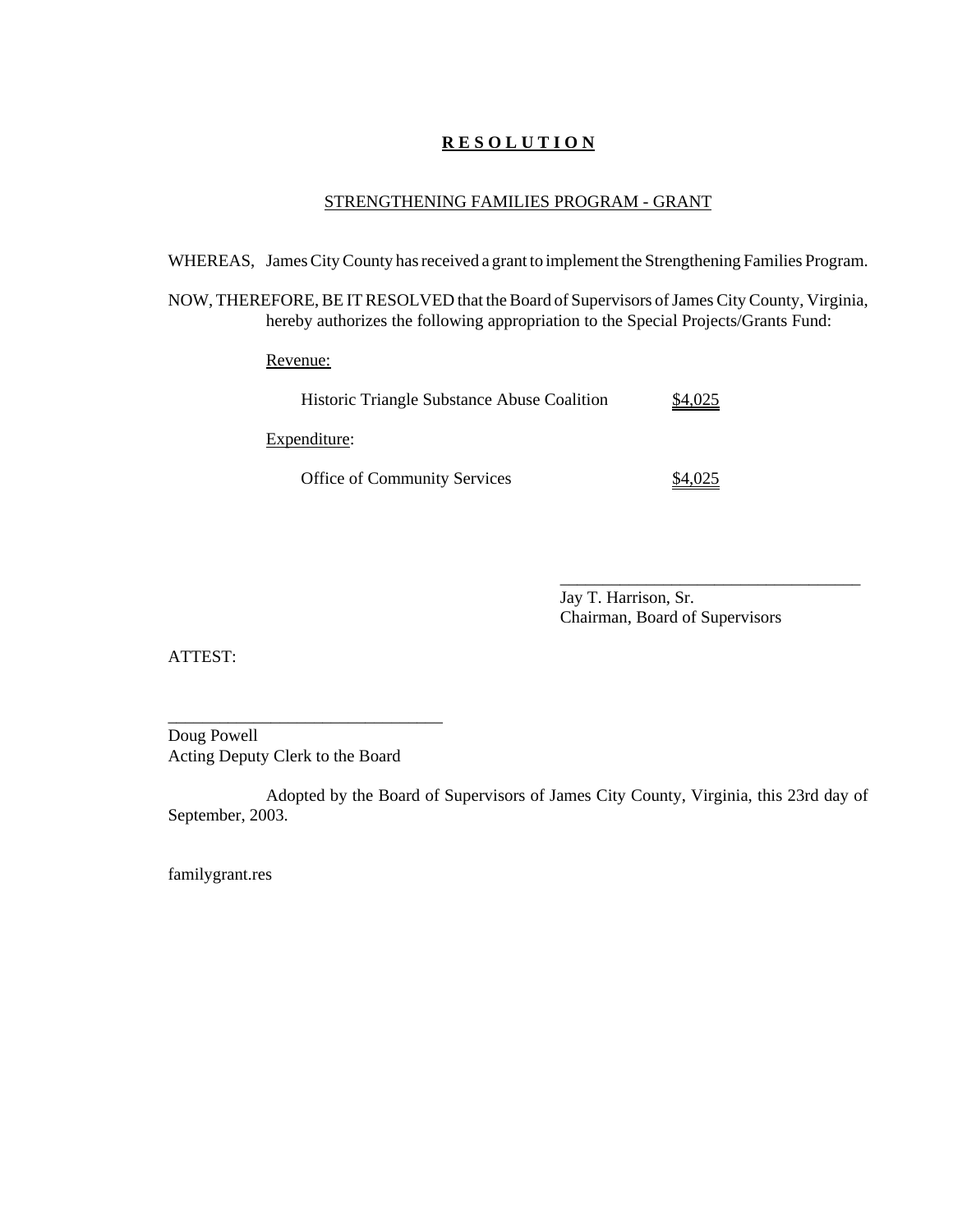DATE: September 23, 2003

TO: The Board of Supervisors

FROM: Kenneth W. Middlebrook, Deputy Chief of Police

SUBJECT: Carry Forward Funds – Records Management System

l

The Department of Criminal Justice Service (DCJS) awarded a Records Management Grant during FY 02 to the Police Department in the amount of \$134,900 (\$101,175 DCJS funds and \$33,725 in matching funds). The Police Department added an additional \$36,500 for training, travel, and equipment purchases that weren't covered by the Grant. The Grant was accepted on January 8, 2002, by the Board of Supervisors. Since that time, \$150,588 has been expended or obligated. It is requested that the remaining \$20,812 be declared a continuing appropriation into the FY 04 Budget for completion of this project.

Staff recommends approval of the attached resolution.

Kenneth W. Middlebrook

\_\_\_\_\_\_\_\_\_\_\_\_\_\_\_\_\_\_\_\_\_\_\_\_\_\_\_\_\_\_\_\_\_

KWM/gb grantDCJS.mem

Attachment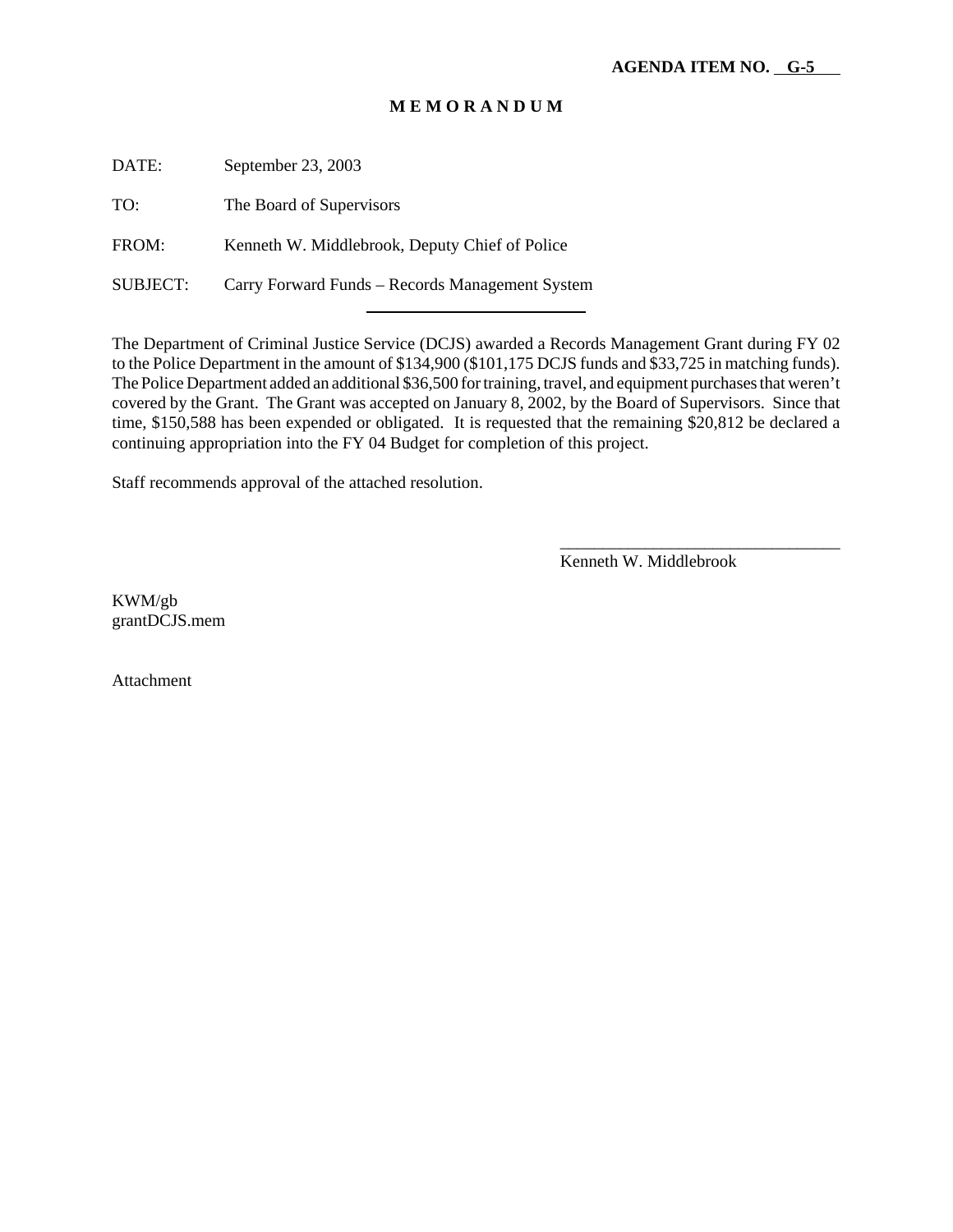# **R E S O L U T I O N**

# CARRY FORWARD FUNDS – RECORDS MANAGEMENT SYSTEM

- WHEREAS, the Police Department applied for and received a grant from the Department of Criminal Justice Services for a new Records Management System in the amount of \$134,900 in FY 2002; and
- WHEREAS, the Police Department added an additional \$36,500 for training, travel, and equipment purchases that weren't covered by the grant; and
- WHEREAS, the Board of Supervisors approved the acceptance of the grant and the necessary matching funds on January 8, 2002; and
- WHEREAS, the Police Department will have expended or obligated \$150,588 of any grant funds by June 30, 2003.
- NOW, THEREFORE, BE IT RESOLVED that the Board of Supervisors of James City County, Virginia, declare \$20,812 as a continuing appropriation from the FY 03 Police Department's budget (001-062-0530) to be carried forward to the FY 04 Budget for the purpose of completing the Records Management System.

Jay T. Harrison, Jr. Chairman, Board of Supervisors

\_\_\_\_\_\_\_\_\_\_\_\_\_\_\_\_\_\_\_\_\_\_\_\_\_\_\_\_\_\_\_\_\_\_\_

ATTEST:

Doug Powell Acting Deputy Clerk to the Board

\_\_\_\_\_\_\_\_\_\_\_\_\_\_\_\_\_\_\_\_\_\_\_\_\_\_\_\_\_\_\_\_

Adopted by the Board of Supervisors of James City County, Virginia, this 23rd day of September, 2003.

grantDCJS.res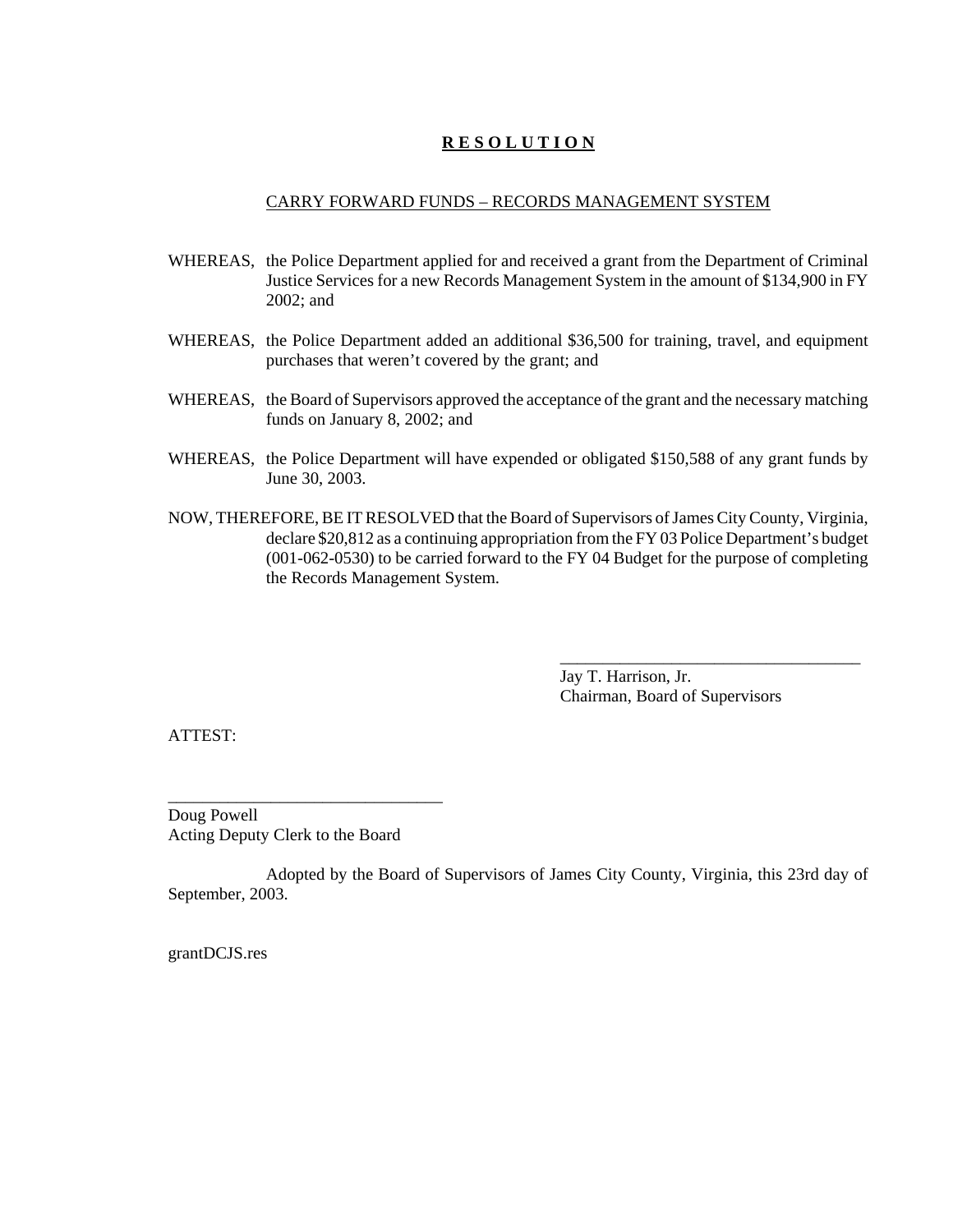| DATE:           | September 23, 2003                                                                                      |
|-----------------|---------------------------------------------------------------------------------------------------------|
| TO:             | The Board of Supervisors                                                                                |
| FROM:           | Richard Drumwright, Transit Director                                                                    |
| <b>SUBJECT:</b> | Appropriation - FY 04 Commonwealth Mass Transit Capital Matching Grant (Williamsburg<br>Area Transport) |
|                 |                                                                                                         |

Funding for Williamsburg Area Transport is provided by the Commonwealth of Virginia to help offset local contribution for public transportation capital needs. The Virginia Department of Rail and Public Transportation approved a capital matching grant of \$85,000 for additional bus stop shelters and two operational support vehicles.

Matching grant revenues includes \$68,000 in pass-through Federal Revenues and \$6,800 in State matching revenues, requiring a local contribution of \$10,200. The \$10,200 in local match can be met through \$17,600 in proceeds from sale of replaced buses.

These resources are important to operations, and thus staff recommends approval of the attached resolution authorizing the receipt of these grant funds.

Richard Drumwright

\_\_\_\_\_\_\_\_\_\_\_\_\_\_\_\_\_\_\_\_\_\_\_\_\_\_\_\_\_\_\_\_

\_\_\_\_\_\_\_\_\_\_\_\_\_\_\_\_\_\_\_\_\_\_\_\_\_\_\_\_\_\_\_\_

CONCUR:

Anthony Conyers, Jr.

RD/gb appropriation04.mem

Attachment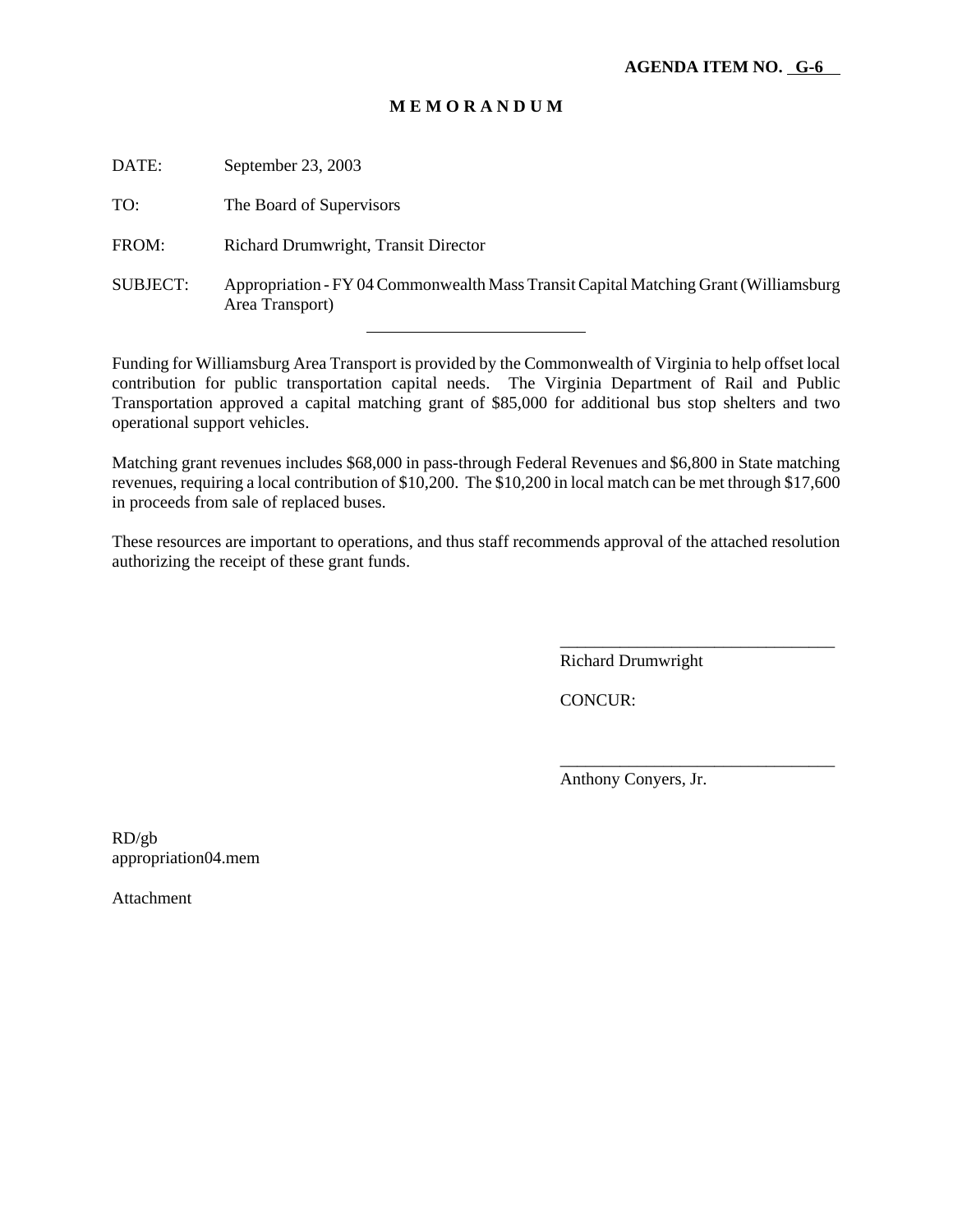# **R E S O L U T I O N**

# APPROPRIATION - FY 04 COMMONWEALTH MASS TRANSIT

# CAPITAL MATCHING GRANT (WILLIAMSBURG AREA TRANSPORT)

- WHEREAS, the Commonwealth of Virginia has made matching capital revenues available to assist public transportation; and
- WHEREAS, the Board of Supervisors is desirous of securing said funds in support of Williamsburg Area Transport operations.
- NOW, THEREFORE, BE IT RESOLVED that the Board of Supervisors of James City County, Virginia, authorizes the County Administrator to accept this capital award in the amount of \$85,000 for bus shelters and two operational support vehicles.
- BE IT FURTHER RESOLVED that the Board of Supervisors makes the following appropriation to the FY 04 Williamsburg Area Transport Budget:

#### Revenues:

| <b>Federal Matching Funds</b> | \$68,000 |
|-------------------------------|----------|
| <b>State Matching Funds</b>   | 6,800    |
| <b>Local Matching Funds</b>   | 10,200   |
| Expenditure:                  | \$85,000 |
| Williamsburg Area Transport   | \$85,000 |

Jay T. Harrison, Sr. Chairman, Board of Supervisors

\_\_\_\_\_\_\_\_\_\_\_\_\_\_\_\_\_\_\_\_\_\_\_\_\_\_\_\_\_\_\_\_\_\_\_

ATTEST:

Doug Powell Acting Deputy Clerk to the Board

\_\_\_\_\_\_\_\_\_\_\_\_\_\_\_\_\_\_\_\_\_\_\_\_\_\_\_\_\_\_\_\_

Adopted by the Board of Supervisors of James City County, Virginia, this 23rd day of September, 2003.

appropriation04.res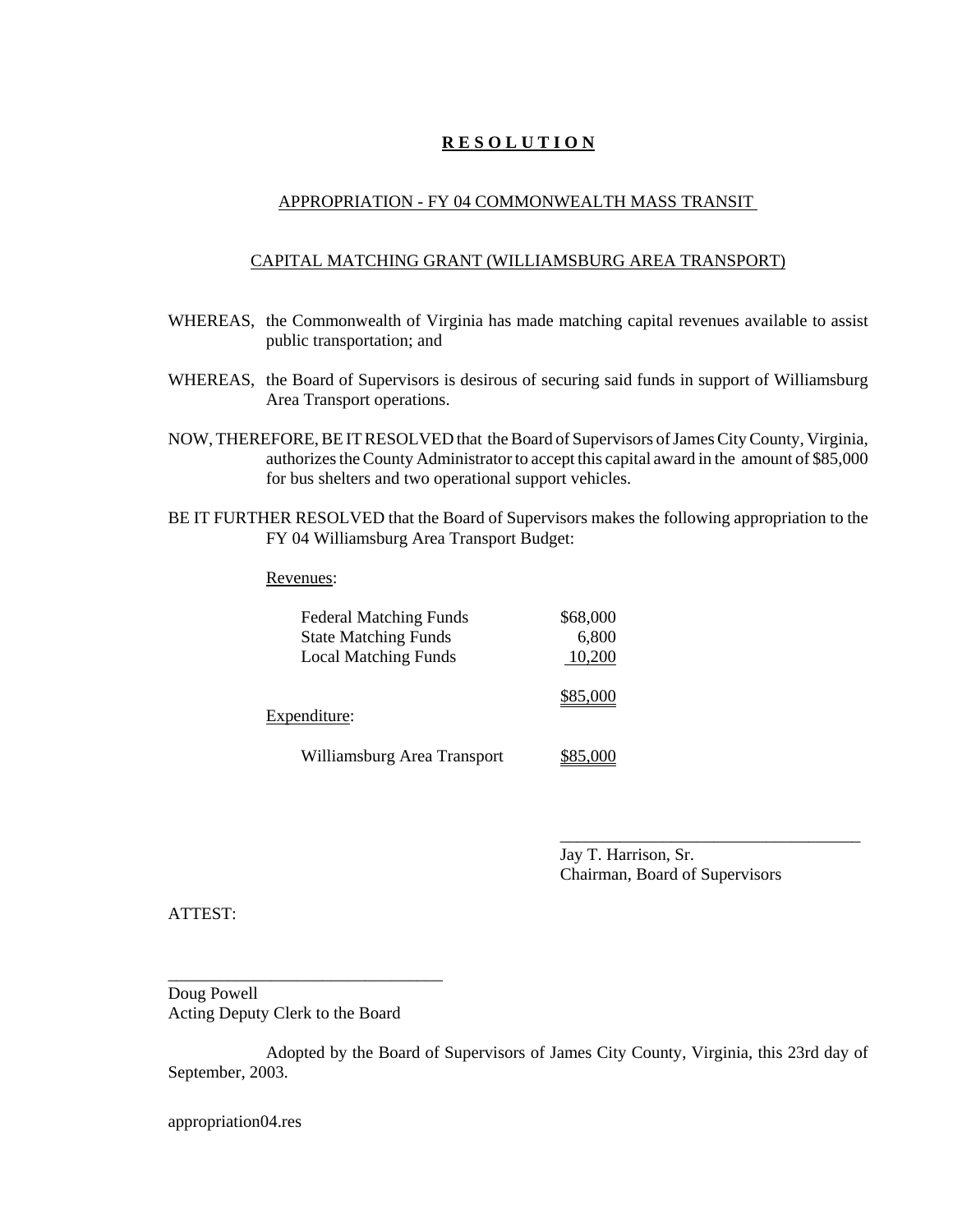DATE: September 23, 2003

TO: The Board of Supervisors

FROM: Sanford B. Wanner, County Administrator

SUBJECT: Budget Transfer - Commonwealth Attorney's Office

l

Commonwealth Attorney Mike McGinty seeks to hire an experienced attorney to replace Deputy Commonwealth Attorney Rich Rizk. Mr. Rizk is resigning to go into private practice after seven years with the Commonwealth Attorney's Office.

The candidate to fill the vacancy that the Commonwealth Attorney would like to hire has 11 years experience as a prosecutor with another Virginia locality. She is mature, has an excellent record in court, has received positive references from judges with whom she has worked, and has ties to our community. As an African-American, she also presents an exciting opportunity to add diversity to the staff.

The State Compensation Board, the primary funding source for the Commonwealth Attorney's Office, will not provide sufficient funds to match this individual's current salary. Using just Compensation Board funding, the individual would realize a pay cut of over \$14,500. I am requesting a transfer from Operating Contingency to cover the difference so that the individual can maintain current salary.

Staff recommends that the Board of Supervisors approve the attached resolution authorizing the transfer of \$14,615 from Operating Contingency to the Commonwealth Attorney's Office.

Sanford B. Wanner

\_\_\_\_\_\_\_\_\_\_\_\_\_\_\_\_\_\_\_\_\_\_\_\_\_\_\_\_\_\_\_\_\_\_

SBW/gs attyhire.mem

Attachment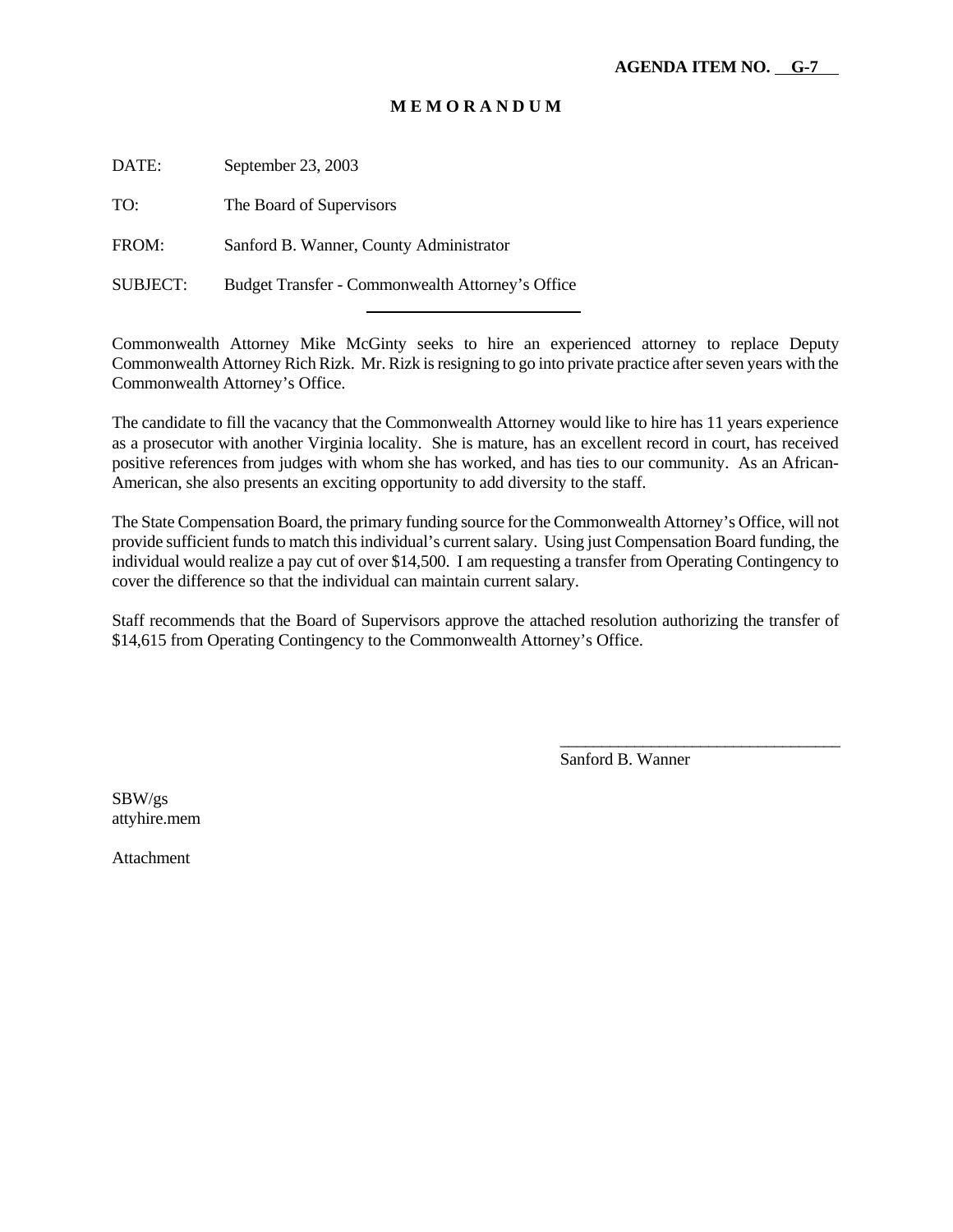# **R E S O L U T I O N**

### BUDGET TRANSFER - COMMONWEALTH ATTORNEY'S OFFICE

- WHEREAS, the position of Deputy Commonwealth Attorney is vacant; and
- WHEREAS, an experienced prosecutor from a neighboring locality is qualified for the position; and
- WHEREAS, additional funding in the amount of \$14,615 is needed to match her current salary; and
- WHEREAS the necessary funds are available in Operating Contingency.
- NOW, THEREFORE, BE IT RESOLVED by the Board of Supervisors of James City County, Virginia, that \$14,615 in funds budgeted in FY 2004 Operating Contingency be transferred to the Commonwealth Attorney's Office.

Jay T. Harrison, Sr. Chairman, Board of Supervisors

\_\_\_\_\_\_\_\_\_\_\_\_\_\_\_\_\_\_\_\_\_\_\_\_\_\_\_\_\_\_\_\_\_\_\_

ATTEST:

Doug Powell Acting Deputy Clerk to the Board

\_\_\_\_\_\_\_\_\_\_\_\_\_\_\_\_\_\_\_\_\_\_\_\_\_\_\_\_\_\_\_\_

Adopted by the Board of Supervisors of James City County, Virginia, this 23rd day of September, 2003.

attyhire.res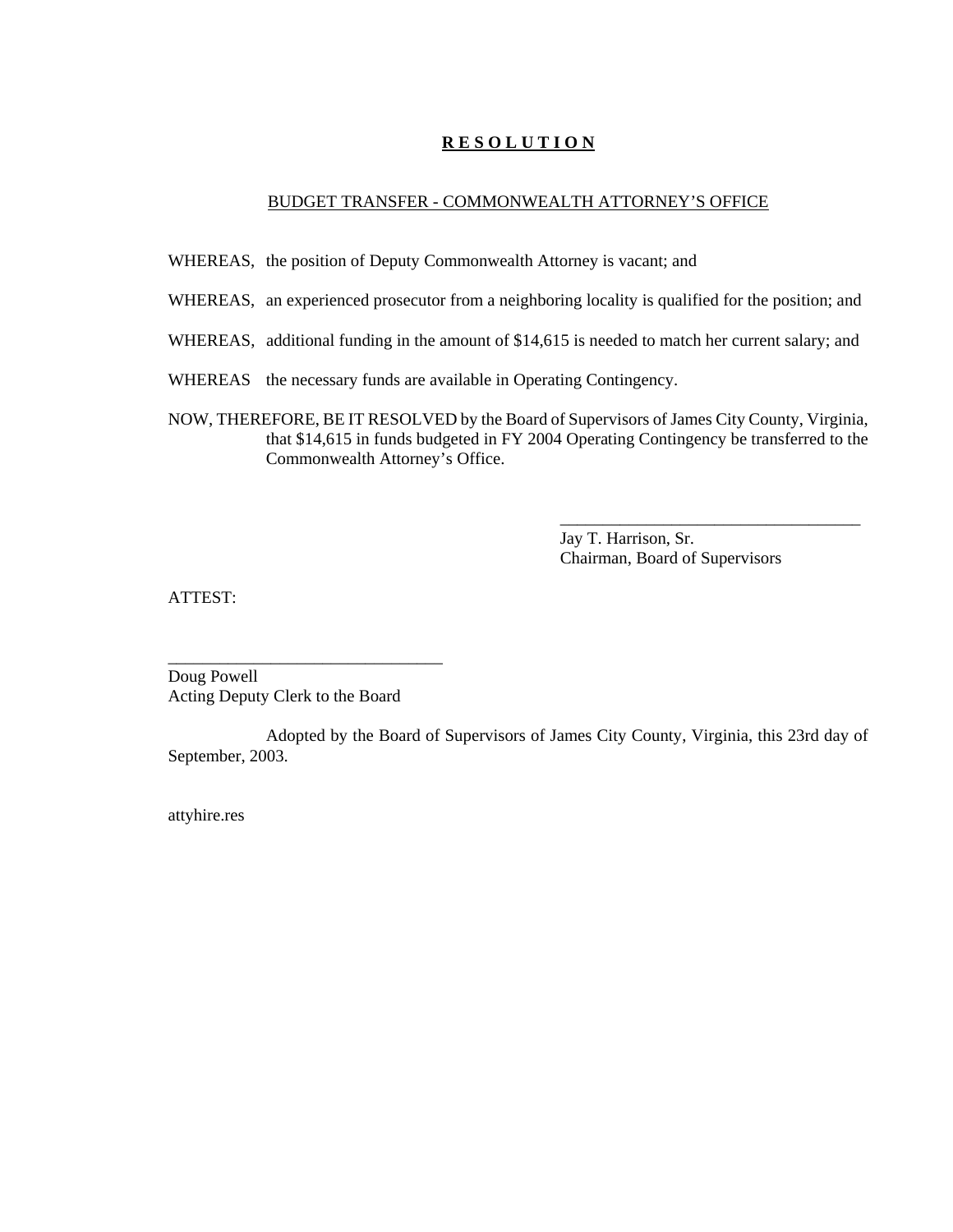DATE: September 23, 2003

TO: The Board of Supervisors

FROM: Richard M. Miller, Fire Chief

SUBJECT: Adoption of the 2000 Edition of the Virginia Statewide Fire Prevention Code

l

The Board of Supervisors last adopted the Virginia Statewide Fire Prevention Code ("SFPC") on June 24, 1997. The Virginia Code empowers the Virginia Board of Housing and Community Development ("BHCD") to adopt and promulgate a Statewide Fire Prevention Code (SFPC). The BHCD recently amended the SFPC and incorporated by reference the International Fire Code/2000. The amendments will be effective October 1, 2003, and be known as the Virginia Statewide Fire Prevention Code - 2000 Edition.

In order for Chapter 9, Fire Protection, of the James City County Code to remain current, the Virginia Statewide Fire Prevention Code - 2000 Edition needs to be adopted. The attached Ordinance amends Chapter 9, Article I, Fire Prevention Code, Section 9-1, Adoption of Virginia Statewide Fire Prevention Code; Section 9-2, Definitions; Section 9-3, Amendments; and Section 9-4, open burning of yard waste, to reference the model code and standards adopted by the BHCD.

Staff recommends adoption of the attached Ordinance to amend and reordain Chapter 9, Fire Protection of the Code of James City County.

Richard M. Miller

\_\_\_\_\_\_\_\_\_\_\_\_\_\_\_\_\_\_\_\_\_\_\_\_\_\_\_\_\_\_\_\_

\_\_\_\_\_\_\_\_\_\_\_\_\_\_\_\_\_\_\_\_\_\_\_\_\_\_\_\_\_\_\_\_\_

CONCUR:

Michael H. Drewry

RMM/gs chpt9art1.mem

Attachment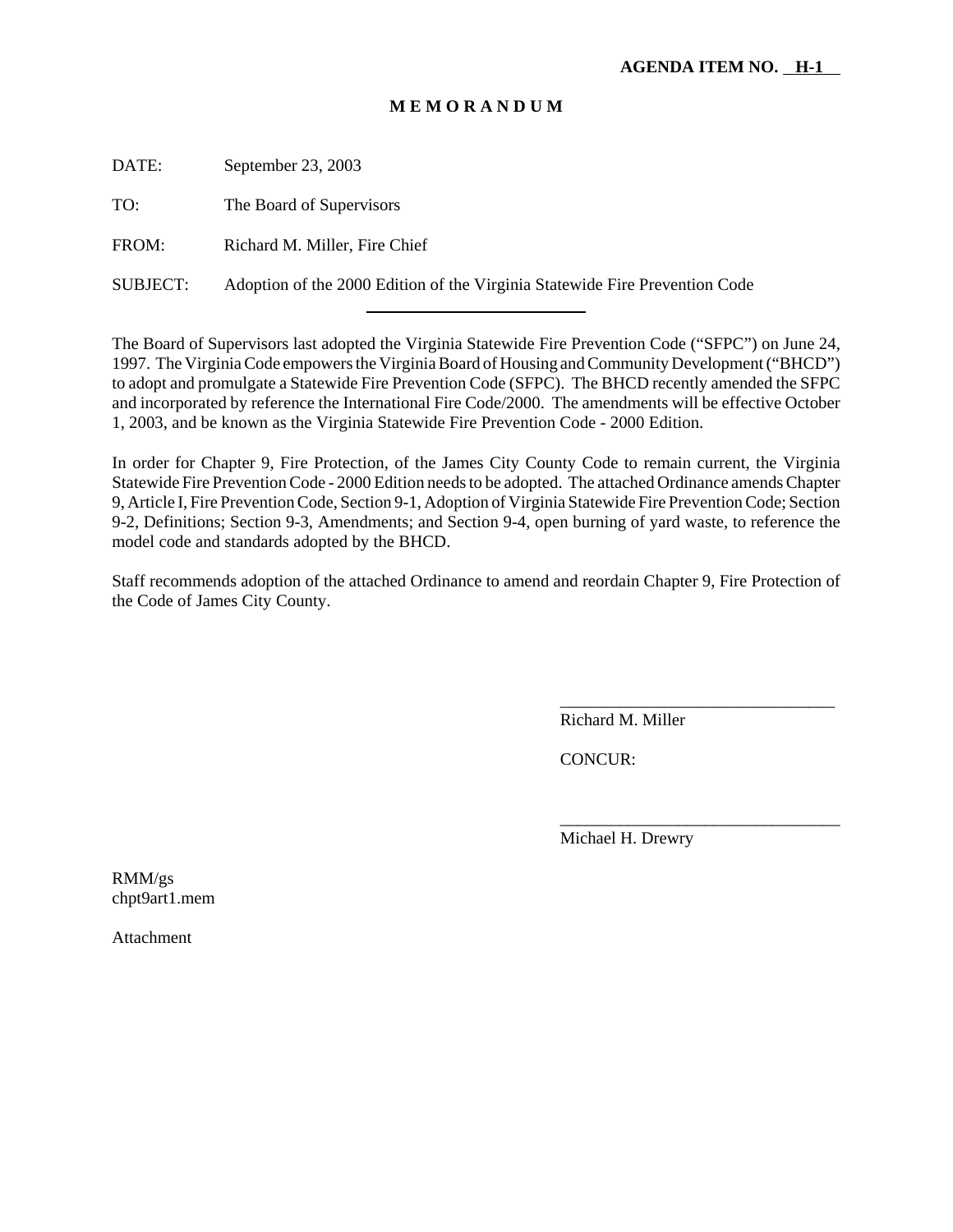#### ORDINANCE NO.

AN ORDINANCE TO AMEND AND REORDAIN CHAPTER 9, FIRE PROTECTION, OF THE CODE OF THE COUNTY OF JAMES CITY, VIRGINIA, BY AMENDING ARTICLE I, FIRE PREVENTION CODE, SECTION 9-1, ADOPTION OF VIRGINIA STATEWIDE FIRE PREVENTION CODE; SECTION 9-2, DEFINITIONS; SECTION 9-3, AMENDMENTS; AND SECTION 9-4, OPEN BURNING OF YARD WASTE.

BE IT ORDAINED by the Board of Supervisors of the County of James City, Virginia, that Chapter 9, Fire Protection, is hereby amended and reordained by amending Article I, Fire Prevention Code, Section 9-1, Adoption of Virginia Statewide Fire Prevention Code; Section 9-2, Definitions; Section 9-3, Amendments; and Section 9-4, Open burning of yard waste.

Chapter 9. Fire Protection

Article I. Fire Prevention Code\*

#### **Sec. 9-1. Adoption of Virginia Statewide Fire Prevention Code.**

Pursuant to section 27-97 of the Code of Virginia, the 1996 *2000* edition of the Virginia Statewide Fire Prevention Code is adopted by James City County, except as otherwise modified or amended in this article, and the same is hereby incorporated fully by reference. This code shall be referred to in this chapter as the "fire prevention code" *or "SFPC."* The fire department shall enforce the fire prevention code under the direction of the fire official.

\_\_\_\_\_\_\_\_\_\_

**Cross reference-**Fire protection requirements in subdivisions, § 19-63.

*\*State regulation reference-13 Virginia Administrative Code 5-51-Virginia Statewide Fire Prevention Code.*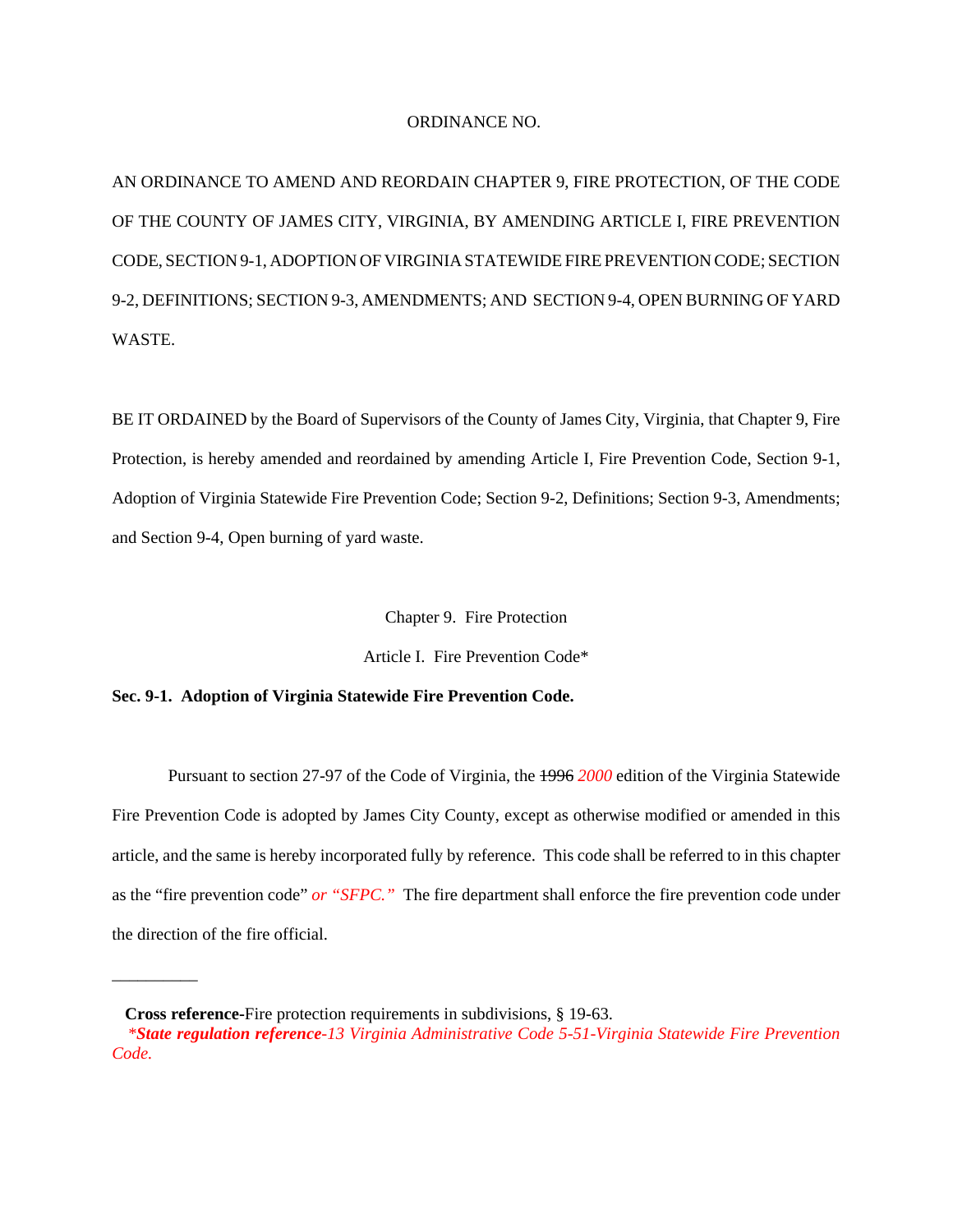Ordinance to Amend and Reordain Chapter 9. Fire Protection Page 2

# **Sec. 9-2. Definitions.**

The following words and terms used in the fire prevention code shall have the definitions ascribed to them in this section:

*Chief appointing authority* or *appointing authority. Local governing body.* The James City County Board of Supervisors.

*Chief authority* or *chief administrative officer.* The county administrator of James City County.

*Deputy.* The James City County Deputy Fire Marshal.

*Fire official.* The fire marshal of the county or his duly authorized representative. For the purposes of this code, the term code official shall also mean fire official.

*IFC. International Fire Code /2000*

*Jurisdiction.* The County of James City, Virginia.

*Legal counsel department of the jurisdiction.* The county attorney or an attorney appointed by the board of supervisors to represent the county in legal matters.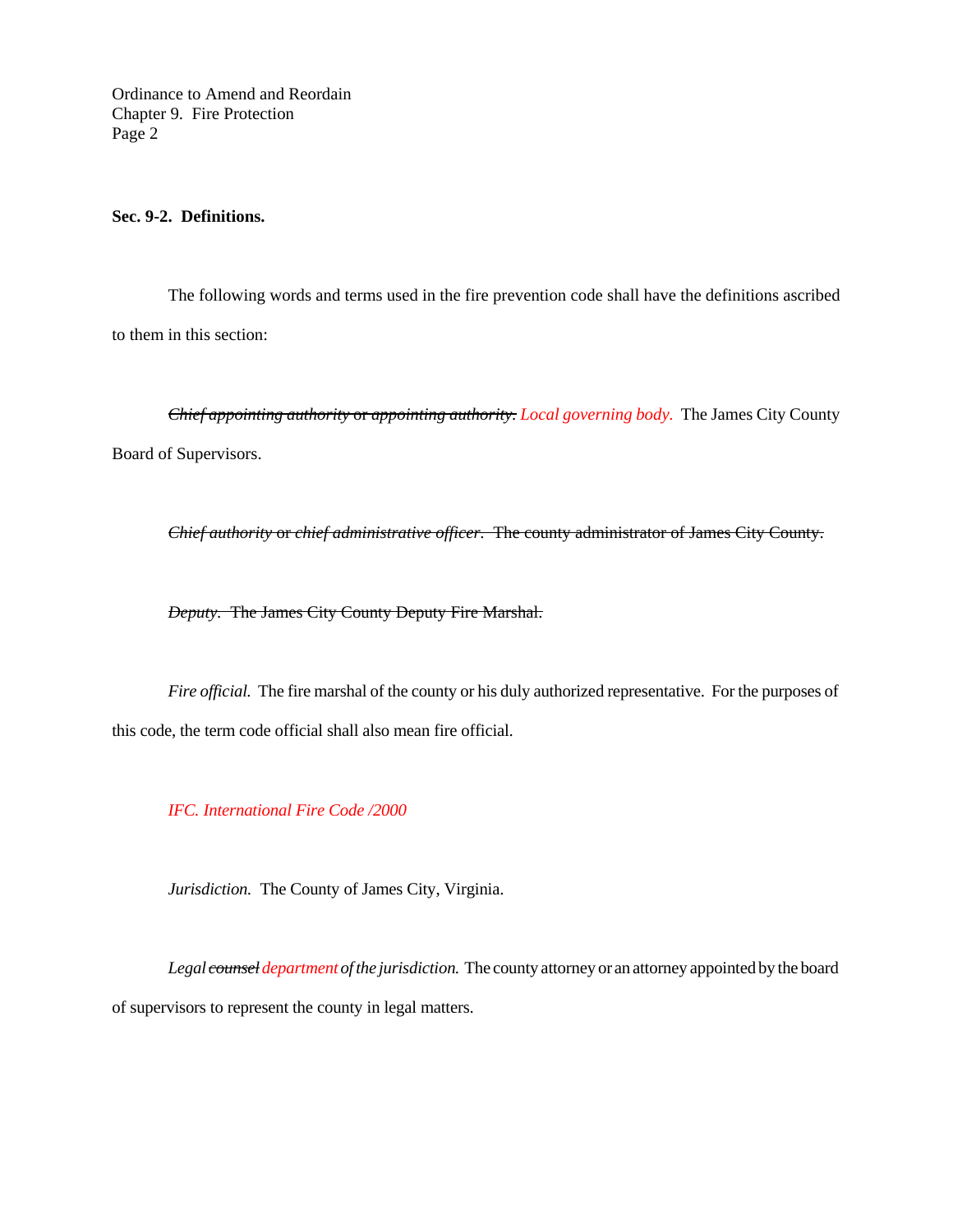Ordinance to Amend and Reordain Chapter 9. Fire Protection Page 3

*Open burning.* Any burning wherein the products of combustion are emitted directly into the ambient air without passing through a stack or chimney from an enclosed chamber. A chamber shall be regarded as enclosed when, during the time combustion takes place, only apertures, ducts, stacks, flues or chimneys necessary to provide air and to permit the escape of gas are open.

*Yard waste.* Include leaves, brush, grass, stumps, scrub vegetation, bushes, and twigs or branches.

#### **Sec. 9-3. Amendments.**

The fire prevention code is hereby amended, modified and changed as set out in the following subsections of this section.

#### (1) *SFPC Section F-107.2.3 107.2, Permits required,* is hereby amended to read as follows *added*:

Permits shall be obtained, when required, from the fire official. Permits shall be available at all times on the premises designated in the permit for inspection of the fire official. Fees for such permits, and for inspections, shall be in such amounts as are from time to time established by resolution of the board of supervisors.

#### (2) *Section F-107.2.3.1, Permits required*, is hereby added:

With exception of mandatory permits for explosives and blasting agents, the county shall require permits issued as a part of the Statewide Fire Prevention Code for the following:

- (a) Fireworks.
- (b) Open burning of debris waste as a result of land clearing, refuse as result of agricultural and forestal management practices, and bonfires.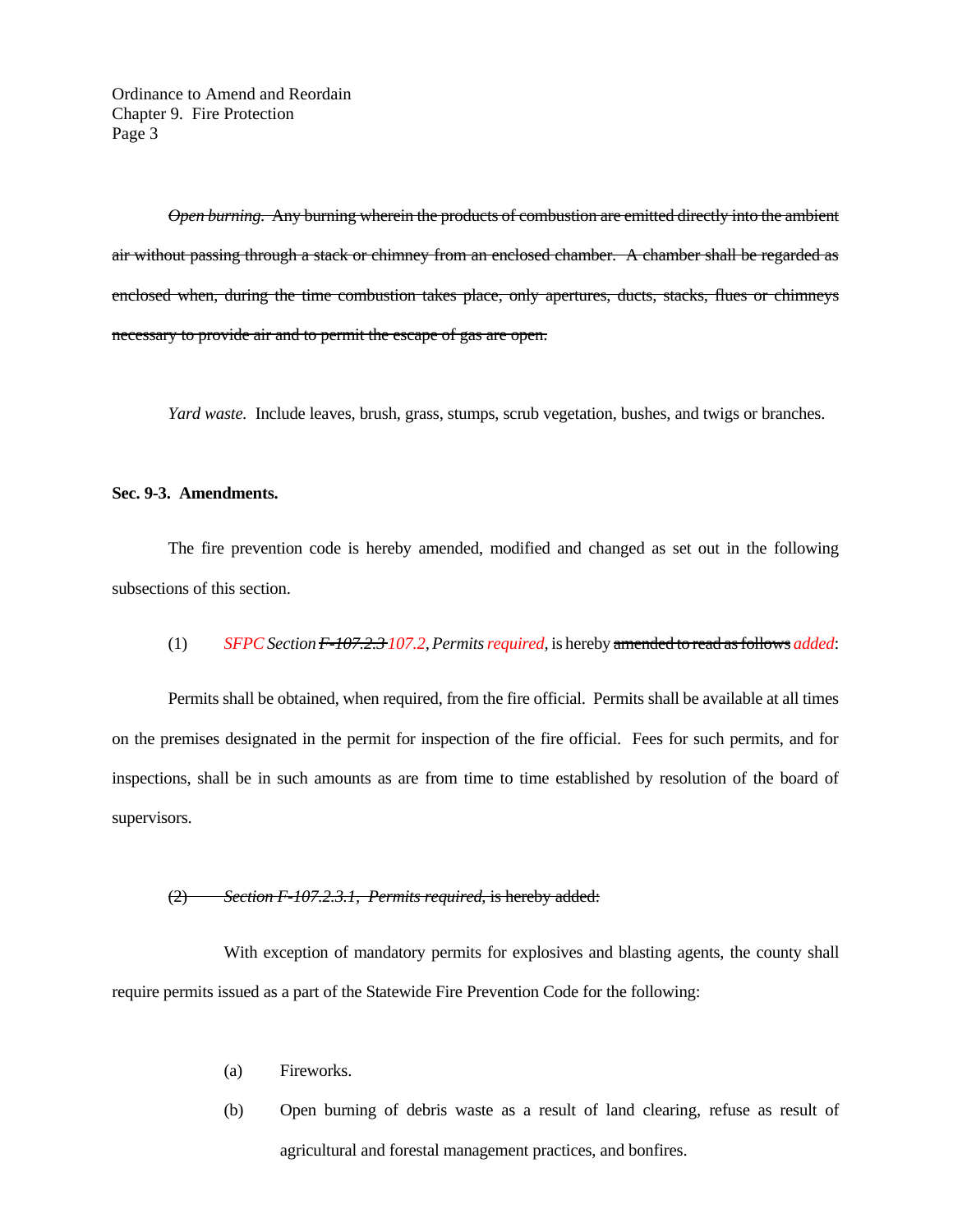# (3*2*) *Section F-107.2.4.1, Local Fees SFPC Table 107.2 - Operational Permit Requirements* is hereby amended *added*:

(a) \$100.00 per event or \$200.00 per calendar year (at same site with similar displays) for

fireworks.

- (b) \$50.00 for each waste open burning permit.
- (c) \$25.00 for each bonfire permit.

# **State law reference -** Authority of county to adopt fire prevention code, Code of Va., §27-97.

(4*3*) *Section F-113.2.1.1, Board of Appeals SFPC Section 112.1, Local Board of Fire Prevention Code Appeals (BFPCA)* , is hereby amended to read *added*:

The James City County Board of Building Code Appeals is hereby constituted as and shall serve as the James City County Board of Fire Prevention Code Appeals.

(5*4*) *Section F-113.2.3 SFPC Section 112.2.1, Chairman* is hereby amended to read *added*:

The chairman of the James City County Board of Building Code Appeals shall also serve as chairman of the James City County Board of Fire Prevention Code Appeals.

(6*5*) *IFC Section F-311.1.1 503.2.2, Specifications Authority* is hereby amended to read *added*: Fire lanes *apparatus access roads*, when required, shall conform to the specifications issued by the fire official. The fire official shall maintain records of those properties which are required to establish and maintain fire lanes *apparatus access roads*.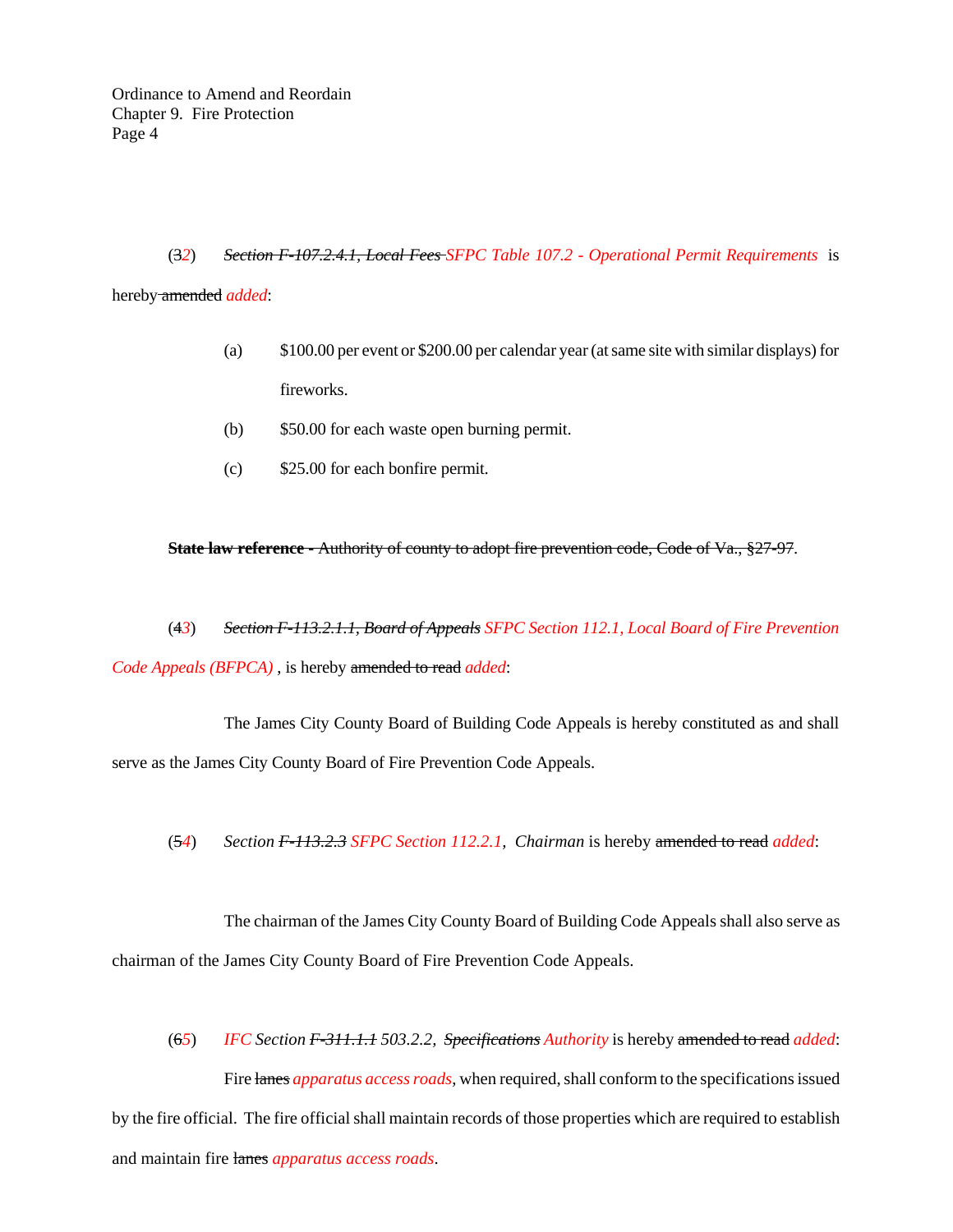# (7*6*) *IFC Section F-403.3 307.2.2, Allowable burning Prohibited open burning*, is hereby amended to read *added*:

Open burning shall be allowed without prior notification to the fire official for recreational fires, highway safety flares, smudge pots and similar occupational needs, and the burning of yard waste, and household debris, except garbage, when conducted in accordance with this code; provided, however, pursuant to section 10.1-1142 of the Code of Virginia, that:

- (a) It shall be unlawful for any owner or lessee of land to set fire to, or to procure another to set fire to, any woods, brush, logs, leaves, grass, debris or other inflammable material upon such land unless he previously has taken all reasonable care and precaution, by having cut and piled the same or carefully cleared around the same, to prevent the spread of such fire to lands other than those owned or leased by him. It shall also be unlawful for any employee of any such owner or lessee of land to set fire to or to procure another to set fire to any woods, brush, logs, leaves, grass, debris or other inflammable material upon such land unless he has taken similar precautions to prevent the spread of such fire to any other land.
- (b) *Except as provided in subsection (c),* D*d*uring the period beginning February 15 and ending April 30 of each year, even though the precautions required by the foregoing subsection have been taken, it shall be unlawful in this county *or any portion thereof organized for forest fire control under the direction of the state forester,* for any person to set fire to, or to procure another to set fire to, any brush, leaves, grass, debris or field containing dry grass or other inflammable material capable of spreading fire located in or within three hundred feet of any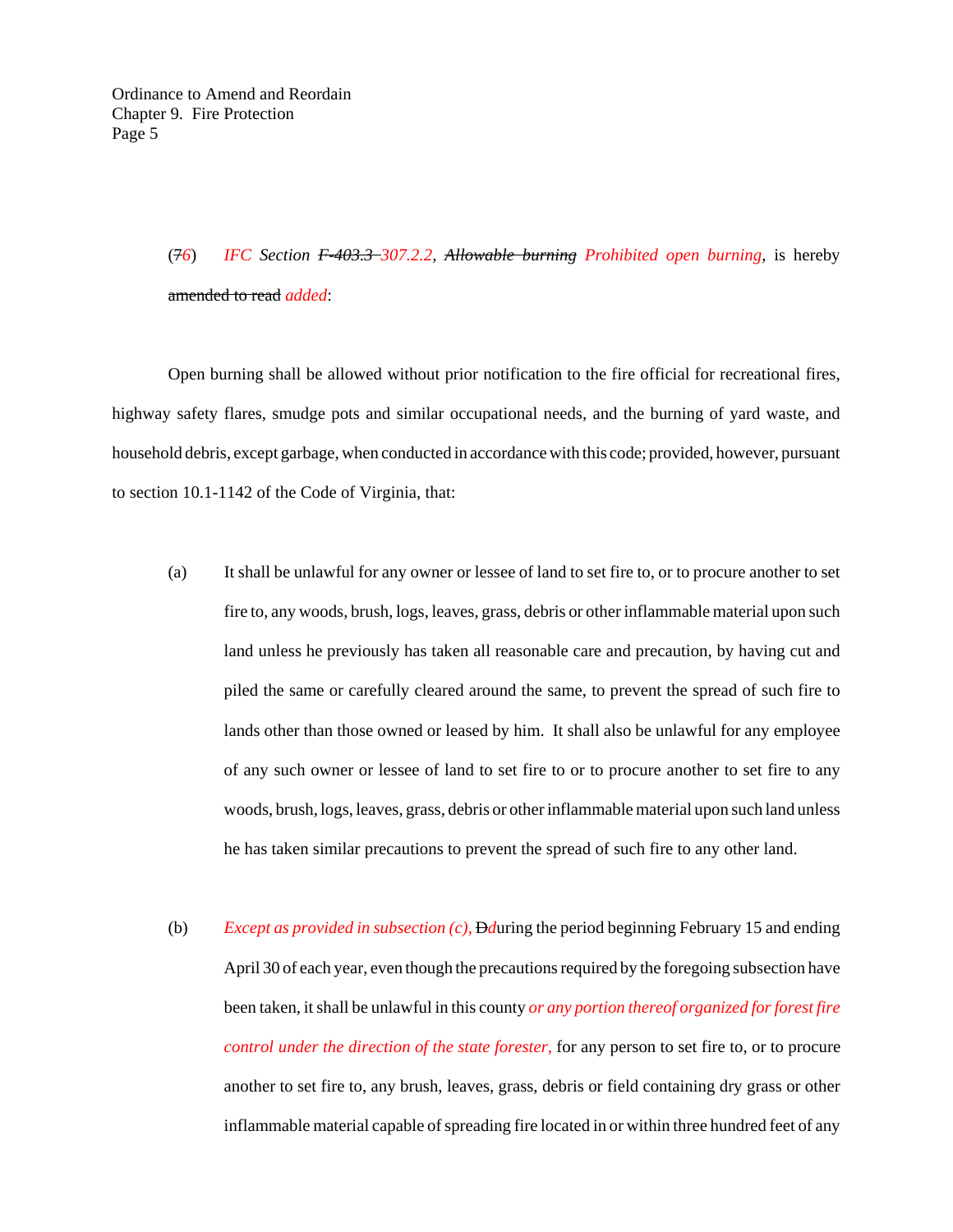woodland, brushland or field containing dry grass or other inflammable material, except between the hours of 4:00 p.m. and 12:00 midnight.

The provisions of this subsection shall not apply to any fires which may be set on federal lands*.* and, between February 15 and March 1 of each year, on lands owned by the Department of Game and Inland Fisheries.

*(c) Subsection (b) shall not apply to any fire set between February 15 and March 1 of each year,*

*if:*

- *1. The fire is set for "prescribed burning" that is conducted in accordance with a "prescription" and managed by a "certified prescribed burn manager" as those terms are defined in Va. Code section 10.1-1150.1;*
- *2. The burn is conducted in accordance with Va. Code section 10.1-1150.4;*
- *3. The state forester has, prior to February 1, approved the prescription for the burn; and*
- *4. The burn is being conducted for one of the following purposes: (i) control of exotic and invasive plant species that cannot be accomplished at other times of the year; (ii) wildlife habitat establishment and maintenance that cannot be accomplished at other times of the year; or (iii) management necessary for natural heritage resources.*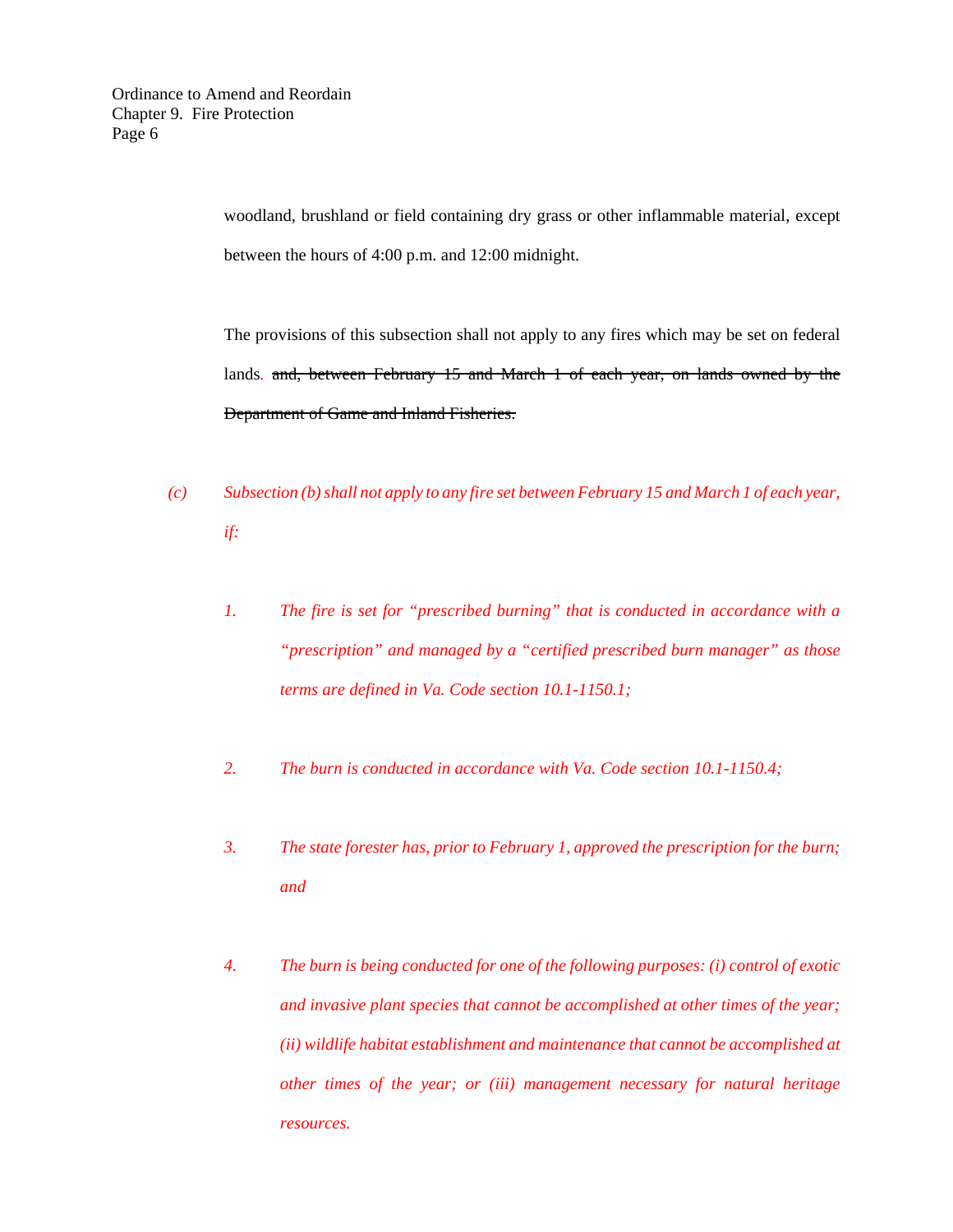*The state forester may on the day of any burn planned to be conducted pursuant to this subsection revoke his approval of the prescription for the burn if hazardous fire conditions exist. The state forester may revoke the certification of any certified prescribed burn manager who violates any provision of this subsection.* 

- (c*d*) Any person who builds a fire in the open air, or uses a fire built by another in the open air, within 150 feet of any woodland, brushland or field containing dry grass or other inflammable material shall totally extinguish the fire before leaving the area and shall not leave the fire unattended.
- (de) Any person violating any of the provisions of subsections (a), (b) or (c) of this section shall be guilty of a Class 3 misdemeanor for each separate offense. If any forest fire originates as a result of the violation by any person of any provision of this section, such person shall, in addition to the above penalty, be liable to the Commonwealth for the full amount of all expenses incurred by the Commonwealth in suppressing such fire. Such amounts shall be recoverable by action brought by the S*s*tate F*f*orester in the name of the Commonwealth on behalf of the Commonwealth and credited to the Forestry Operations Fund.
- (8*7*) *IFC Section F-403.5 307.3, Location requirements*, is hereby amended to read *is added:*

The location for any open burning shall not be less than 50 feet from any structure and provisions shall be made to prevent the fire from spreading to within 50 feet of any structure. Fires in approved containers shall be permitted; provided, that such fires are not less than 15 feet from any structure.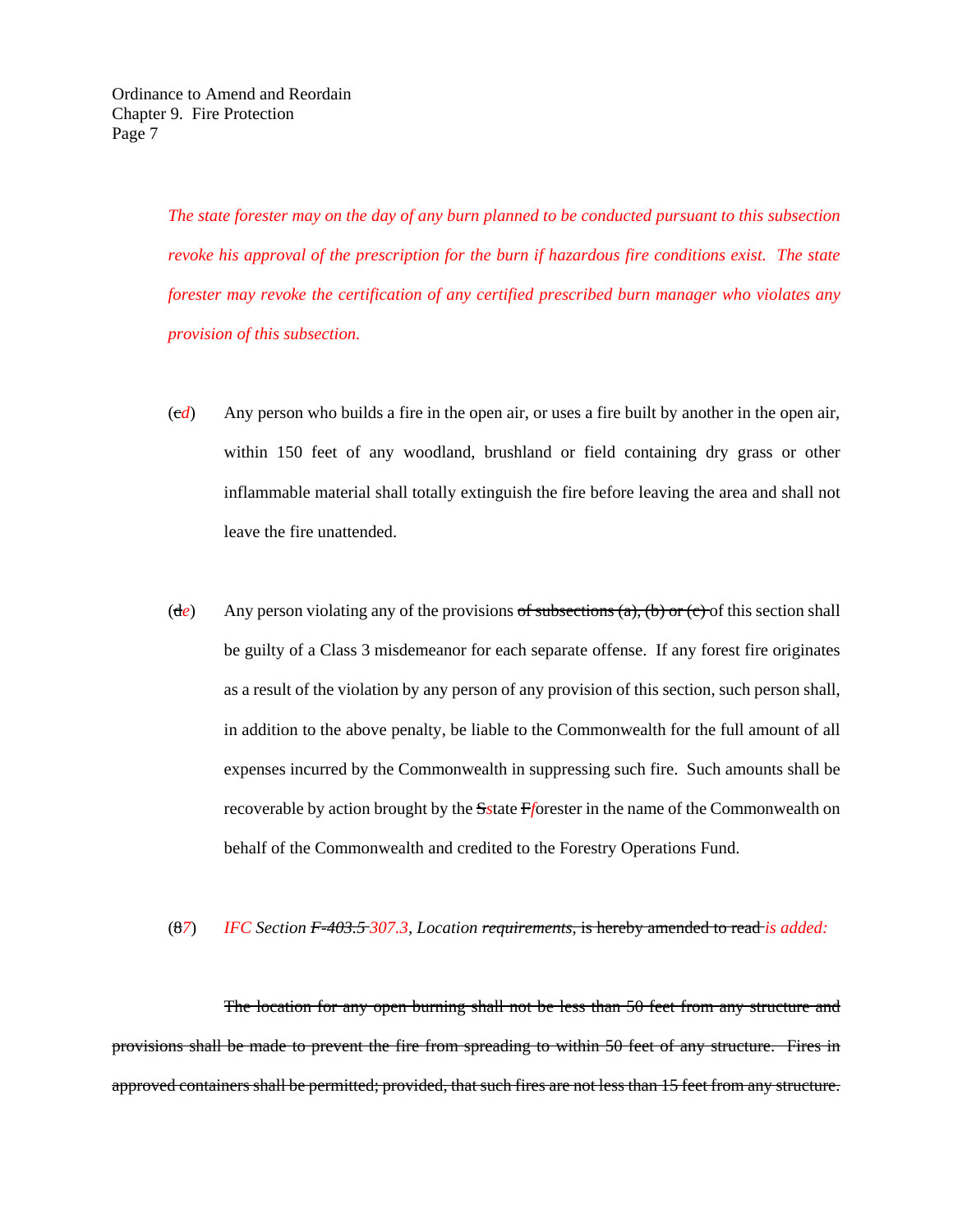Ordinance to Amend and Reordain Chapter 9. Fire Protection Page 8

Exception: The location of any open burning conducted for the disposal for land clearing refuse which has been permitted in accordance with regulations concerning open burning issued by the Virginia Department of Environmental Quality shall not be less than 500 feet from an occupied dwelling.

(9*8*) *IFCSectionF-403.5.1 1404.3, Open burning prohibited-Construction sites,* is hereby added:

Open burning of construction waste, demolition waste, refuse or any other type of waste is prohibited when located at a construction or demolition site. The removal of such waste from a construction or demolition site and the subsequent burning of the same at another location in James City County is also prohibited.

Exception: Approved open burning for the disposal of land clearing refuse shall be allowed on construction sites when conducted in accordance with the regulations concerning open burning issued by the Virginia Department of Environmental Quality and this Code.

(10*9*) *IFC Section F-403.6, 307.2.2 Open burning stipulations Prohibited open burning* is hereby amended to read *added*:

Notwithstanding any other provision of this chapter, o*O*pen burning shall not be used for waste disposal purposes, the quantity of material to be burned shall not exceed five feet in any dimension, and the fuel shall be chosen to minimize the generation and emission of air contaminants.

Exception: Approved burning for forest management and agriculture practices and open burning for disposal of land clearing refuse when conducted in accordance with regulations concerning open burning issued by the Virginia Department of Environmental Quality.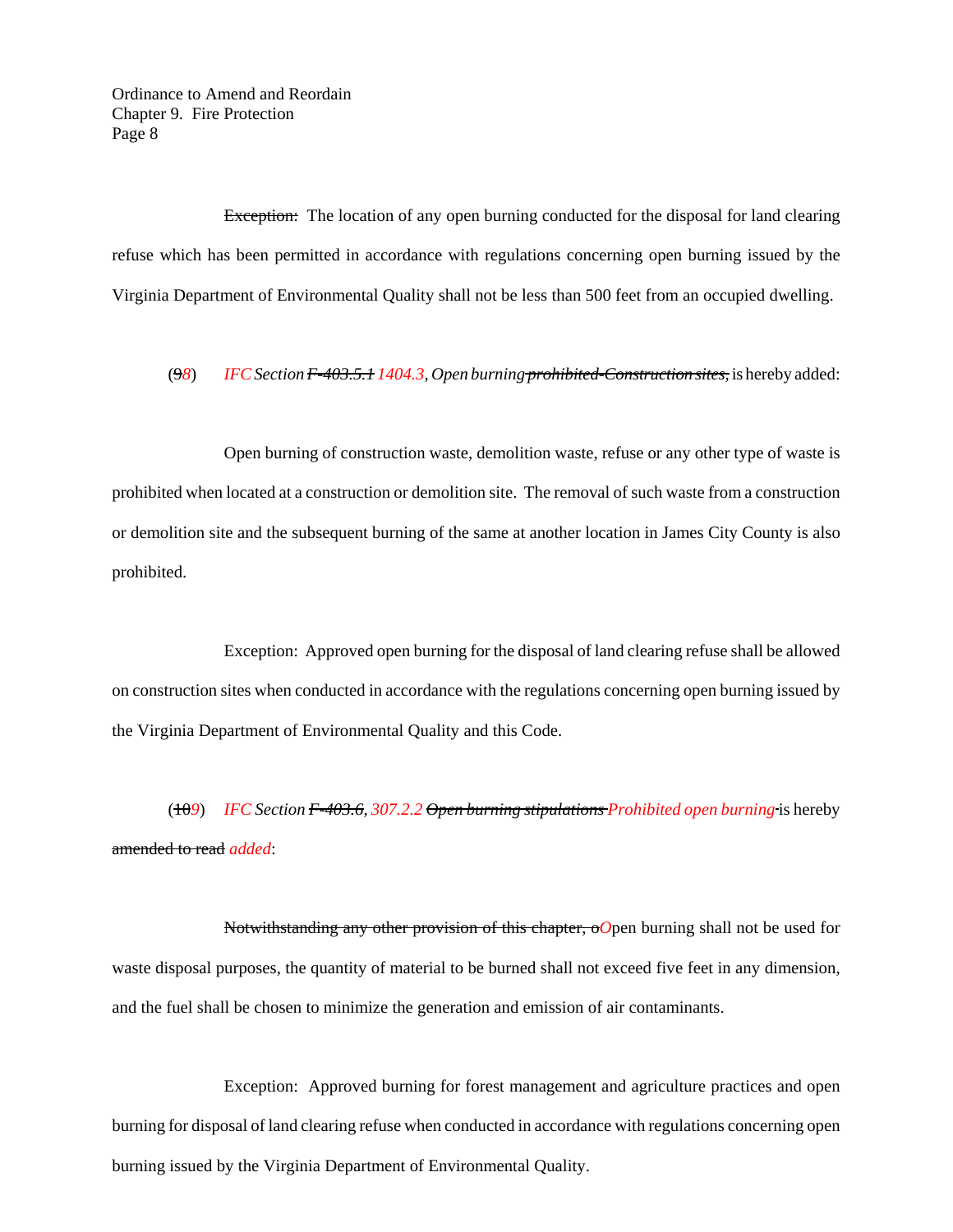#### (11*10*) *SFPC Section F-3101.2 3301.2, Permit required,* is hereby amended to read *added*:

A permit shall be obtained from the fire official for the display or discharge of fireworks. Upon written application by an organization or association representing a fair or amusement park or by any administrator, organization or group of individuals to the county fire department, a permit may be issued for the display of fireworks; provided, that such display shall be held under proper supervision and at a location safe to persons and property. Such application shall include a description of the types of fireworks to be displayed and the location to be used to ensure the safety of those in attendance. The permittee shall furnish a bond *or certificate of insurance* in the amount required by section F-3103.4 *3301.2.4.2* of the Virginia Statewide Fire Prevention Code. A permit, when issued, shall be for a stated period. No such permit shall be issued by the fire official to any organization or association or group of individuals unless the fire official is satisfied that the display will be held at an appropriate site. A member of the fire department shall, prior to the issuance of such a permit, inspect the scene for its appropriateness for the display of fireworks. An authorized member of the fire department may revoke any such permit during the display if such is conducted in any manner not in keeping with the application or in compliance with this section and the display shall thereupon be immediately stopped.

(1211) *SFPC Section F-3102.1 3302.1, Definitions, general*, is hereby amended to read:

The following words and terms shall, for the purpose of this chapter and as stated elsewhere in this Code, have the meanings shown herein.

"Fireworks*.*" shall mean and include a*A*ny item known as a firecracker, torpedo, skyrocket or other substance or thing, of whatever form or construction, that contains any explosive or flammable compound or substance and is intended or commonly known as fireworks and which explodes, rises into the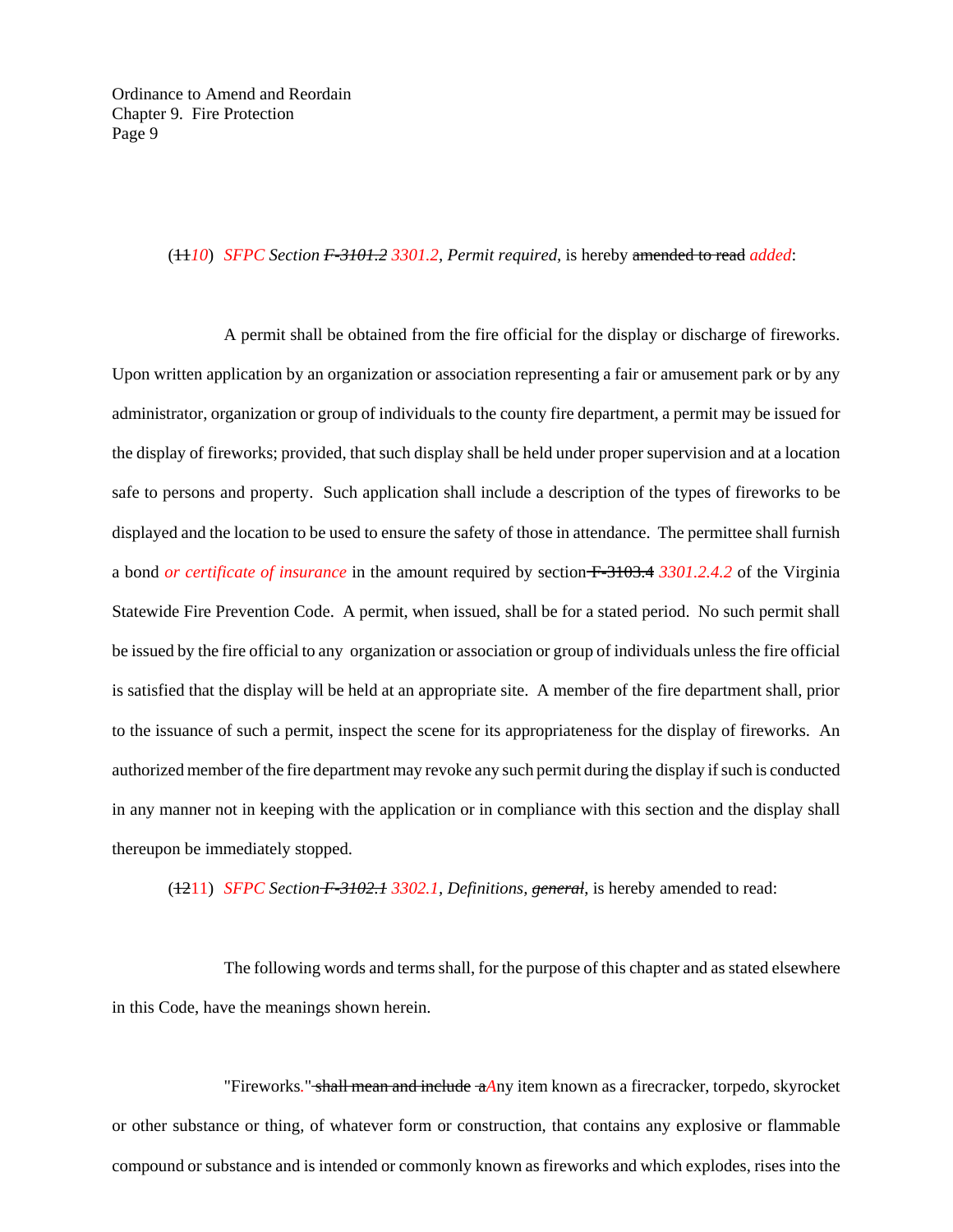Ordinance to Amend and Reordain Chapter 9. Fire Protection Page 10

air, or travels laterally, or fires projectiles into the air. The term "fireworks" shall also include pinwheels, sparklers, fountains or Pharaoh's serpents. The term "fireworks" shall not include auto flares or caps for pistols.

*"Permissible fireworks." Any auto flares or caps for pistols.*

(13) *Section F-3103.1, General* is amended to read:

The rules and regulations for fireworks shall be in accordance with NFPA 1123, 1124 and 1126 listed in Chapter 44.

(14*12*) *SFPC Section F-3103.4 3301.2.4.2, Bond* for display *Fireworks display* is amended to read:

The permit holder shall furnish a bond *or certificate of insurance* at a minimum in the amount of \$1,000,000.00 for the payment of all potential damage caused by either to the person or property due to the permitted display, and arising from any acts of the permit holder or agent of the permit holder, *employees,* or agent of the permit holder. The property owner shall agree in writing to the bond *or certificate of insurance* amount prior to the permit being issued.

# **Sec. 9-4. Open burning of yard waste.**

The fire prevention code is hereby amended, modified and changed as set out in the following subsection of this section: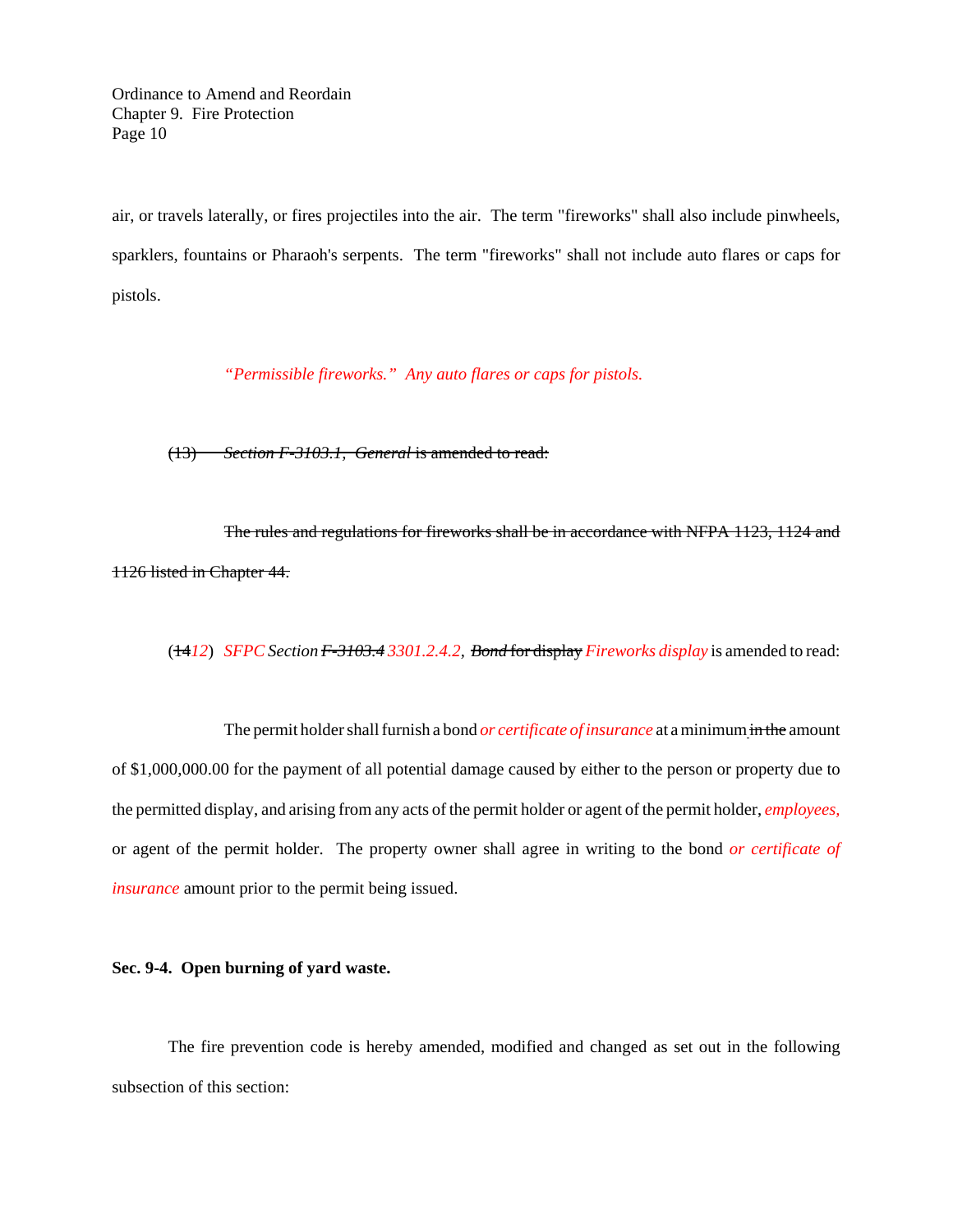(1) *IFC Section F-403.3.1 307.2.2, Burning yard waste Prohibited open burning,* is hereby added.

- (a) Notwithstanding any other provision of this Code, open burning of yard waste by any person shall be unlawful within the county except in those areas zoned A-1, General Agriculture; provided, however, even within A-1 acres, yard waste shall not be burned in platted subdivisions consisting of five or more lots of which at least three lots have occupied dwellings or in manufactured home parks. In those areas where the open burning of yard waste is otherwise permitted, it shall be unlawful for any person to burn yard waste during the period beginning February 15 and ending April 30 of each year, except between the hours of 4:00 p.m. and 12:00 midnight.
- (b) Open burning of yard waste performed in an area permitted in paragraph (a) shall comply with any applicable provisions of state law and this article.
- (c) Notwithstanding paragraphs (a) and (b), open burning of yard waste shall be allowed for farming activities and pursuant to a permit for forest management and agriculture practices and open burning for disposal of land clearing refuse when conducted in accordance with regulations concerning open burning issued by the Virginia Department of Environmental Quality.

**State law reference-**Code of Va., §§ 27-97 and 10.1-1142.

This Ordinance shall become effective October 1, 2003.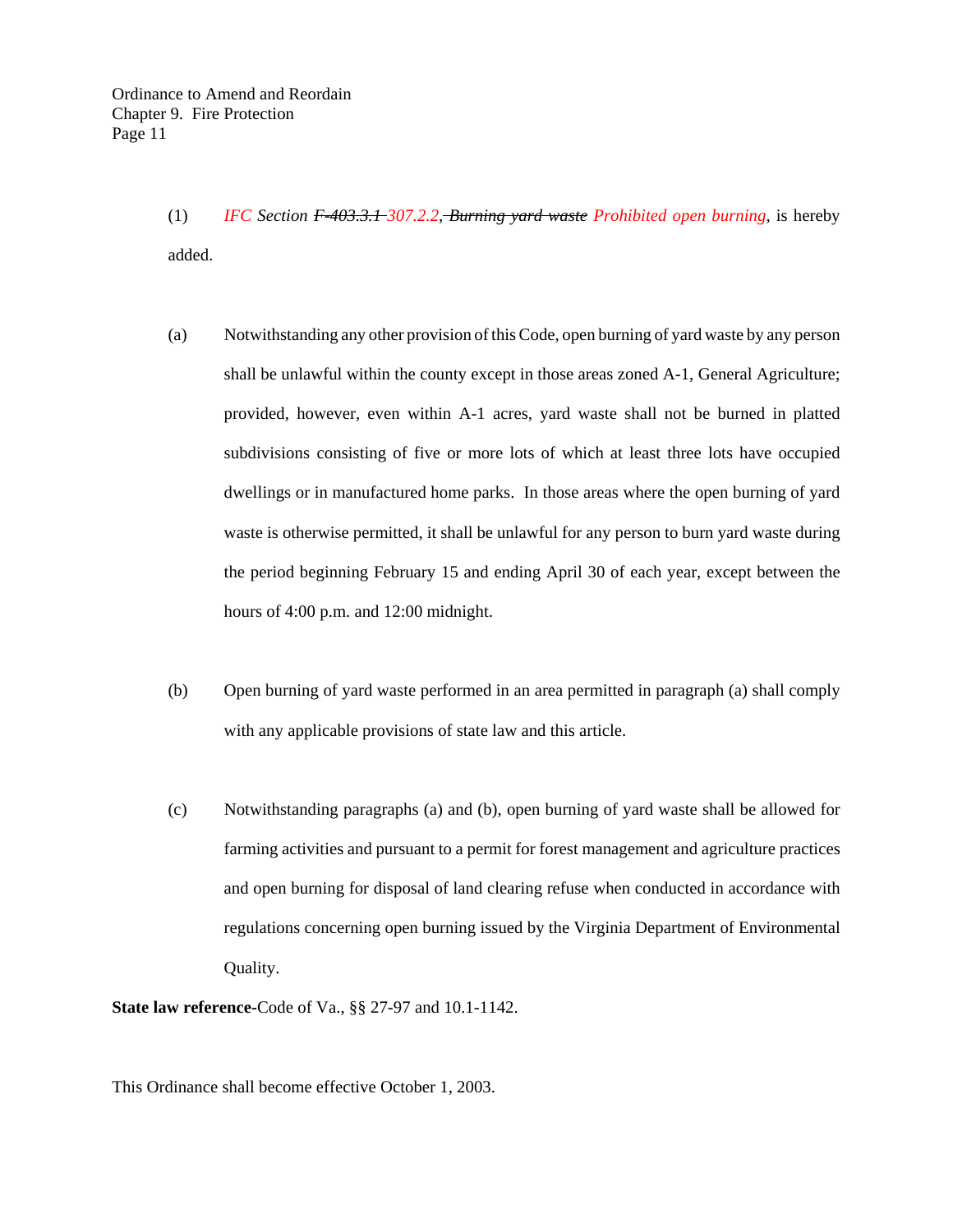Ordinance to Amend and Reordain Chapter 9. Fire Protection Page 12

> Jay T. Harrison, Sr. Chairman, Board of Supervisors

\_\_\_\_\_\_\_\_\_\_\_\_\_\_\_\_\_\_\_\_\_\_\_\_\_\_\_\_\_\_

ATTEST:

Doug Powell Acting Deputy Clerk to the Board

\_\_\_\_\_\_\_\_\_\_\_\_\_\_\_\_\_\_\_\_\_\_\_\_\_\_\_\_\_\_\_\_

Adopted by the Board of Supervisors of James City County, Virginia, this 23rd day of September, 2003.

chpt9art1.ord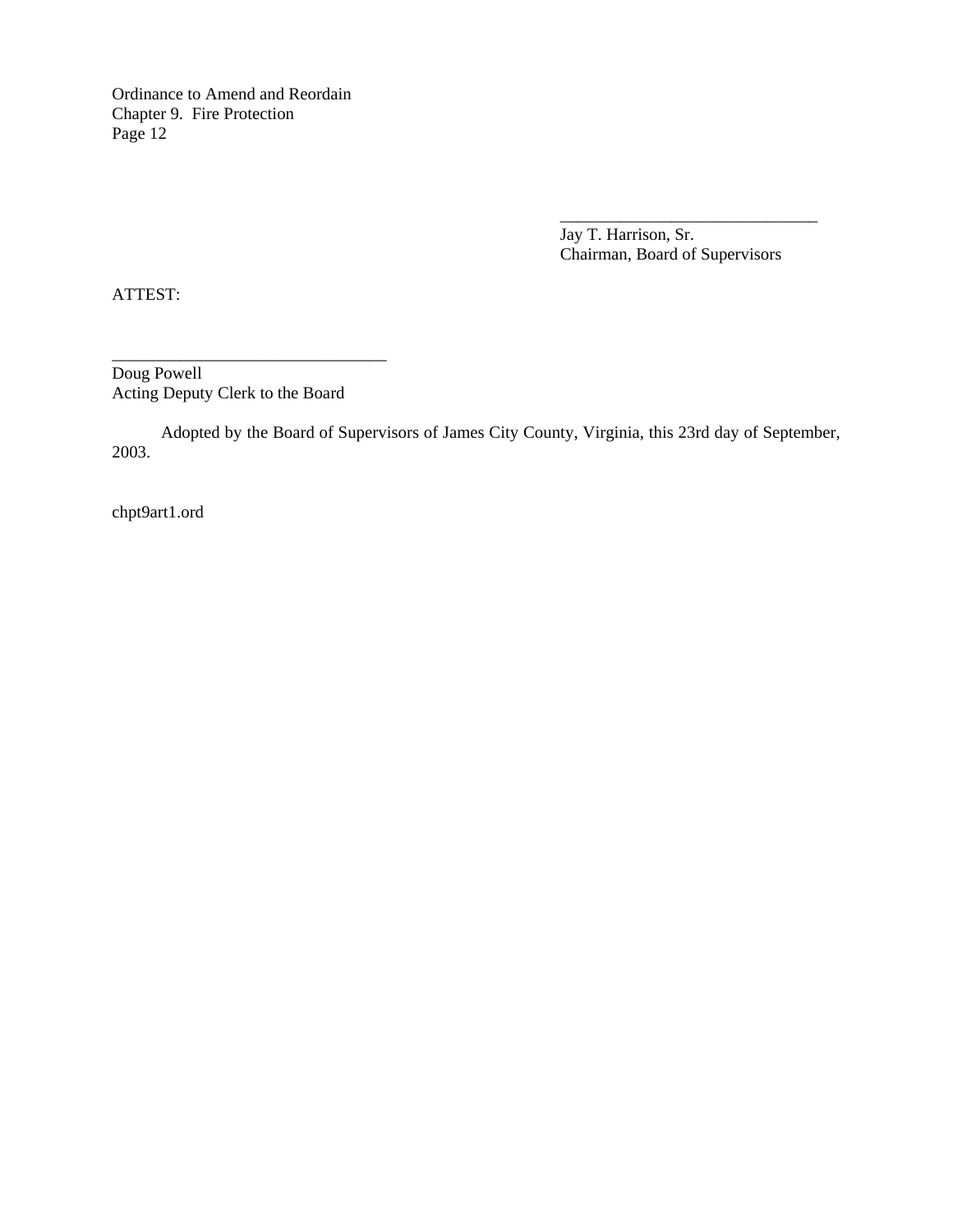DATE: September 23, 2003

TO: The Board of Supervisors

FROM: John T. P. Horne, Acting General Services Manager

l

SUBJECT: Yarmouth Creek Watershed Management Plan

The Board of Supervisors considered this plan at its meeting on September 9, 2003, and at the recommendation of Mr. Kennedy, deferred the Yarmouth Creek Watershed Management Plan to the September 23, 2003, meeting. A summary of the Plan is included in the Reading File.

Staff continues to recommend approval of the attached resolution adopting the Plan.

John T. P. Horne

\_\_\_\_\_\_\_\_\_\_\_\_\_\_\_\_\_\_\_\_\_\_\_\_\_\_\_\_\_\_\_\_\_

JTPH/gs YCWPdefer.mem

Attachment